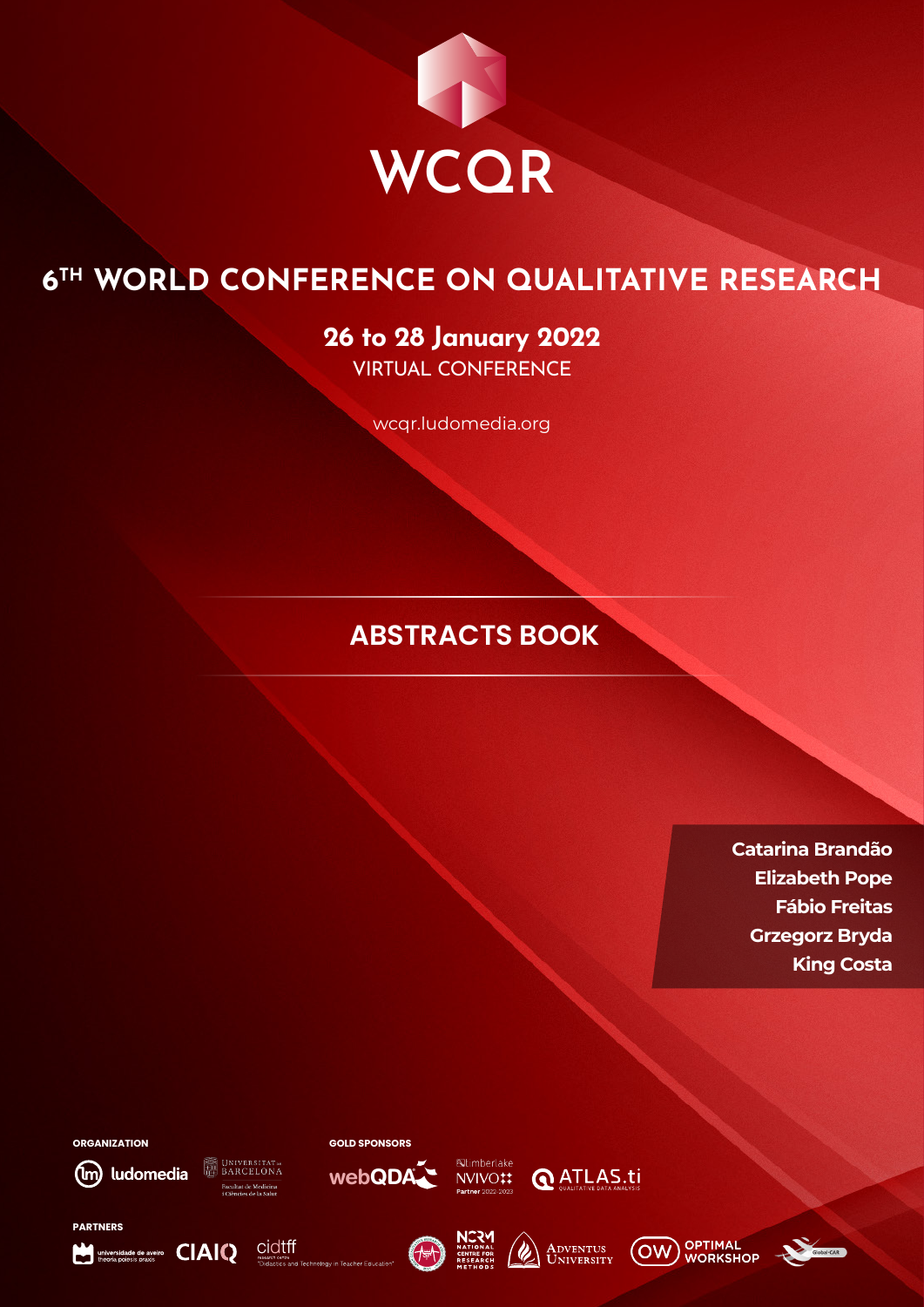

**>>CREDITS**

**Title //** Abstracts Book of the 6th World Conference on Qualitative Research

**Web //** wcqr.ludomedia.org

**>>Editors** Catarina Brandão Elizabeth Pope Fábio Freitas Grzegorz Bryda King Costa

**>>Editorial Board** Fábio Freitas

**Publisher //** Ludomedia **e-mail //** info@ludomedia.org **web //** en.ludomedia.org **ISBN //** 978-989-53220-3-9

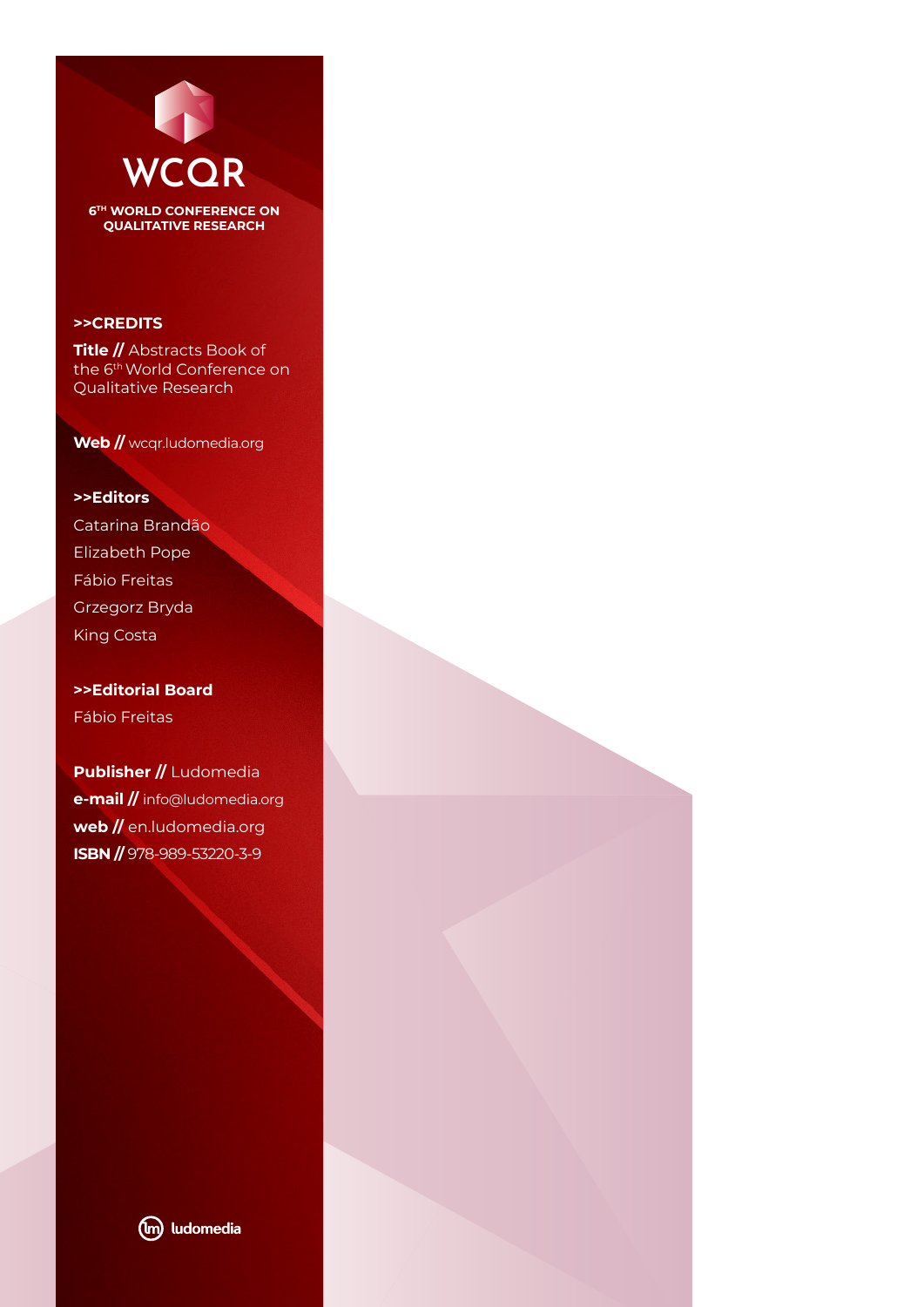

Nuria Fabrellas, Faculty of Medicine and Health Sciences University of Barcelona – Spain (Chair) Catarina Brandão, Faculty of Psychology and Educational Sciences, University of Porto – Portugal Dolores Rodríguez Martin, University School of Nursing University of Barcelona – Spain Elizabeth Pope, University of West Georgia – United States Grzegorz Bryda, Jagiellonian University – Poland King Costa, Global Centre for Academic Research – South Africa Maria Carmen Olivé Ferrer, University School of Nursing University of Barcelona – Spain María Teresa Anguera Argilaga, Faculty of Psychology University of Barcelona – Spain Marta Romero García, University School of Nursing University of Barcelona – Spain Pilar Isla Pera, University School of Nursing University of Barcelona – Spain Conceição Ferreira, Ludomedia – Portugal Sónia Mendes, Ludomedia – Portugall

# **Scientific Committee**

Pilar Delgado Hito, University School of Nursing University of Barcelona – Spain (Chair) Adrianna Surmiak, Uniwersytet Warszawski – Poland Alberto Mesaque, Federal University of Minas Gerais – Brazil Alcina Oliveira Martins, University of Lusófona Porto – Portugal Ana Amélia Carvalho, University of Coimbra – Portugal Ana António, CeiED – Interdisciplinary Research Centre for Education and Development – Portugal Ana Isabel Rodrigues, Polytechnic Institute of Beja – Portugal Ana María Pinto Llorente, University of Salamanca – Spain Ana Paula Sousa Santos, University of the Azores – Portugal Andrius Puksas, Mykolas Romeris University – Lithuania Anna CohenMiller , Nazarbayev University, Finland António Carrizo Moreira, University of Aveiro – Portugal António Dias de Figueiredo, University of Coimbra – Portugal António Teodoro, Lusófona University – Portugal and Universidade Nove de Julho – Brazil Arceli Rosario, Adventist International Institute of Advanced Studies – Philippines Beverly Palmer – California State University, Dominguez Hills – United States Brigitte Smit, University of South Africa – South Africa Bruna Helena Mellado, Federal University of Uberlândia – Brazil Carl Vogel, Trinity College Dublin – Ireland Carla Galego, CeiED – Interdisciplinary Research Centre for Education and Development – Portugal Carlos Silva, University of Fortaleza – Brazil Cecília Guerra,University of Aveiro – Portugal Cedric G. Sanders, University of West Georgia – United States Celina Pinto Leão, University of Minho – Portugal Chryssoula Karakitsou, Deree – The American College of Greece – Greece Colin MacDougall, Flinders University – Australia Constantinos Nikiforos, Deree – The American College of Greece – Greece Cristina Rosa Soares Lavareda Baixinho, Lisbon Nursing School – Portugal Cristobal Bravo Ferretti, Univcersity of BíoBio – Chile Daniela Schiek, University of Hamburg – Germany David Lamas, Tallinn University's School of Digital Technologies – Estonia Dely Lazarte Elliot, University of Glasgow – United Kingdom Dorothée Ayer, University of Fribourg -Switzerland Effie Kritikos, Northeastern Illinois University – United States Elisabete Pinto da Costa, Lusofona University of Porto – Portugal Elisabeth Severo, University of Porto – Portugal Elise Bromann Bukhave, University College Absalon – Denmark Emiko Yoshikawa Egry, School of Nursing Federal University of Sao Paulo – Brazil Eva Rose Washburn-Repollo, Chaminade University of Honolulu – United States Fátima Marques, ESEL – Lisbon School of Nursing – Portugal Fernando Albuquerque Costa, University of Lisbon – Portugal Flavia de Maria Gomes Schuler, Catholic University of Pernambuco – Brazil Francisco Carreiro da Costa, Lusófona University – Portugal Gilberto Tadeu Reis da Silva, Federal University of Bahia – Brazil Graeme Smith, Journal of Clinical Nursing – United States Hagit Peres, Ashkelon Academic College – Israel Helder José Alves Rocha Pereira, University of the Azores – Portugal Helena Ostrowicka, Universty of Kazimierz Wielki – Poland Helena Presado, ESEL – Lisbon School of Nursing – Portugal Helga Rafael, ESEL – Lisbon School of Nursing – Portugal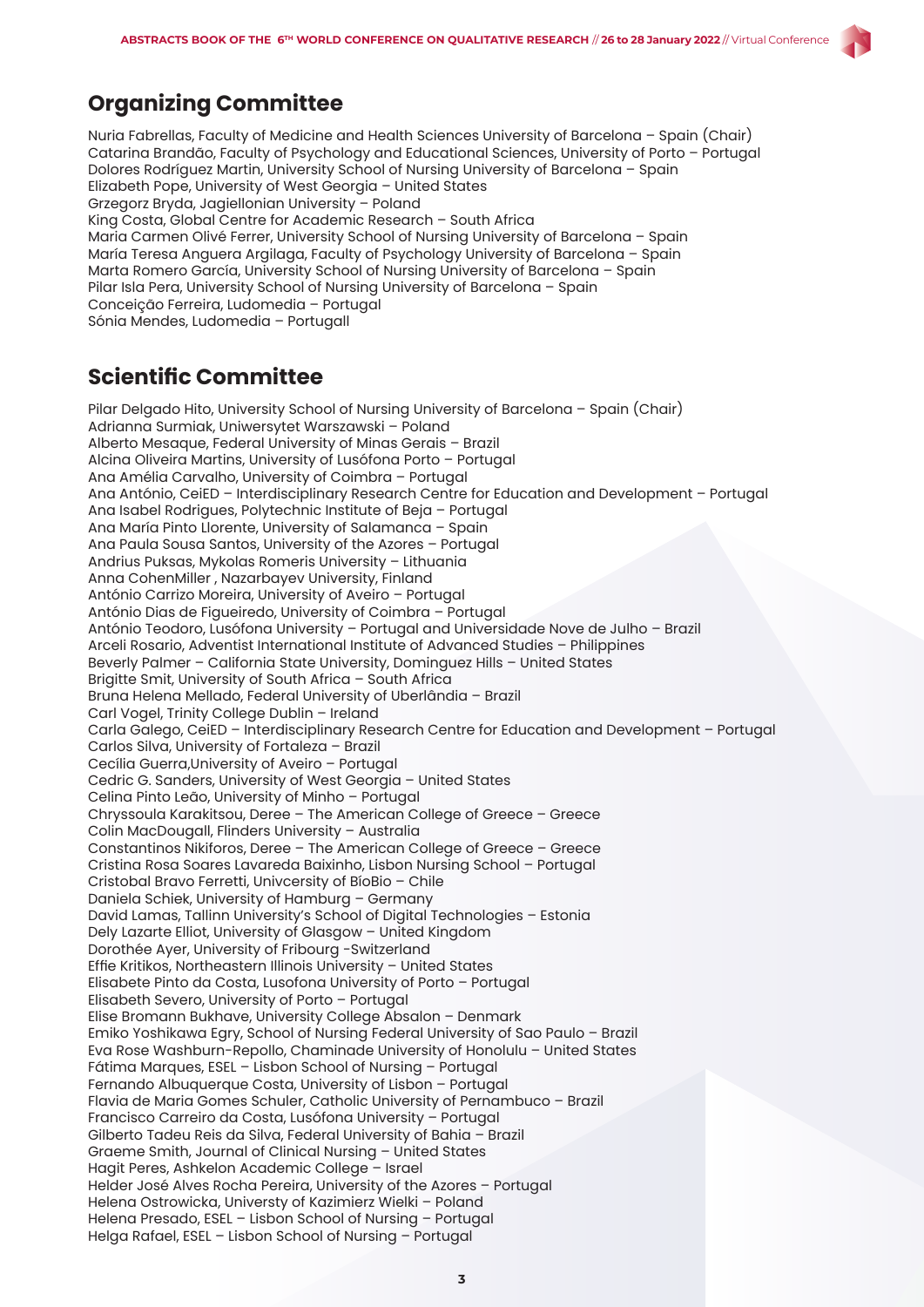

Heloise Haliday, University of Burgundy – France Henrika Jormfeldt, Halmstad University – Sweden Hong-Chi Shiau, Shih-Hsin University – Taiwan Ilona Tandzegolskienė, Vytauto Didziojo Universitetas – Lithuania Inês Amaral, Faculty of Arts and Humanities, University of Coimbra – Portugal Isabel Cabrita, University of Aveiro – Portugal Isabel Huet, Open University – Portugal and Hertfordshire University -United Kingdom Isabel Pinho, University of Aveiro – Portugal Iseult Wilson, Queen's University Belfast- United Kingdom Ivone Cabral, University of Rio Janeiro – Brasil Izabela Ślęzak, University of Lodz – Poland Jaime Ribeiro, Polytechnic of Leiria – Portugal Jakub Niedbalski, University of Lodz – Poland Jorge Remondes, ISVOUGA – Portugal Jovito Anito Jr. , Jose Rizal Memorial State University – Philippines Judita Kasperiuniene , Vytautas Magnus University – Lithuania Juraj Čáp, Comenius University in Bratislava, Jessenius Medical Faculty in Martin – Slovakia Kathleen Gilbert, Indiana University – United States Katrin Niglas, Tallinn University – Estonia Kepha Pondi, Adventist International Institute of Advanced Studies – Philipinas Lia Oliveira, University of Minho – Portugal Lídia Oliveira, University of Aveiro – Portugal Lubomir Popov, Bowling Green State University – United States Luca Longo, School of Computer Science College of Science and Health TU Dublin – Ireland Lucila Castanheira Nascimento, University of São Paulo – Brazil Lucimara Fornari, School of Nursing of the University of São Paulo – Brazil Luís Paulo Reis, University of Porto – Portugal Luis Sousa, Atlântica University – Portugal M.Carmen Solano Ruiz, Universitat d'Alacant – Spain Mabel Segu, Deusto University – Spain Marcel Ausloos, University of Leicester – United Kingdom Marcos Teixeira de Abreu Soares Onofre, University of Lisbon – Portugal Maria Amélia de Campos Oliveira, School of Nursing of University of Sao Paulo – Brazil Maria Filomena Gaspar, ESEL – Lisbon School of Nursing – Portugal María Jesús Movilla Fernández, University of Coruña – Spain Maria José Brites, Lusófona University of Porto – Portugal Maria Kondratjuk, Martin-Luther-University Halle-Wittenberg – Germany Maria Suzana Pacheco, University of Azores – Portugal Mario Cardano, University of Turino – Italy Mario Malicki, University of Split School of Medicine – Croatia Marsha Simon, University of West Georgia – United States Marta Verdi, Federal University of Santa Catarina – Brazil Martin Tolich, University of Otago – New Zealand Martina Gallarza, University of Valencia – Spain Melanie Nind, University of Southampton – United Kingdom Michael Anthony Samuel , University of KwaZulu-Natal – South Africa Michel Klein, University of Montpellier – France Michelle Brear, University of the Free State – South Africa Miguel Serra, ESEL – Lisbon School of Nursing – Portugal Mirliana Pereira, University of Chile – Chile Miroslav Rajter, University of Zagreb – Croatia Nadia Steils, IAE Lille – France Neringa Kalpokaite, IE University – Spain Oscar Ferreira, ESEL – Lisbon School of Nursing – Portugal Patricia López, TEC – Costa Rica Institute of Technology – Costa Rica Pavel Zubkov, Adventist International Institute of Advanced Studies – Philippines Philia Issari, Centre for Qualitative Research in Psychology and Psychosocial – University of Athens – Greece Prema Gaikwad, Adventist International Institute of Advanced Studies – Philippines Rachid Bendriss, Weill Cornell Medicine-Qatar Radek Vorlíček, University of Hradec Králové – Czechia Ricardo Fujihara, University of Brazilian Posts -Brazil Robert Bianchi, Virginia Commonwealth University Qatar – Qatar Rosa Godoy, University of São Paulo – Brazil Rossella Gambetti, Universitá Cattolica – Italy Rui Neves, University of Aveiro – Portugal Rui Vieira, University of Aveiro – Portugal Ryan Turcott, Gonzaga University – United States Safary Wa-Mbaleka, Adventist International Institute of Advanced Studies – Philippines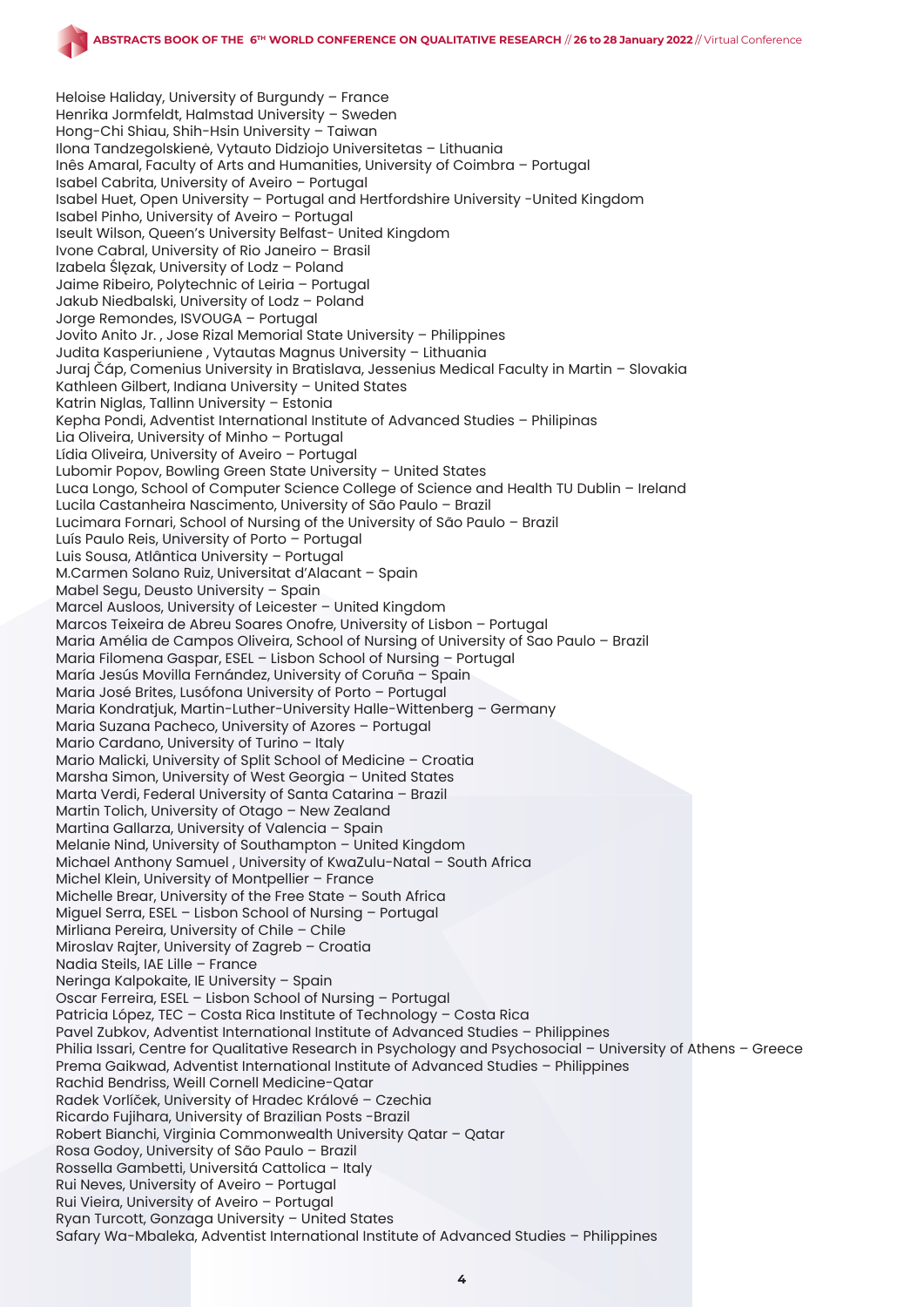

Sandra Saúde, Polytechnic Institute of Beja – Portugal Sarah Knudson, St. Thomas More College, University of Saskatchewan – Canada Sílvia Araújo de Barros, Escola Superior de Educação, IPP – Portugal Silvia Caldeira, Catholic University of Portugal- Portugal Simon Twose, Victoria University of Wellington – New Zealand Sónia Dias, NOVA University Lisbon – Portugal Surbhi Dayal, Indian Institute of Management Indore – India Teresa Bettencourt, University of Aveiro – Portugal Teresa Cardoso, University Aberta – Portugal Tiziana C Callari, University of Leeds – United Kingdom Vitor Tomé, Autonoma University of Lisbon – Portugal Yosepha Tabib-Calif, University of Jerusalem – Israel

# **Editorial**

Qualitative and mixed research methods have been reaching important achievements throughout the academic world. However, there are still open challenges for multidisciplinary coherence, methodological focus, rigor and systematization towards the holistic integration and quality of research. The World Conference on Qualitative Research (WCQR) aims at being an important international discussion forum that sheds light on these and many other challenges in the area. The 6th World Conference on Qualitative Research (WCQR2022) took place from 26 to 28 January 2022, in online version, motivated by the COVID-19 pandemic. For WCQR2022, the submission of scientific works was encouraged and focused on i) Qualitative Research in Health (emphasis on the processes of research in the fields of Medicine, Nursing, Geriatrics, Gerontology, Psychology, etc.); ii) Qualitative Research in Education (emphasis on the processes of research in various areas of Higher Education, Basic Education, Assessment, Curriculum, Teaching, Teaching of Sciences, Languages, History, Technology, etc.); iii) Qualitative Research in Social Science (emphasis on the processes of research in the fields of Communication, Linguistics, Sociology, Anthropology, Business Administration, Marketing, Management and Economics, Political Science, etc.): iv) Qualitative Research in Engineering and Technology (emphasis on the research processes in the areas of Computer Science, Information Systems, Electrical Engineering, Software Engineering, civil Engineering and Engineering Education).

The 6th WCQR topics were organized under two major dimensions:

#### **A) Fundamentals**

- 1. Rationale and Paradigms of Qualitative Research (theoretical studies, critical reflection about epistemological, ontological and axiological dimensions).
- 2. Systematization of approaches with Qualitative Studies (literature review, integrating results, aggregation studies, meta-analysis, meta-analysis of qualitative meta-synthesis, metaethnography).
- 3. Qualitative and Mixed Methods Research (emphasis on research processes that build on mixed methodologies but prioritizing qualitative approaches).

#### **B) Operationalization**

- 1. Data Analysis Types (content analysis, discourse analysis, thematic analysis, narrative analysis, etc.).
- 2. Innovative processes of Qualitative Data Analysis (design analysis, articulation and triangulation of different sources of data – images, audio, video).
- 3. Qualitative Research in Web Context (e-Research, virtual ethnography, interaction analysis, internet latent corpus, etc.).
- 4. Qualitative Analysis with the Support of Specific Software (usability studies, user experience, the impact of software on the quality of research and analysis).

Besides regular paper presentations, WCQR2022 held three plenary sessions: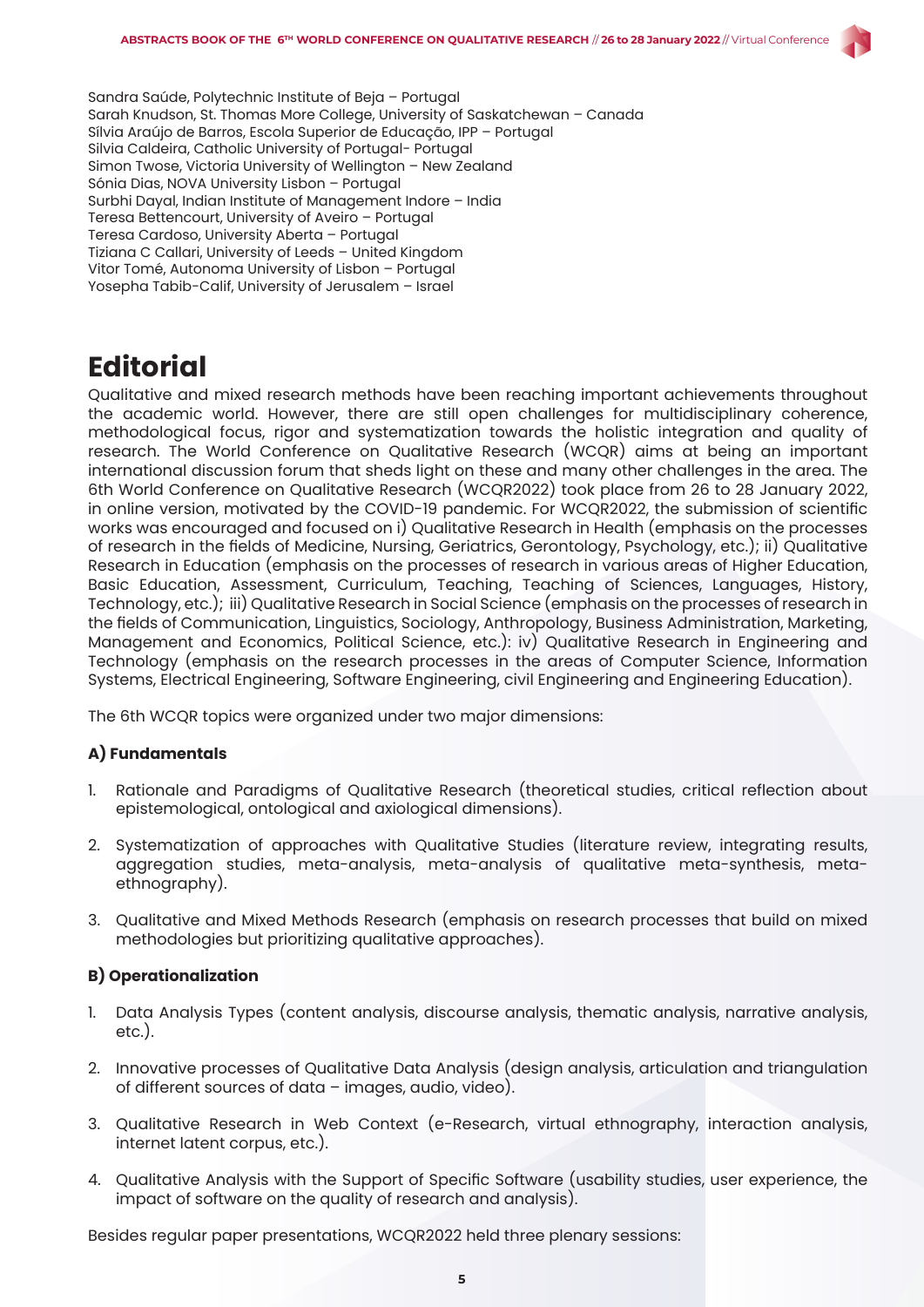- **• "How Equity and Inclusion can Help us Become "Better" Qualitative Researchers"**, presented by Anna CohenMiller, Nazarbayev University (KZ);
- **• "Transmedia Data Challenges: Collection, Analysis and Beyond" (Round Table)**, presented by Judita Kasperiuniene, Edgaras Ščiglinskas and Tomas Krilavičius from the Vytautas Magnus University (LT);
- **• "Undertaking Qualitative Research with Co-researchers: The Messy Reality"**, presented by Caroline Bradbury-Jones from the University of Birmingham (UK).

And five discussion panels:

- **• "The Present and the Future of Qualitative Research in Asia: Strategies and Directions"**, by Arceli Rosario (Adventist International Institute of Advanced Studies, Silang, Cavite, Philippines), Pavel Zubkov (Adventist International Institute of Advanced Studies, Silang, Cavite, Philippines), David Lumowa (Adventist International Institute of Advanced Studies, Silang, Cavite, Philippines), and Gracel Ann Saban (Adventist International Institute of Advanced Studies, Silang, Cavite, Philippines);
- **• "Health interventions for self-management: the role of qualitative approaches in mixed methods research"** by Célia Soares (Department of Social Sciences and Humanities, School of Health, Polytechnic Institute of Setubal, Portugal and Centre for Interdisciplinary Applied Research in Health, Polytechnic Institute of Setubal, Portugal), Carla Pereira (Department of Physiotherapy, School of Health, Polytechnic Institute of Setubal, Portugal and Centre for Interdisciplinary Applied Research in Health, Polytechnic Institute of Setubal, Portugal), Carmen Caeiro (Department of Physiotherapy, School of Health, Polytechnic Institute of Setubal, Portugal and Centre for Interdisciplinary Applied Research in Health, Polytechnic Institute of Setubal, Portugal) and Madalena Gomes da Silva (Department of Physiotherapy, School of Health, Polytechnic Institute of Setubal, Portugal and Centre for Interdisciplinary Applied Research in Health, Polytechnic Institute of Setubal, Portugal);
- **• "Knowledge Transfer and the Challenges of the Virtual World"** by Maria Helena Presado (Departamento de Saúde Materna e Obstétrica, CIDNUR, Escola Superior de Enfermagem de Lisboa, Portugal), Fátima Mendes Marques (Departamento de Enfermagem de Reabilitação, CIDNUR, Escola Superior de Enfermagem de Lisboa, Portugal), Óscar Ferreira (Departamento de Fundamentos de Enfermagem, CIDNUR, Escola Superior de Enfermagem de Lisboa, Portugal), Mário Cardoso (Departamento de Saúde Materna e Obstétrica, CIDNUR, Escola Superior de Enfermagem de Lisboa, Portugal), Tiago Nascimento (Departamento de Gestão, CIDNUR, Escola Superior de Enfermagem de Lisboa, Portugal), Cristina Lavareda Baixinho (Departamento de Enfermagem de Reabilitação, CIDNUR, Escola Superior de Enfermagem de Lisboa, Portugal) and Armando David Sousa (Centro Hospitalar do Funchal, Madeira, CIDNUR, Portugal);
- **• "Best Practices for Undertaking and Publishing Qualitative Scholarship"** by Wayne Babchuk (Department of Educational Psychology University of Nebraska-Lincoln, USA), Dawn O. Braithwaite (Department of Communication Studies University of Nebraska-Lincoln, USA), Rochelle L. Dalla (Department of Child, Youth, & Family Studies University of Nebraska-Lincoln, USA), Katie M. Edwards (Nebraska Center for Research on Children, Youth, Family, & Schools, and Educational Psychology University of Nebraska-Lincoln, USA), Tiffani Luethke (Department of Communications University of Nebraska-Kearney, USA), Tiffany Young (Department of Education Doane University of Crete, Nebraska, USA);
- **• "Biographical-Narrative research in education: a socio-political commitment"** by José Ignacio Rivas Flores (Department of Didactics and School Management, University of Malaga, Spain), Piedad Calvo León (Department of Didactics and School Management, University of Malaga, Spain), José Luis del Río Fernández (Department of Didactics and School Management, University of Malaga, Spain), María José Delgado Corredera (Doctoral student, University of Malaga, Spain), Pablo Fernández Torres (Department of Didactics and School Management, University of Malaga, Spain), Blas González Alba (Junta de Andalucía, Spain), Analía Elizabeth Leite Méndez (Department of Didactics and School Management, University of Malaga, Spain), Moisés Mañas Olmo (Department of Research Methods, University of Málaga, Spain), Virginia Martagón Vázquez (Department of Didactics and School Management, University of Malaga, Spain), and M. Esther Prados Megías (Department of Education, University of Almeria, Spain).

Covering the broad scope of themes and issues of Qualitative Research, WCQR2022 aims to be a platform for the exchange of ideas, innovative solutions and enriching the knowledge of its participants.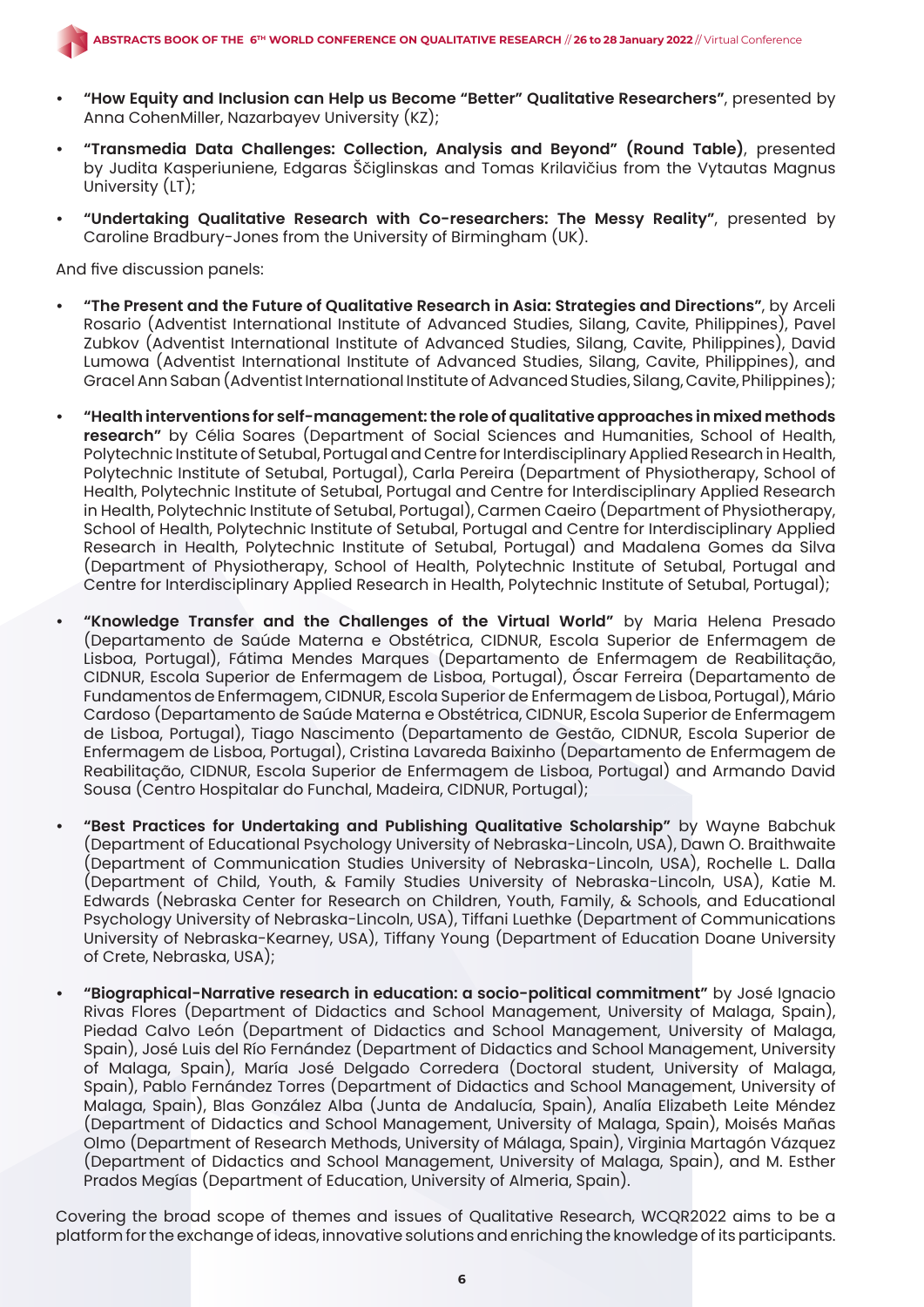

To that end, five workshops were carried out during in the event:

- **• "How to use the critical incident technique as a teaching tool"** by Michel Klein (Université de Strasbourg, France);
- **• "Transforming qualitative data into findings: Best practices and pitfalls to avoid"** by Marie-Hélène Paré (Timberlake Consultants - UK);
- **• "Teaching Qualitative Research in Covid-19 Times"** by Melanie Nind (National Centre for Research Methods/ Education School, University of Southampton, UK) and Sarah Lewthwaite (Centre for Research in Inclusion / Education School, University of Southampton, UK);
- **• "Qualitative Evidence Synthesis An Introduction"** by King Costa (Global Centre for Academic Research, South Africa) and Lloyd Leach (Department of Sport, Recreation and Exercise Science, University of the Western Cape, South Africa);
- **• "Introduction to ATLAS.ti 22:Tools for Digging into your Qualitative Data"** by Neringa Kalpokas (ATLAS.ti Scientific Software Development GmbH, Germany) and Ivana Radivojevic (ATLAS.ti Scientific Software Development GmbH, Germany).

Most of the abstracts are published as a complete paper and can be found in the volume 11 of the New Trends in Qualitative Research (NTQR), and Springer – Series Advances in Intelligent Systems and Computing.

The entire process of research, review and editing is the work of several collaborators and specialists. Therefore, a very well deserved and sincere word of thanks to all those who, directly or indirectly, contributed to the organization of the 6<sup>th</sup> World Conference on Qualitative Research (attendees, authors, committees, partner institutions, sponsors, journals, etc.). Special thanks to the Barcelona University, for the collaboration in the organization of this event, especially considering the limitations created by the pandemic context. We believe that all these efforts are a form of promoting the expansion, integration and quality of qualitative research.

> Catarina Brandão Elizabeth Pope Fábio Freitas Grzegorz Bryda King Costa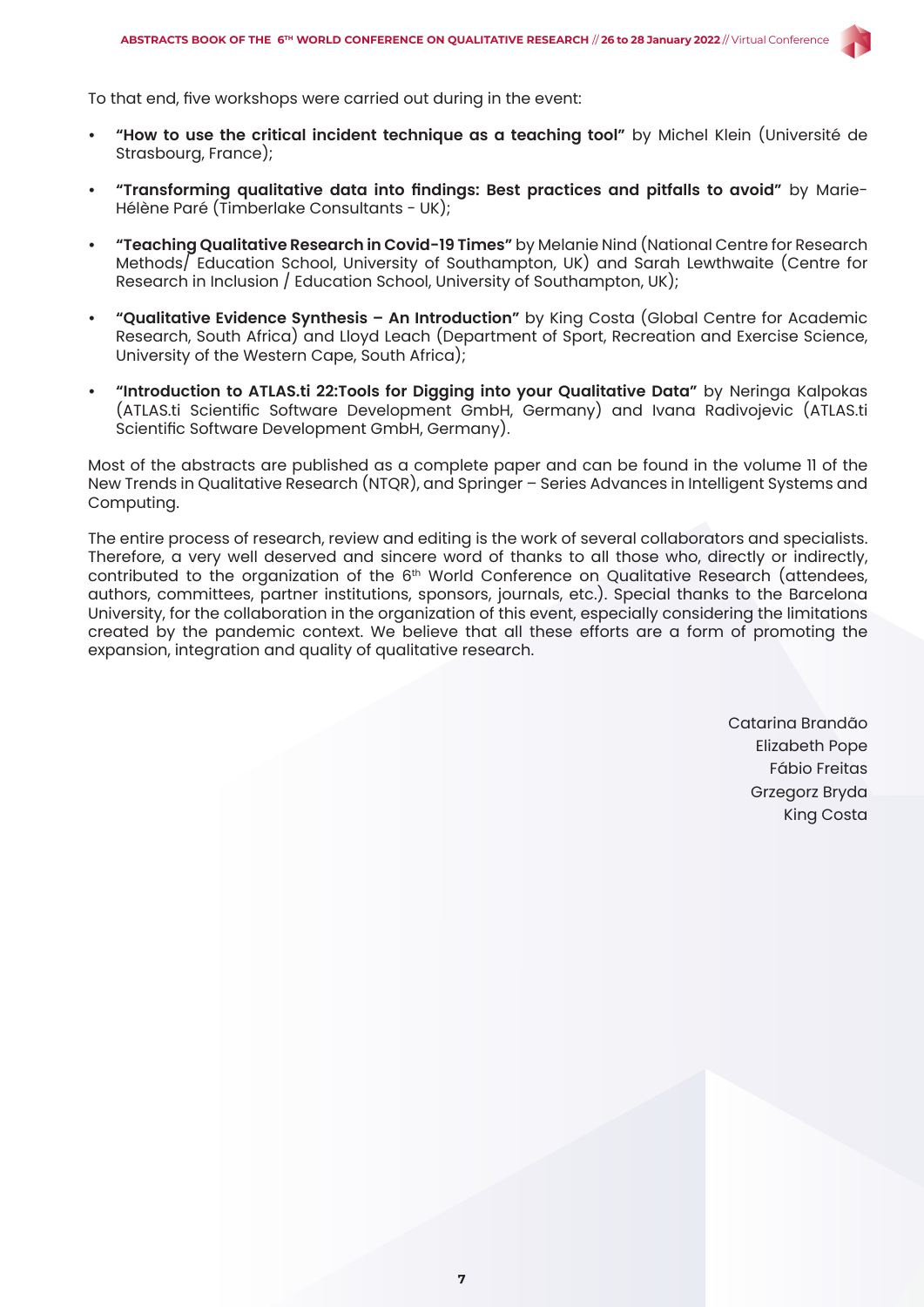### *Development of learning and core content in an online research Master*

Juan Luis Cabanillas Garcia (Universidade de Extremadura), Ricardo Luengo González (Universidade de Extremadura) and José Luis Carvalho (Universidade de Extremadura).

#### *Abstract*

Introduction: Online education is growing by leaps and bounds and more and more universities must adapt their training offer to offer online degrees. But this is not an easy task, since both teachers and students must adapt to the changes involved in the use of this educational model with faceto-face education. The research has been developed in one of the postgraduate degrees of the University of Extremadura, which is developed virtually. Specifically, the University Master's Degree in Research in Teacher Training and ICT. Goals and Methods:The general objective of the research has been: "To determine if there is a change in learning towards research, knowledge and use of ICT resources and in the fundamental concepts observed in the Master". Twenty-one students have participated in the research. The research has been developed in two phases, a pilot study and a definitive one. The research design has been based on content analysis, on the Theory of Nuclear Concepts and Pathfinder Associative Networks for data analysis. Two data collections were taken, one at the beginning and the other at the end of the course. A category table, an open response questionnaire and a structured interview were designed and validated for data collection. Results and conclusions:The main conclusions obtained have been that collaborative activities are very important in e-learning, as well as the use of ICT, being mainly used for communication and data analysis. The students have a basic knowledge of ICT resources. Among the main problems detected in the teaching / learning process, they stand out in the teaching staff and in the organization.

# *Methodological path supported by software for mapping qualitative indicators for Best Health Practices for the homeless population*

Lucimara Fornari (Universidade de São Paulo), Emiko Egry (Universidade de São Paulo), Paula Hino (Universidade de São Paulo), Carmen Santana (Universidade de São Paulo) and Elda Oliveira (Universidade de São Paulo).

#### *Abstract*

Abstract: Introduction: The homeless population is a social group that demands special attention from the health services because their needs require qualified and attentive care, due to the profound social vulnerabilities. It is essential to map qualitative indicators for Best Health Practices (BHP) for this population. Goals: To know the potential and limits of webQDA for qualitative analysis of a scope review on the mapping of qualitative indicators for BHP to the homeless population. Methods: This is a qualitative study, part of a larger project about the construction of BHP indicators in Primary Health Care. It is based on the authors' experience related to the use of the webQDA software as a support for the qualitative analysis of the data collected by scope review. The 29 articles selected in the scope review were subjected to thematic content analysis to map qualitative indicators. Results: Articles in full pdf. format was inserted as internal sources in webQDA. The System of Sources allowed the storage of data from the collection in an organized manner and with easy access to information. However, it was not possible to carry out the encoding of texts whose files had two columns. We opted to use an instrument in the xlsx. format, inserted through direct coding. This process optimized the working time, since the data related to the characterization of the articles were automatically coded as descriptive codes and the other empirical information was stored in the system of the internal sources and coded through the tree codes. Conclusions: The potential of webQDA was verified in the optimization of the treatment steps and in-depth analysis of the empirical data for the mapping of qualitative indicators. As a limitation, given the two columns format of the articles, it was necessary to use the xlsx. format.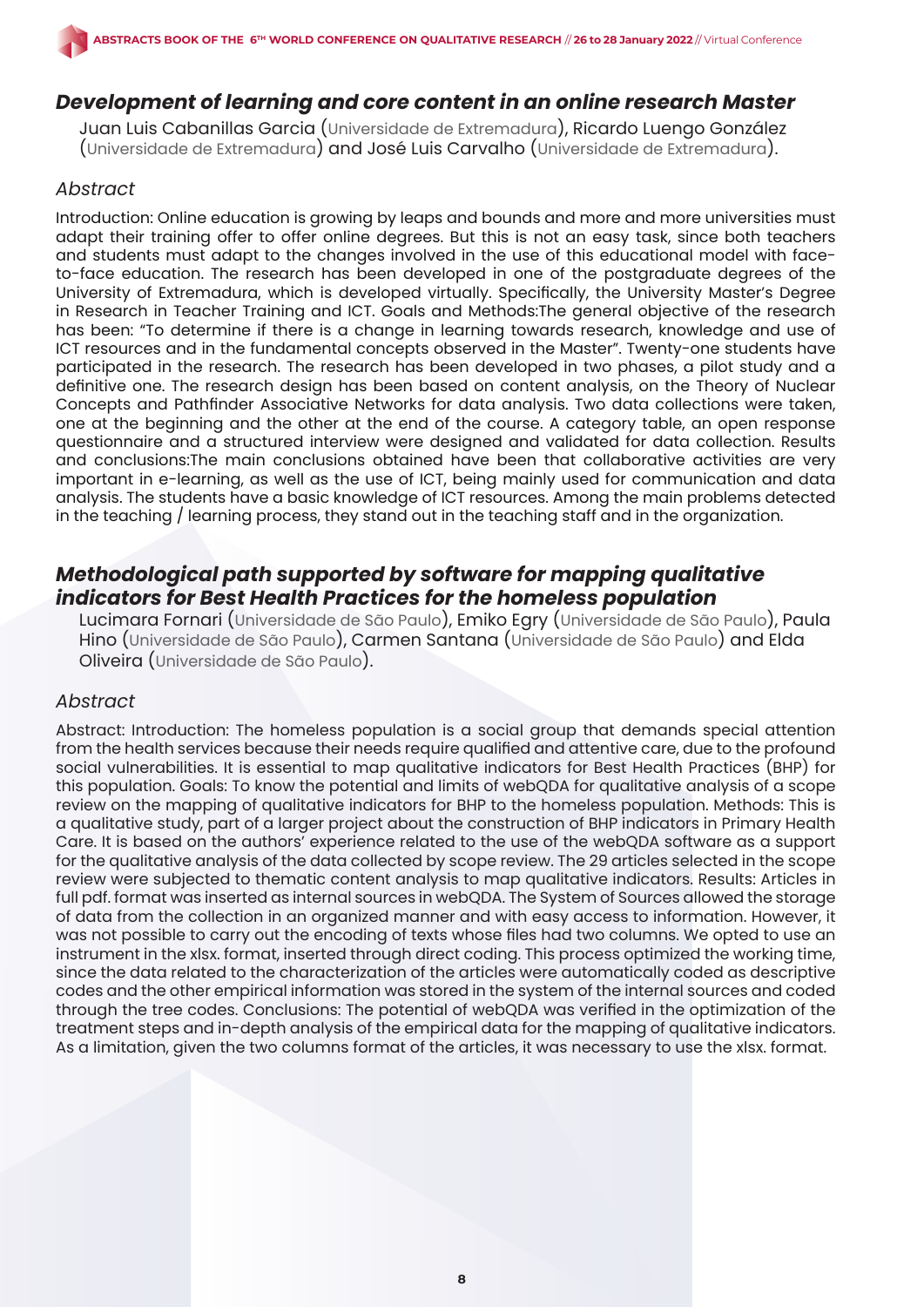

Maria Celi Chaves Vasconcelos (Faculdade de Educação da Universidade do Estado do Rio de Janeiro) and Thylara Dantas Pires (Faculdade de Educação da Universidade do Estado do Rio de Janeiro).

#### *Abstract*

This study aims to analyze the Bill of Law (PL) nr. 2.401/2019, of the Bolsonaro government, which deals with the theme of home education, also known as homeschooling. The main objective of the present study is to introduce the content of Bill No. 2,401 / 2019, while seeking to verify how some experts look into and take a stand on the subject by means of newspapers and magazines published on the web. On a more specific level, it examines how it is meant to establish home education in Brazil, describing the attributions of the state and the attributions of the families in this type of education. The methodological procedures refer to a qualitative and exploratory investigation, carried out through research on official government websites, in addition to newspaper and magazine websites available on the Internet, whose timeframe is the period from January 2019 to January 2020. The choice of qualitative methodology, having as main sources the exploration of official sites and news sites of newspapers and magazines of great circulation, proved to be an adequate option to understand the content of the Bill, from the favorable and unfavorable positions related to the PL elaborated by the Brazilian Executive Power, to fulfill a campaign promise of the president-elect. We conclude that, although it is important to consider the demand of families that practice home education in Brazil, there are issues that need to be discussed and incorporated into the regulation of the matter, among them, those that appear in the most recurring criticisms of the PL, especially those that refer to how supervision of families that practice home education will be and what training will be required for these parents, since to be a teacher it is necessary to have a minimum training provided for in the current legislation.

# *Learning to work in collaboration with women living on a low-income in Kingston, Ontario, Canada: A Participatory Action Research Project*

Pilar Camargo-Plazas (School of Nursing, Queen's University), Jennifer Waite (School of Nursing, Queen's University, Ontario, Canada), Martha Whitfield (School of Nursing, Queen's University, Ontario, Canada) and Lenora Duhn (School of Nursing, Queen's University, Ontario, Canada).

#### *Abstract*

Introduction: In Canada, an unacceptable number of women live below the poverty threshold. Some subgroups of women, such as Indigenous, visible minorities, immigrants and refugees, older adults, and single mothers are more likely to live under the poverty line, as they face multiple systemic barriers that prevent their financial stability. Further, socioeconomic status, employment, gender, and access to health and social services negatively impact women's well-being and health. Yet little is known about how these factors affect healthcare behaviours and experiences for women living on a low-income. Goals: Our goal is to describe and understand how gender and income influence access to health and social services for women living on a low-income. Methods: Partnered with a not-forprofit organization, we are exploring the experiences of women living on a low income in Kingston, Canada. Using participatory, art-based research and hermeneutic phenomenological approaches, our methods of data collection include photovoice, semi-structured interviews and culture circles. A purposive sample is being recruited. Analysis is being conducted following the social determinants of health by Loppie-Reading and Wien. Results: In preliminary findings, participants perceive the care offered by the healthcare and social system as dismissive - one where they are mere spectators without voice. Issues of access relate not only to health and social services, but also access to adequate living conditions, housing, and fresh food. Despite these experiences, participants are resilient and optimistic. Conclusion: or an individual to feel that others view one's self as unworthy of care, especially if those 'others' are the care providers, is ethically and morally distressing – and it certainly does not invite system-use. While our early findings reveal that considerable system improvements are required, we are inspired by and can learn from the strength of participants.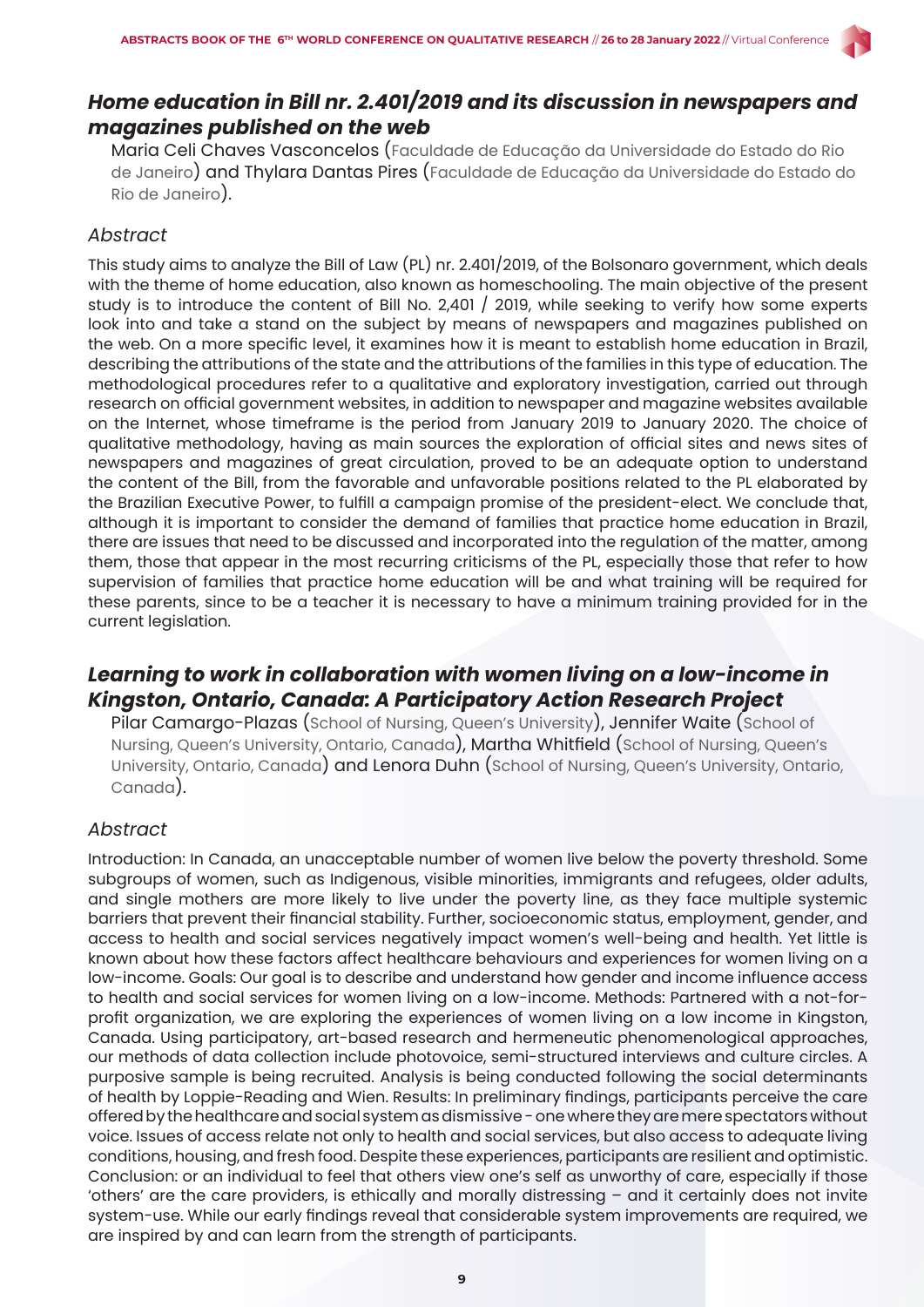# *Introduction to qualitative research in Educational Psychology: Feedback from master's students*

Ana Pereira Antunes (Departamento de Psicologia, Universidade da Madeira) and Sara Barros Araújo (Instituto Politécnico do Porto, Portugal).

#### *Abstract*

Introduction: Qualitative research is increasingly used in the field of Psychology and can be an important factor in promoting social justice. Consequently, arises the importance of training opportunities in qualitative scientific research for Psychology students, including Educational Psychology students. Moreover, educational psychologists seem very receptive to this kind of research. Goals and Methods: The main goal of this work is to examine the feedback of a group of students about qualitative research and a research methods subject, centered on qualitative methodology. Participants were 11 students (10 women and one man), enrolled in a 2nd cycle course, in Educational Psychology, at a Portuguese Public University, in the academic year 2019/2020. All students participated voluntarily through informed consent. Participants were asked to write individual narratives, following some proposed guiding topics. The narratives were subjected to content analysis, which was carried out by two coders, following a deductive and an inductive process related to coding and categorization operations. Results: Students' knowledge about the qualitative research was organized in seven categories: Paradigms/Worldview, Purpose of the Research, Dimension of the Phenomenon and Ontological, Methodological, Epistemological and Axiological Assumptions. Students' feedback about the research methods subject was mainly organized in three categories: Motivational Aspects, Teaching-learning Process and Learning Transfer. Conclusions. Teaching qualitative research methods seems to be an asset in qualitative students' research skills. After the attendance of the research methods subject students seem to have a deepen knowledge about qualitative research and value this investigative approach, highlighting the opportunity to demystify beliefs and to experiment skills development. Students also suggest that qualitative research training should occur earlier in their academic trajectory at undergraduate level. So, we can conclude that teaching qualitative research is important in Psychology students training and should be integrated in the syllabus before master training.

# *Analysis of the communication of a child with Autism Spectrum Disorder through webQDA: an exploratory study*

Davys Moreno (Universidade de Aveiro) and Susana Sá (Centro de Inovação, Desenvolvimento e Investigação - Instituto de Estudos Superiores de FAFE).

#### *Abstract*

When working with children with Autism Spectrum Disorders, it is clear that the greatest difficulty lies in promoting their communication and socialization. This qualitative and exploratory study was conducted in Brazil in 2017. It focused on the use of a *Short Film*in which a child with Autism Spectrum Disorder followed the instructions of a Music Teacher through a video on a mobile phone. This *Short Film*was analysed using the content analysis technique supported by software on the webQDA platform. It aimed to observe the Communication Functions and Forms of Communication that the child with Autism Spectrum Disorder used during two situations. It was observed that there were limitations in the Forms of Communication and Communication Functionsof the child under study, with some improvements with the introduction of video via mobile phone. The data seems to confirm that the use of digital technologies is a good complement for teaching and learning. In conclusion, it can be observed that the mobile phone seems to contribute to making information accessible to children with Autism Spectrum Disorders, namely in the improvement of their communication. Finally, it is suggested that further experimental studies should be carried out which include observation in several contexts.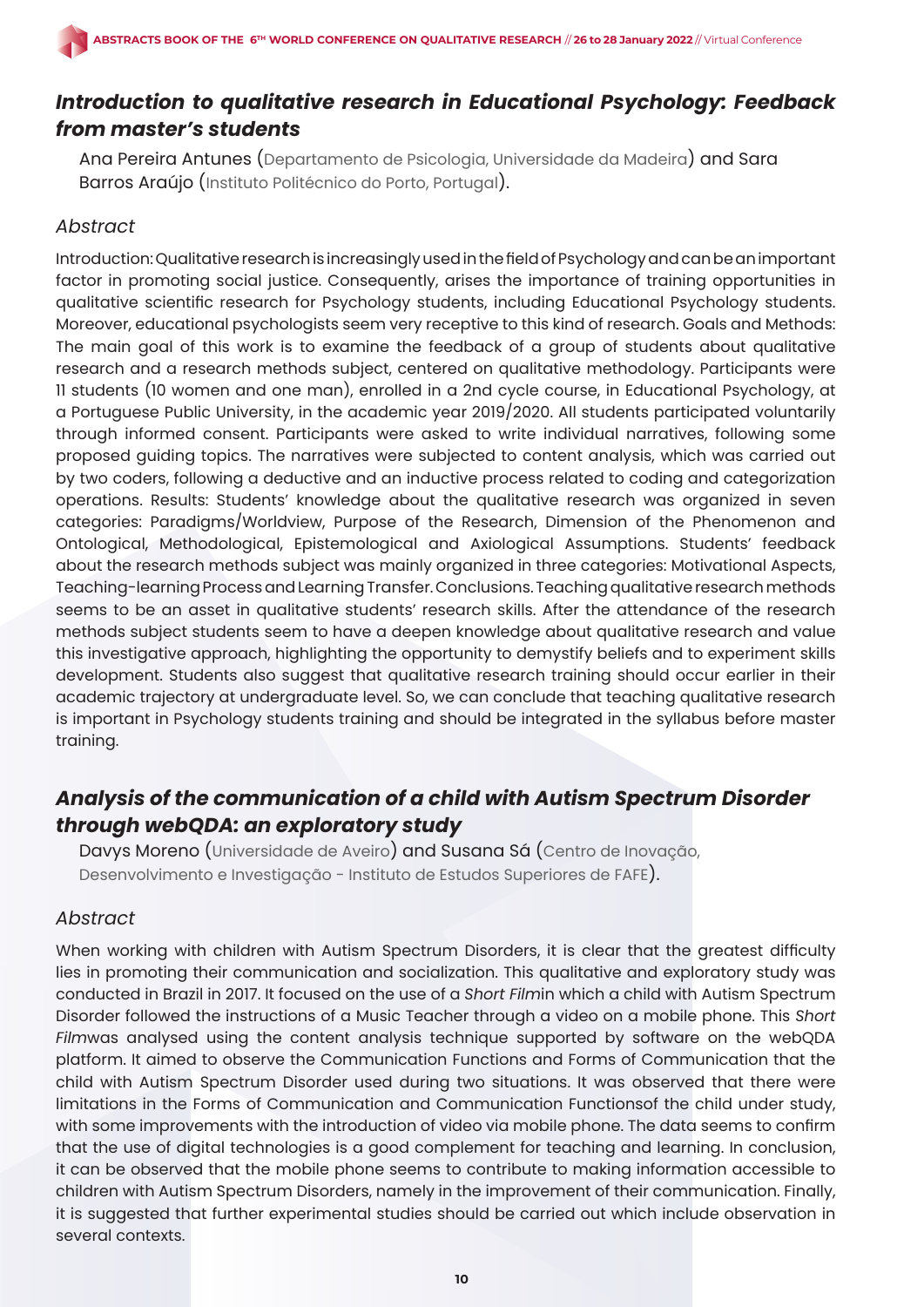# *Psychoanalytic informed qualitative research: theoretical methodological contributions*

Sandra Roberto (Sociedade Portuguesa de Psicanálise), Filipa Falcão Rosado (Sociedade Portuguesa de Psicanálise), Orlando Cruz Santos (Sociedade Portuguesa de Psicanálise), Luís Martins Pote (Sociedade Portuguesa de Psicanálise) and Teresa Santos Neves (Sociedade Portuguesa de Psicanálise).

#### *Abstract*

The present article advances a theoretical and methodological reflection on psychoanalytic informed qualitative research. The goal is to describe the conceptualisation of a methodological device coherent with the ontological and epistemological assumptions of psychoanalysis. In other words, the device is based on the concept of a "non-transparent" research subject, who does not make his nature known to either himself or others. Therefore, the need arises for the development of devices which provide access to the subject, in order to grasp not just the explicit dimensions of signification, but also their pre-conscious and unconscious counterparts. A conceptual research was conducted on countertransference among psychoanalysts, resorting to free association narrative interviews (FANI). This study is covered in the article, so as to illustrate the identification of theoretical and methodological problems related to the usage of this type of qualitative research. An analysis of the interviews conducted by the research group, for the conceptual research, is used as an example, to illustrate the specific features of the employed device. The device is based on the dynamics created within the group and on the emergence of interpretative lines of the unconscious subjective dimensions of the interviewee, as they relate to the topics under analysis. Starting from a theoretical framework on thought work, we highlight three processes supporting the procedure used for analysing the interviews: negative capability, alpha dream work and selected fact.

# *Working during Covid-19 lockdowns: Qualitative study of psychological adaptation of nurses and telecommuting workers during pandemic phases I and III*

Mónica Pires (Centro de Investigação em Psicologia - Universidade Autónoma de Lisboa), Raquel João (Universidade Autónoma de Lisboa), Maria Santos (Universidade Autónoma de Lisboa) and Carlos Fonseca (Universidade Autónoma de Lisboa).

#### *Abstract*

Introduction Previous studies showed the negative impact of Covid-19 pandemic, being associated with anxiety, depression, and feelings of fear. Fewer studies addressed the subjective experience and psychological processes throughout different pandemic phases. Objectives To access the subjective experiences and psychological adjustment of workers in telecommuting and nurses, regarding the impact of Covid-19 pandemic during phases I-III lockdowns in two emergency states. Methods Online semi-structured interviews conducted with twenty Portuguese nurses and workers in telecommuting were recorded, transcribed, and analyzed using the IPA methodology and Lexical Analysis with Alceste®. Results Classes clustered in Lexical analysis attested the validity of the IPA's consensual themes. Both groups were info-whelmed, stressed, work overloaded, felt fear, anxious and anguish facing contagious uncertainty, and financial constraints, struggling with work-life balance. Both complied rapidly with the restraints imposed electing adaptive coping and emotional regulation strategies. The nurses' group, faced defiant working conditions, expressed higher burnout risk. In the III pandemic phase lockdown, participants reported less anxiety, but more stress, frustration, adapting self-regulation strategies over time. Conclusions Throughout the pandemic evolution, telecommuting workers and nurses identified personal experiences, feelings, and the impact related to the Covid-19 pandemic, adopting cognitive, behavioral, and emotional self-regulation strategies focusing on their wellbeing. Over time the negative effects may wear out personal resources, increase vulnerability and trigger the onset of psychological symptoms. We synthetize the subjective experiences regarding the psychological impact and adaptation processes through phase I-III, which may be useful to design psychological prevention and intervention programs to promote psychological adjustment in different organizations.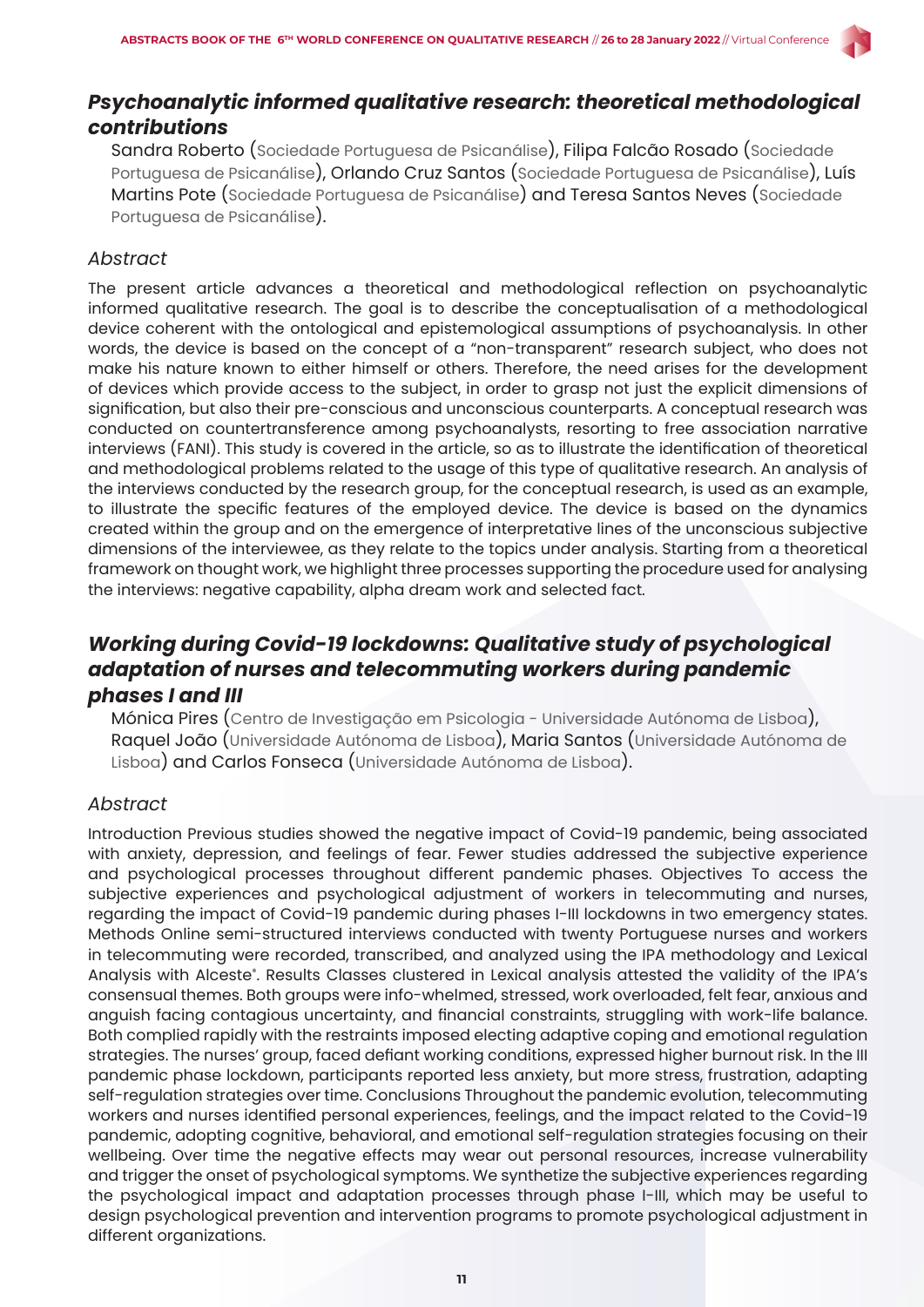# *Study and analysis of learning and teaching in higher education*

Violeta Hidalgo (Departamento de Tecnología de los Computadores y de las Comunicaciones. Universidad de Extremadura), Juan Arias (Departamento de Ingeniería de Sistemas Informáticos y Telemáticos, Universidad de Extremadura), Rafael Martín (Departamento de Ingeniería de Sistemas Informáticos y Telemáticos, Universidad de Extremadura) and Juan Ángel Contreras (Departamento de Ingeniería de Sistemas Informáticos y Telemáticos, Universidad de Extremadura).

#### *Abstract*

This article shows the result of the research carried out during the 2020/21 academic year, in the subject of Information Security, taught in Higher Education, in the fourth year of the Degree in Telematics Engineering in Telecommunications and also in the Degree in Computer Engi-neering in Information Technology, at the University Center of Mérida of the University of Extremadura. The motivation of the research was to monitor the teaching, in a non-invasive way that helps in the teaching / learning process, while the students do not feel that they are being evaluated, minimizing the stress produced by the exams, and trying to automate the learning assessment process so that the teacher has a quick and easy-to-use tool that provides information on the evolution of the students' mental structure, online. The bases of the study that we present are differrent investigations on pathfinder associative networks and nuclear concepts. The re-search process developed in several stages. The first step consisted in obtaining the prior knowledge of the students with the help of software created for this purpose. With the data obtainned, the associative pathfinder networks of each student were created to know their mental structure. Data were collected at various moments of the teaching course, to verify the evolution of the teaching-learning process and through associative pathfinder networks, the mental structures of the students were graphically represented, being able to observe the evolution of learning during the teaching period.

# *Analysis of the Beliefs Manifested by Individuals on Facebook in Face of COVID-19*

Sheyla Fernandes (Universidade Federal de Alagoas), Marcikele Nascimento (Universidade Federal de Alagoas), Jennyfer Chagas (Universidade Federal de Alagoas), Jasielle Angelo (Universidade Federal de Alagoas), Anna Rocha (Universidade Federal de Alagoas) and Vagner Souza (Universidade de São Paulo).

#### *Abstract*

Introduction: Severe Acute Respiratory Syndrome Coronavirus 2 (SARS-CoV-2), presented itself as a disease with high potential for contagion and that quickly became a public health emergency, requiring the adoption of some circulation and sanitary measures in order to contain the progress of the disease. These changes and uncertainties of the disease promote great psychological pressure, which can trigger psychological problems. With this, Online Social Networks (RSO) proved to be facilitators of communication and information sharing, promoting a support network, externalizing the beliefs of individuals and coping strategies. Objectives: The objective was to analyze the manifestation of beliefs about the pandemic of COVID-19 among Facebook users in the country. Methods: This study obtained its data through the search with the descriptors "COVID-19", "coronavirus" and "quarantine" in open pages and groups, which addressed the issues in question and presented a minimum number of 50 thousand likes / members / followers on the Facebook site (http://facebook.com.br). The comments were collected and transformed into two textual corpusanalyzed using the Iramuteq software using the similarity analysis method, making it possible to verify the connection between the words present. Results: With the similitude analysis, the first corpuscalled "Humor" presented the terms: father, friend and quarantine as central and connected words. The second corpuscalled "Information" presented the central words: god, son and person. Conclusion: Through this analysis of the manifestations of beliefs in Online Social Networks in face of the pandemic of COVID-19 in Brazil, it was possible to draw a look in the light of social behavior in the face of a period of global health crisis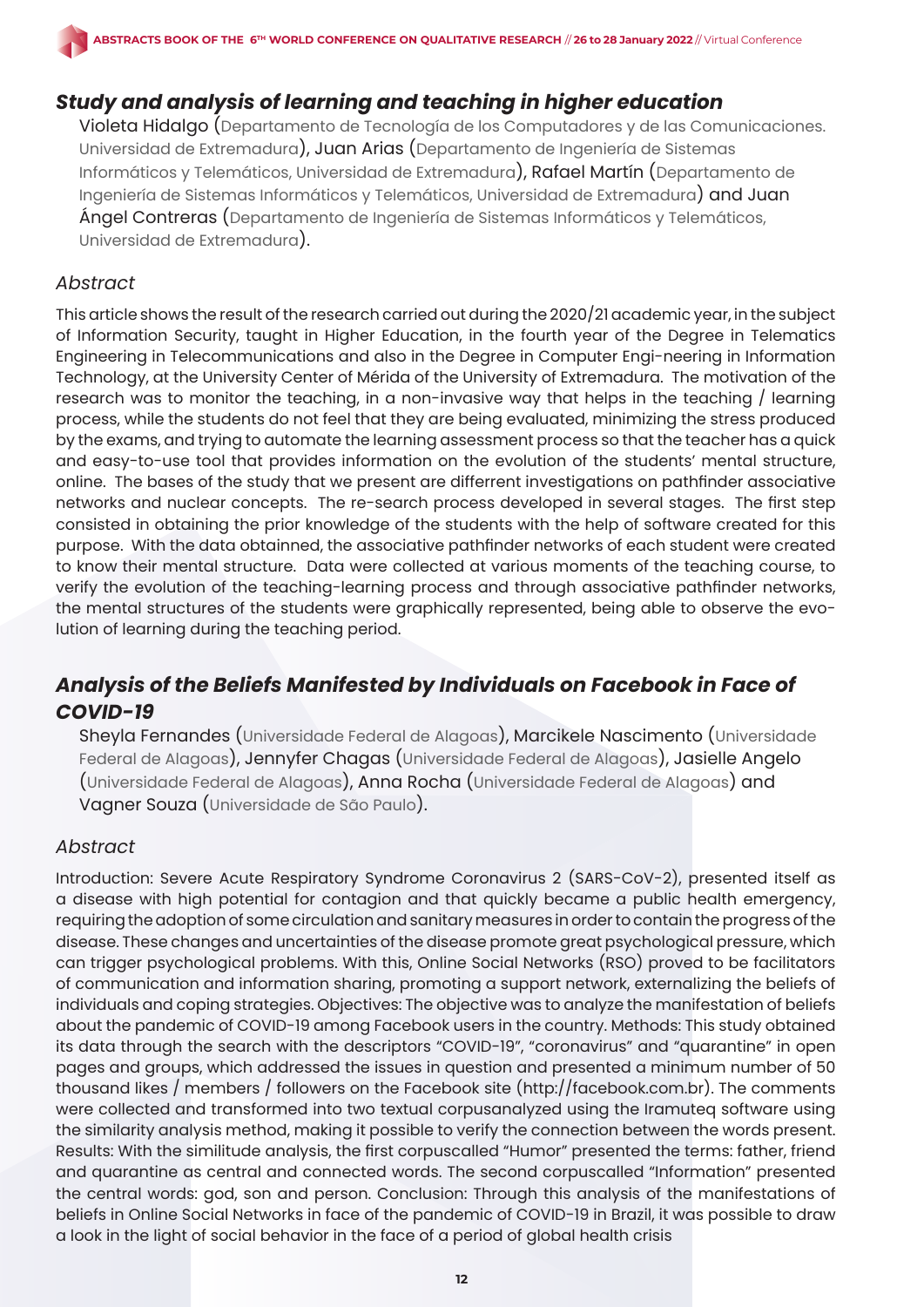

Carla Sofia Alves Lopes (Instituto Superior de Ciências Sociais e Políticas) and Ana Lúcia Romão (Centro de Administração e Políticas Públicas; Instituto Superior de Ciências Sociais e Políticas).

### *Abstract*

Public procurement fosters the development of States, promoting economic efficiency and the promotion of social and environmental good. Public procurement is an instrument of administrative action to satisfy collective needs, but also a strategic instrument for governments. This type of contracts refers to economically and socially relevant acquisitions, interferes with job creation and encourages investment, and it is highly relevant in the national budget, representing 4.18% of Portuguese GDP, in 2019. The present study intends to analyse public procurement, in the last decade, regarding the transparency of public procurement procedures and the promotion of competition between economic operators in the attainment of the public interest. For this purpose, we use the qualitative methodology, which includes document analysis of public procurement reports from the Institute of Public Procurement, Real Estate and Construction, and content analysis of the material collected through interviews with specialists in public procurement. We defined dimensions of analysis, categorized data and created units of analysis, in an initial data coding matrix, and systematized the interviews in recording units. The qualitative methodology aims to understand and describe phenomena and can use the participants' perceptions and experiences to understand the multiple realities. Regarding the results, this work made it possible to verify that the transparency of procurement processes has been increasing, however, there are points for improvement, and that the opening to competition, by the contracting entities, has had a favourable evolution, but it can obtain superior results, as there is an excessive use of the direct award. Increased competition and greater transparency in the use of public money are benefits from the implementation of the Public Contracts Code, driven by the obligation to advertise public contracts on the BASE portal and by electronic public procurement.

# *Home(s) and "staying at home": An exploratory study of the psychosocial impacts of housing inequalities during the Covid-19 pandemic*

Raquel Ribeiro (Centre for Social Studies, University of Coimbra).

#### *Abstract*

Introduction: The right to housing is inseparable from the right to life and constitutes the basis for other fundamental human rights. The Covid-19 pandemic put housing at the forefront of defence against the new coronavirus, making structural inequalities in housing more visible and dramatic. Goals and Methods: This article aims to study the impact of housing conditions on the Covid-19 pandemic experience using mixed methods. It presents the preliminary results of a survey with open and closed questions applied to 527 residents in Portugal in 2021. Results: The results show that people with better housing conditions report a more positive impact of housing during the pandemic, namely on physical and psychological health. The textual analysis with the software IRAMUTEQ to the answers to the open question reveals that the positive impact is associated mainly with the possibility of practicing physical exercise and developing leisure activities outdoors. On the contrary, the lack of indoor or outdoor space, problems with humidity and infiltration, poor sound insulation, or little sun exposure are associated with the experience of health problems and deterioration of emotional and psychological well-being. The results, therefore, suggest that the adherence to the measures of confinement and social isolation at home produce very differentiated experiences depending on the housing conditions of the populations, with important impacts both in terms of physical and mental health. Conclusions: It is concluded that there is a need to combine quantitative and qualitative methodologies to understand the relationship between inequalities in housing conditions and the psychosocial impacts of the Covid-19 pandemic.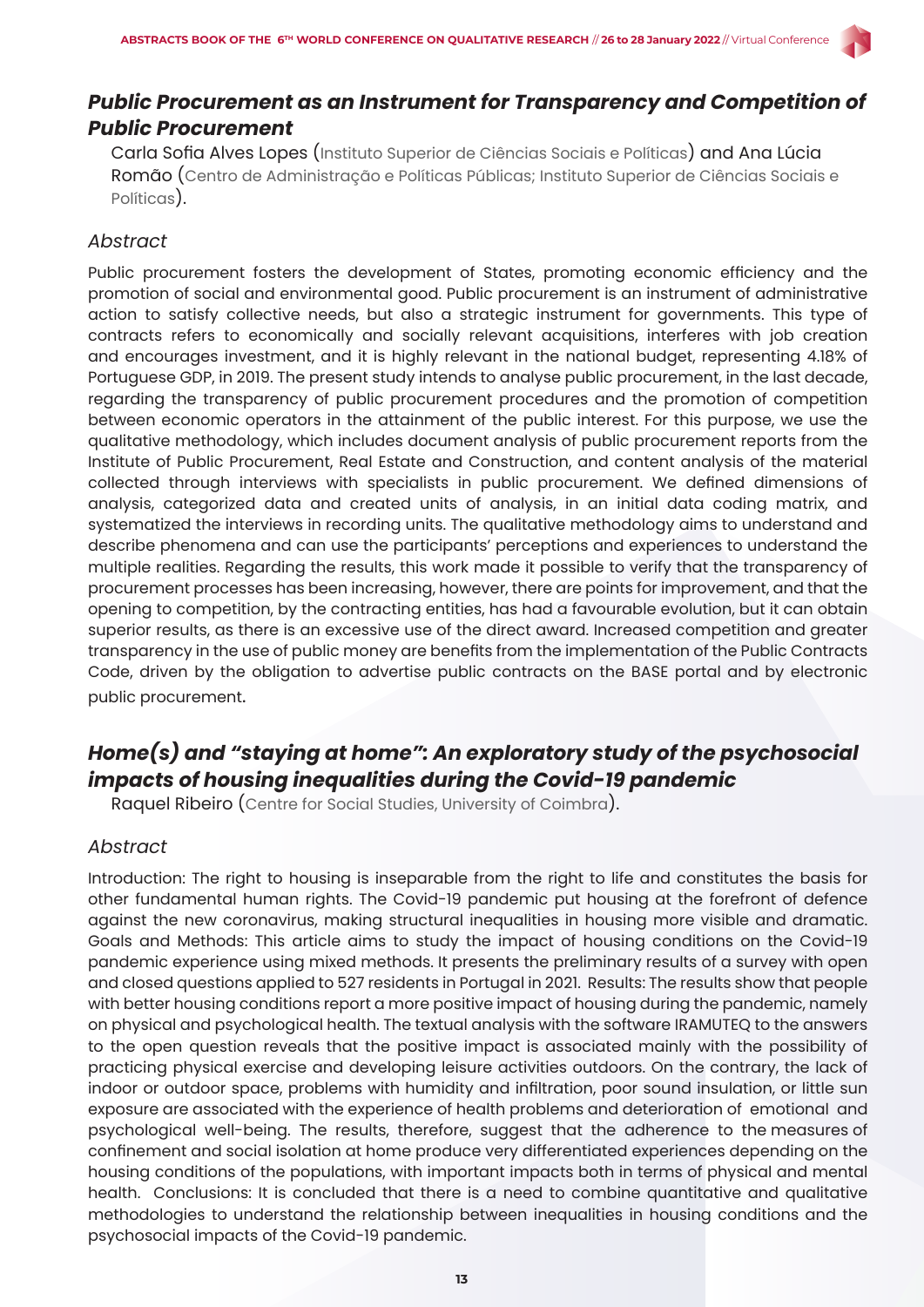# *Barriers faced by nurses working in Primary Health Units: Brazilian case study*

Alexandra Bulgarelli Do Nascimento (Universidade de São Paulo), Sayuri Tanaka Maeda (Universidade de São Paulo) and Emiko Yoshikawa Egry (Universidade de São Paulo).

# *Abstract*

Introduction: In many countries Primary Health Care (PHC) coordinates health assistance to the population and in this field, Nursing is essential area. In Brazil, we witnessed the gradual de-funding of the PHC. PHC has not received sufficient funding to fulfill the participatory mission in the Unified Health System. Nursing has limited performance because of the adoption of policies that are disjointed from the commitment to respond to health needs. Goals: To know the potential and the limits of Nursing performance at the municipal level and to recognize the potential of webQDA® for qualitative analysis of the barriers faced by nurses working in Basic Health Units (UBS). Method: Qualitative study that carried out the content analysis of Bardin, with the support of webQDA®, to unveil the meaning of the speeches from two focus groups, carried out with the collaboration of 13 nurses working in UBS in a city in São Paulo. Results and Discussion: The speeches transcribed in a word file were inserted in webQDA® as an internal source. The coding tree for the empirical categories was created, with the inclusion of the codes: 'Identified Barriers' and 'Overcoming Reality'. In view of the content analysis, as recommended by Bardin, the sub-categories emerged, coded as: Identified Barriers: Work Overload, facing complex health needs and Deficit in the availability of resources; and Overcoming Reality: Nursing as a Social Practice. Conclusions: The webQDA® supported the systematization of the critical analysis of qualitative data, allowing us to note that the performance of Nursing in Basic Health Units faces barriers related to work overload, deficit in the availability of resources and response to complex needs. However, Nursing as a Social Practice has an important element to provide overcoming reality.

# *It's Possible to Learn Evidence in The Nursing Degree Course?*

Cristina Lavareda Baixinho (Lisbon School of Nursing), Óscar Ramos Ferreira (Lisbon School of Nursing), Marcelo Medeiros (Universidade Federal de Goiás) and Ellen Synthia Fernandes de Oliveira (Universidade Federal de Goiás).

# *Abstract*

Introduction: Evidence-based practice has benefits for improving healthcare and sustainability of health systems. Like other areas needs to be learned. The introduction of Evidence Based Practices (EBP) education in nursing curricula is strongly recommended. The improvement of the knowledge, attitudes, and competences of the students to the level of scientific evidence is greater when their learning process is integrated with the clinical internship. In spite of these recommendations, in the context of practice, nursing advisors highlight that there are barriers for the incorporation of EBP. Objective: To understand the perspective of undergraduate nursing students on their involvement in a knowledge transfer to clinical practice project. Methods: The nature of the object under investigation required this study to be qualitative, exploratory and descriptive. The choice for methodology was based on the dynamic essence of this paradigm, which makes it possible to generate explanations from the understanding of actions in a specific context. We conducted an Focus group with eight participants. The qualitative analysis of the findings was performed using the WebQDA® software and followed the steps of coding, storage/retrieval and interpretation. The ethical principles inherent to research were followed. Study approved by an Ethics Committee. Results: Four categories emerged: Belonging, Using evidence, Improving care and Developing skills and their subcategories. The students' perception is that participation in knowledge transfer projects to the clinic generates learning opportunities related to the use and communication of evidence, facilitates integration into the service, participation, collaborative work and development of skills. Conclusions: Evidence-based practice should be addressed in the health graduation courses. The methodology used is motivating for the student who is active in the search for evidence and transfer of knowledge. Our results highlight the need for the theoretical formation to be coupled with other strategies that enable future nurses to gain knowledge, abilities, and over attitudes to use EBP.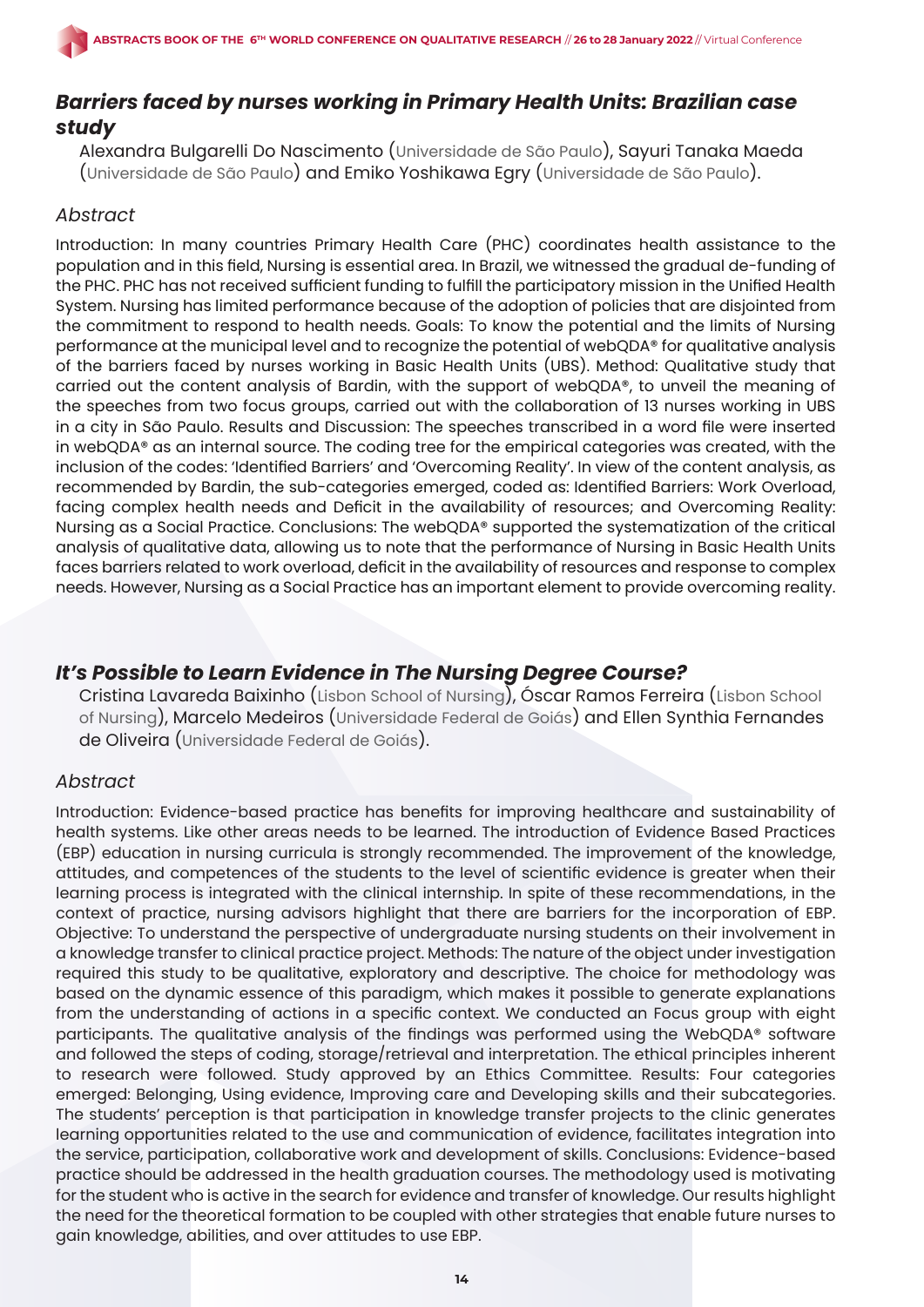

Carla Freijomil-Vázquez (Universidade da Coruña), Denise Gastaldo (University of Toronto), Carmen Coronado (Universidade da Coruña) and María-Jesús Movilla-Fernández (Universidade da Coruña).

#### *Abstract*

Introduction: One of the main measures to prevent cervical cancer is cervical cancer screening. When an abnormal cytological result (such as cervical intraepithelial neoplasia (CIN)) is detected in the screening, women are referred to specialized care for medical surveillance and control of risk factors in order to avoid the development of cancer. Goals and Methods: A generic qualitative study using a poststructuralist perspective of risk management was carried out in a Spanish gynecology clinic, to explore the effects that medical surveillance and treatment of CIN has on the personal and social life of women. Participants were selected through purposive sampling. The sample consisted of 21 women with a confirmed diagnosis of CIN. Semistructured interviews were recorded and transcribed, and a thematic analysis was carried out, including researcher triangulation to verify the results of the analysis. Results: Two main themes emerged from the participants' experiences: CIN medical surveillance encounters and risk management strategies are shaped by the biomedical discourse, and the effects of "risk treatment" for patients include (a) profound changes expected of patients, (b) increased patient risk management, and (c) resistance to risk management. While doctors' surveillance aimed to prevent the development of cervical cancer, women felt they were sick because they had to follow strict recommendations over an unspecified period of time and live with the possibility of a life-threatening disease. Clinical risk management resulted in the medicalization of women's personal and social lives and produced great uncertainty. Conclusions. This study is the first to conceptualize CIN medical surveillance as an illness experience for patients. It also problematizes the effects of preventative practices in women's lives. Patients deal with great uncertainty, as CIN medical surveillance performed by gynecologists simultaneously trivializes the changes expected of patients and underestimates the effects of medical recommendations on patients' personal wellbeing and social relations.

# *English as Medium of Instruction and Student-Centered Learning methodologies in food studies: a case study*

Leandro Oliveira (Universidade Católica Portuguesa, CBQF – Laboratório Associado, Escola Superior de Biotecnologia) and Eduardo Cardoso (Universidade Católica Portuguesa, CBQF – Laboratório Associado, Escola Superior de Biotecnologia).

#### *Abstract*

Introduction: English as Medium of Instruction (EMI) and Student-Centered Learning (SCL) methodologies are identified as innovative strategies to respond to the challenges of the internationalization of education. This is important for the food science studies that support a sector of activity integrating different areas of knowledge, based in complex and diverse supply chains, and involving a high degree of internationalization. Goals and Methods: This study aims to identify and describe the strategies and methodologies most used in the implementation of EMI and of SCL approaches in food studies to allow an analysis for the future development of the educational offers. The case study was focused on the Faculty of Biotechnology of the Portuguese Catholic University, which offers courses in food science-related studies at the level of bachelor, masters, and doctoral degrees. Data collection was based on the literature review, institutional reports, as well as curricula and syllabus of the courses. Results: The adoption of EMI is part of the university internationalization strategy, however, it is currently only used when there are international students in the classes, with no specific methodology implemented. The EMI offer is relevant, with 4 MSc and 2 PhD programs courses fully taught in English. The SCL methodologies most used and widely spread throughout the curricular units are problem-based learning, case studies, teaching by research and specialized seminars. Conclusions: Despite the lack of articulation between the faculty and other relevant organic units, the staff has long years of experience in English teaching and highly committed to the learning process. The adoption of EMI and SCL methodologies is an opportunity to promote the internationalization of the educational offer, to answer current national socio-economic challenges, to attract English speaking students, and increase the competitiveness among international universities.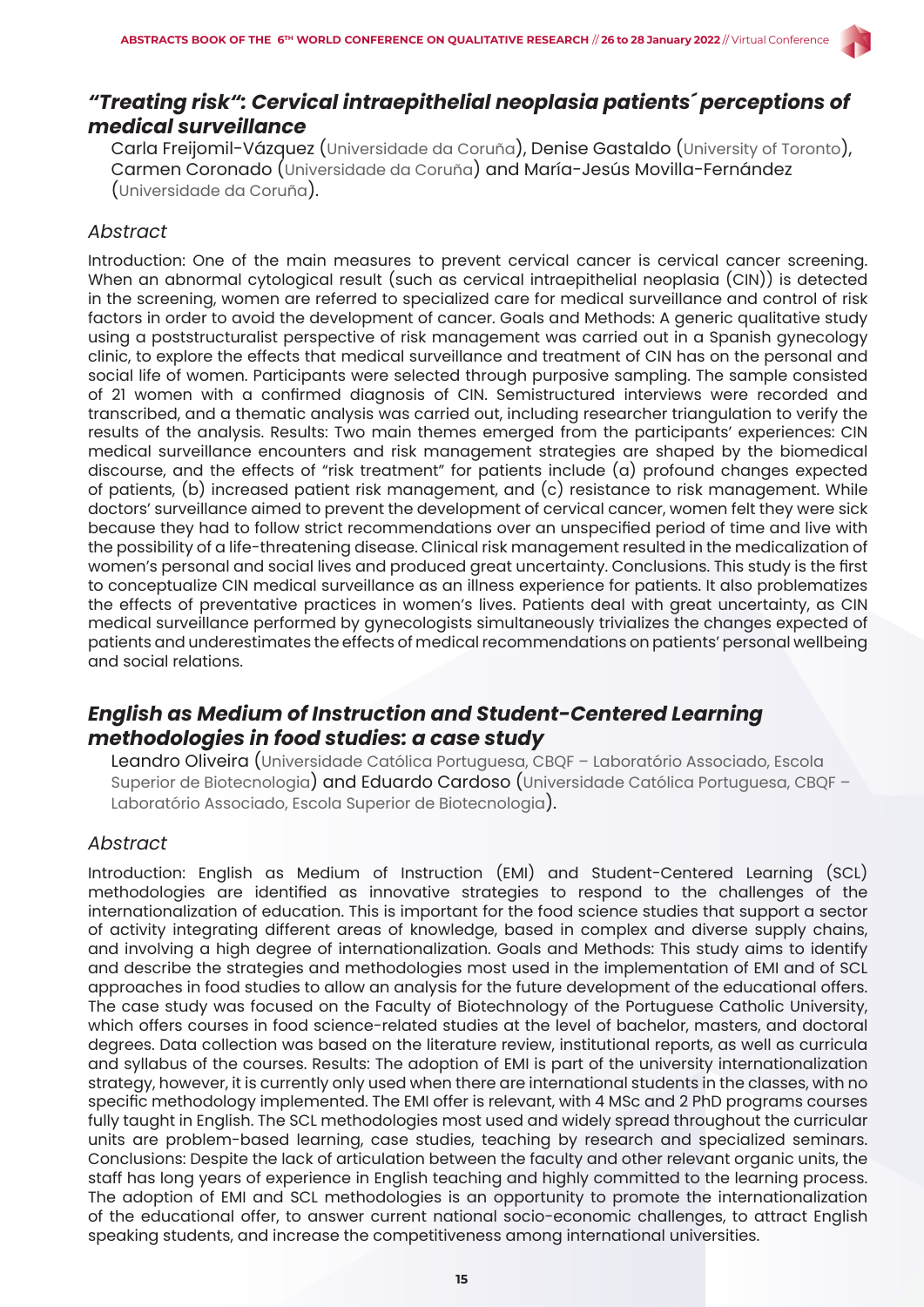# *Innovative Teaching Methodology for the Development of Management Competences in Nursing Students*

Laura Andrian Leal (UNIVERSIDADE DE SÃO PAULO), Silvia Helena Henriques (UNIVERSIDADE DE SÃO PAULO), Ana Leticia Carnevalli Motta (UNIVERSIDADE DE SÃO PAULO) and Daniela Sarreta Ignacio (UNIVERSIDADE DE SÃO PAULO).

### *Abstract*

Introduction: It is emphasized that managerial skills must enable the development of sustainable competitive advantage for hospital associations, in addition to effectiveness in the care provided. Thus, it is necessary to develop these skills in nursing students. Objective: To implement a teaching strategy for the development of managerial competences in nursing students in the hospital environment. Method: Qualitative approach, based on the intervention study. The setting was a Brazilian Public Higher Education Institution. 12 professors and 54 nursing students participated. The collection took place between 2019 and 2021. The research was carried out in three stages: first, Focus Groups were carried out with the professors in order to identify the priority managerial competences for teaching. In a second moment, workshops for discussion of management cases were implemented in nursing students to develop the most mentioned competences. In a third moment, individual interviews were carried out with the students in order to analyze/interpret the experience of the intervention carried out. For data analysis, inductive thematic analysis was used. Results: The professors scored four priority managerial competences for development: Leadership; Decision Making; Interpersonal Relationship and Communication. 13 workshops were held to implement the competences instituted by the professors in nursing students through a management case discussion. The cases were elaborated by the experience of the researchers and were intended to encourage discussions and interventions for the development of managerial competences, and for this to be possible, some guiding questions were considered. After performing the intervention, we evaluated the intervention through semistructured interviews. Conclusion: The application of intervention workshops for the development of competences has traveled to fill gaps in the training of hospital nurses, since, for so many reasons, these professionals do not develop their competences, nor do they effectively put them into practice.

# *Doing Qualitative Research Using Phenomenological Inquiry: An approach from Heidegger's standpoint*

Son Pham (Stephen F. Austin State University).

#### *Abstract*

The phenomenological method is constantly evolving and has been developed and applied in a variety of ways. A particularly major development was introduced by Martin Heidegger who stated that we cannot suspend our preconceptions and the nature and effects of our preconceptions can be explored by studying the socio-historical evolution and formation of our 'being-in-the-world'. However, many researchers and methodologists have claimed they are utilizing the interpretive phenomenological method in social science research with Heidegger's philosophy, with common sense that a qualitative researcher who wants to employ his or her phenomenological investigation must conduct bracketing any preconceived beliefs for a non-biased attitude of doing research. This paper aims to contribute to the ongoing debate regarding how phenomenologists should conduct and justify their research. Through the classical discursive approach, the paper consists of three sections. In the first section, the paper delineates three characteristics of Heideggerian thinking in performing interpretive phenomenological research: (1) grasping the problem of identity; (2) acknowledging the inadequacy of ontology; and (3) interpreting the subject matter through historical critiques. The second section then critically examines the foundation issues of phenomenological inquiry, such as a priori knowledge, the data analysis process, and research predicaments such as validity, reliability, and creditability. The result of the study is the outline of six introductory steps for conducting Heideggerian phenomenological inquiry in social science and policymaking research where investigators are dealing with a diversity of existing and alternative worldviews. In the conclusion, some limitations of phenomenological inquiry are presented to provide additional light on the present controversy about comprehending phenomenological research methodologies and to reconcile interpretive phenomenological inquiry with Heidegger's phenomenology philosophy.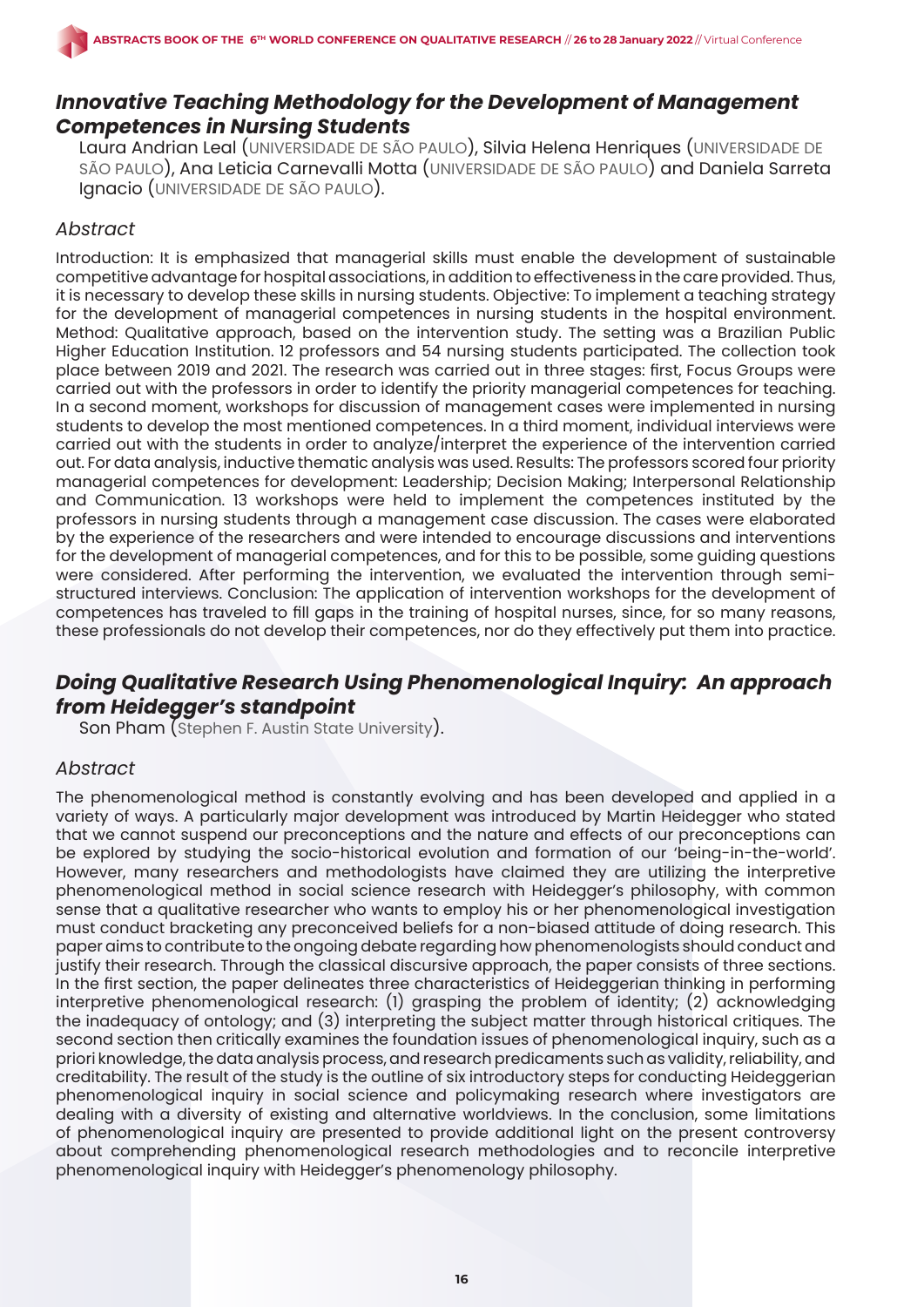

### *Co-creating Knowledge under the Mixed Qualitative Intra-Paradigm Methodology*

Gianina-Estera Petre (Adventus University).

#### *Abstract*

Introduction: When teachers-researchers discover new and effective practices for teaching and learning, they want to apply and share what they have found. Consequently, they conduct research to look for an appropriate approach. However, the challenge is to research certain teaching practices where there are no such teaching practices. What methodology and what research design would be suitable? Goals and Methods: The purpose of this study was to present, under the constructivist paradigm, the qualitative methodology as an appropriate approach for implementing cooperative learning (CL) in a traditional university in the initial teacher training (ITT) program. Further, it aimed to develop a model for ITT using a mixed intra-paradigm research methodology of action research (as a framework to implement CL), case study (to explore the experiences of the participants before, during, and after CL implementation), and photovoice (to give a voice to participants and disseminate the results). The study was conducted between March-June 2018 and 2019, ending in February 2020. The participants were students from three Education classes. The data collection methods were in-depth interviews, focus group discussions, observations, qualitative surveys, document analysis, and photovoice. Data were collected in four phases, based on the two cycles of action research: March and June 2018, and 2019. The data were examined with the HyperRESEARCH software using thematic analysis. The participants were students, teachers, and experts, based on the phases of data collection. Results: The results consist of the CoLearnITT model (cooperative learning for initial teacher training) and the 3Ps (planning, performing, perfecting) of the CL implementation process model. Conclusions: A mixed intra-paradigm qualitative research confers an appropriate design when teachers-researchers aim to improve teaching practices and develop research-based models. It paves the way for disseminating the results outside of the class to other teachers and policymakers.

# *Ethics and Humanities in the undergraduate medicine at Federal University of Bahia*

Vitória Passos (Universidade Federal da Bahia), Renata Veras (Universidade Federal da Bahia) and Marcelo Rocha (Universidade Federal da Bahia).

#### *Abstract*

Introduction: The daily life of health services points out that the work of many doctors is still inconsistent with the idea of humanization of services. In this way, considering that the practice suffers direct reflexes from the training, the contents covered in medical training is a very important object of study. Understanding the possible curricular themes that influence the performance of these professionals can be significant to think about solutions to change what is inappropriate. Goals and Methods: Considering this, the present study aimed to analise how the contributions of the humanities field are inserted in the text of the Etic Humanistic Axis (EHA) of the curriculum of the medical course at the Faculty of Medicine of the Federal University of Bahia. For that, the Iramuteq software was used to organize and to treat the data, producing a word cloud and a similarity tree. Based on the phylosophy of a science open and free for everyone, this software it was a fundamental instrument to make the study more dynamic and rigorous. The text of 8 subjects were analyzed and as an analytical method, documental analysis was chosen. Results: The results showed that the EHA points to a rich diversity of themes, but also a trend to approaches related to ethical practice and conflict resolution. Conclusions: These observations show that UFBA's medical curriculum is yet inconsistent with the proposal for humanistic medical training, not satisfying what the National Curriculum Guidelines and the initial proposal of the Political Pedagogical Project of the course recommend. This reinforces the need to promote changes in the formation of this students and also to further research on this training, also considering aspects of classroom practices, in addition to the documentary perspective.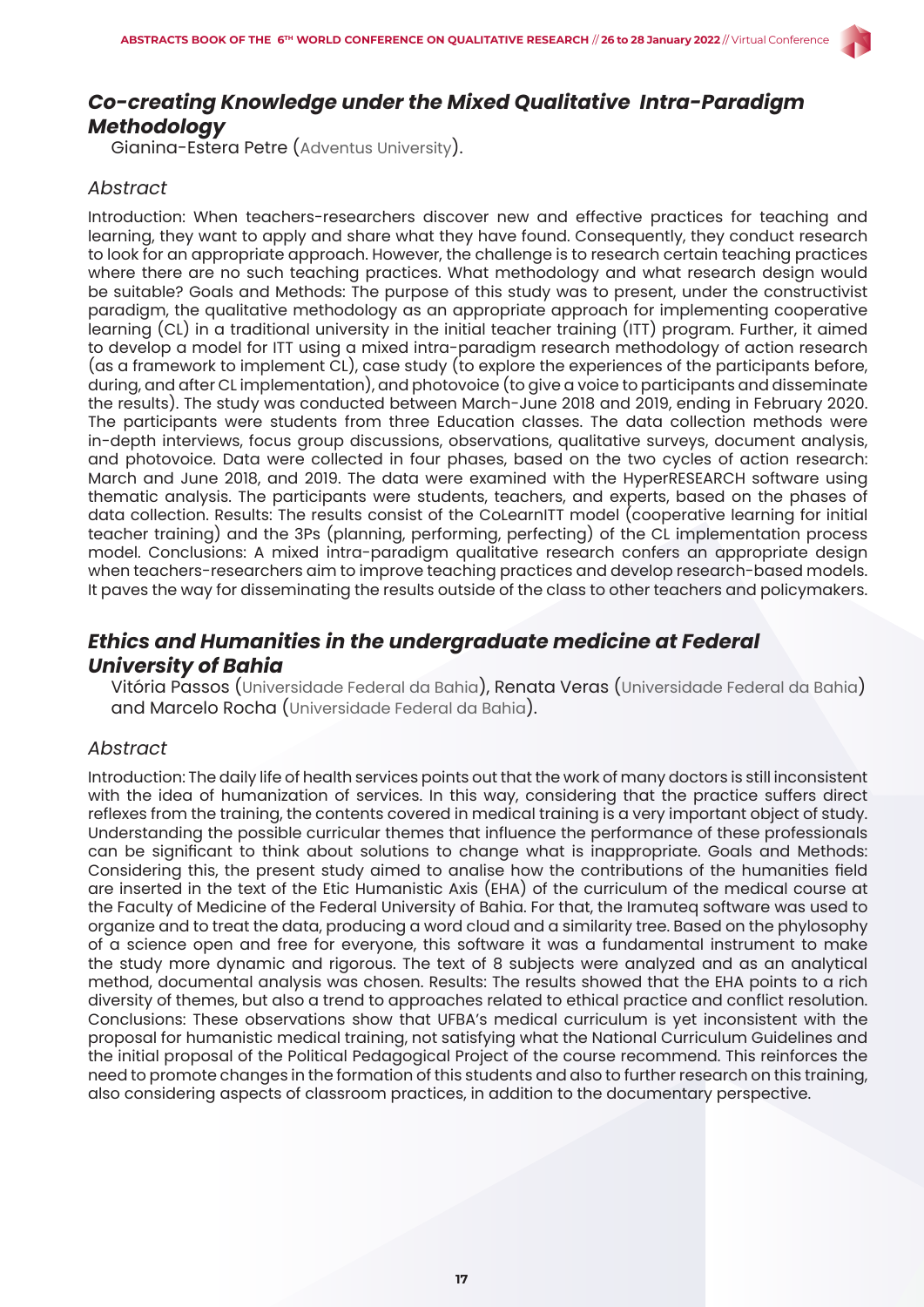# *Methodological reflexions about inclusive and communitarian group discussion in virtual environments*

Ana Calle Carrasco (Departamento de Kinesiología, Universidad de Atacama), Álvaro Besoain-Saldaña (Departamento de Kinesiología, Universidad de Chile), Fabian Araya Galleguillos (Departamento de Medicina, Universidad de Atacama), Maggie Campillay Campillay (Departamento de Enfermería, Universidad de Atacama), Aracelli Lizama Jofre (Escuela de Kinesiología, Universidad de Chile), Belén Cabrera (Departamento Kinesiología, Universidad de Atacama), Katherine Noemi Valenzuela (Escuela de Kinesiología, Universidad de Chile) and Pablo Dubó Araya (Departamento de Enfermería, Universidad de Atacama).

### *Abstract*

Covid-19 pandemic has implied new approaches to develop qualitative research. Nevertheless, inequalities in access to internet and technologies has increase inequalities to knowledge and discussions in pandemic era. This reflection aims to contribute an analysis of learnings and challenges related to planning, developing and analysis of groups discussion in virtual environment, incorporating inclusive and communitarian requirements. It is established challenges, learnings, advantages, and disadvantages in transition from presential based group discussion to virtual based group discussion, due to requirements of pandemic COVID-19. Activities were called "Afternoon snack about inclusive development". Three virtual group discussions (migration, aged people, and people with disabilities) were performed using telematic environment (zoom rooms) with transmission to YouTube channel. These activities were aimed to produce knowledge and provide a social recognition of their experiences during pandemic era and communitarian strategies used. Civil organizations, academic professor and university students participated in each group from several areas in Chile during 2020 and 2021. Informed consent process was asked and accepted. About relevant learning to prevent, sign language planning, quality of internet connection, digital literacy, and spare time availability are topic to planning and be aware in activities. About strengths, diversity and citizen-based opinion, group discussion moderator and previous relationship with organizers are key topics of this strategy. This strategy provides new angles and practices in inclusive and communitarian work and knowledge production. Likewise, improve confidence and symmetry in conclusions and argues. Conclusion. Virtual groups discussions require adjustment for assure inclusion and communitarian perspective. In this line, these strategies establish a horizontal and closer dialogues between academic, student and community abut critical topics. Moreover, it has the possibility to diversify and recognise experiences of key actors in topics in a real time methodology.

# *Thermalism in Portugal: corporate response to the COVID-19 pandemic – Strategy, Human Resources and marketing approach*

Ivo Oliveira (ISCSP - Instituto Superior de Ciências Sociais e Políticas).

#### *Abstract*

Introduction: Health tourism is currently one of the fastest growing forms of tourism. In Portugal, the "Tourism Strategy 2027" highlighted thermal activity as a means of economic development in the country's regions. On March 11, 2020, WHO declared a covid-19 pandemic. In Portugal, all thermal establishments took the initiative to suspend activity. After the lockdown period, the units had to adapt to restart, following the guidelines of the health authorities. Goals and Methods: The objective of this paper is to analyze how the thermal units have adapted to the current situation, trying to understand if the consumer behavior changed due to the pandemic. We present a qualitative research proposal, through content analysis. The analysis was carried out considering public statements by representatives of 21 units in mainland Portugal, published in the media, from March 2020. The webQDA software was used to support the analysis of qualitative data. Results: Safety and treatments were considered key elements. There were no differences in behavior considering property. All regions behaved in the same way regarding compliance with the health organization's directives, the use of masks and seeking to give the customer more security and confidence. Human resources were essential for adapting spas to ensure strict safety and hygiene rules, as well as respect for physical distance. In terms of marketing and innovation, the biggest references are at the product level. Conclusions: All units needed to adapt to the behavior of consumers, taking into account the public health conditions and the level of hygiene of the facilities. Interest in health services for disease prevention, strengthening immunity and promoting healthy behaviors and lifestyles has increased a lot and managers believe it will continue to grow exponentially in the coming years.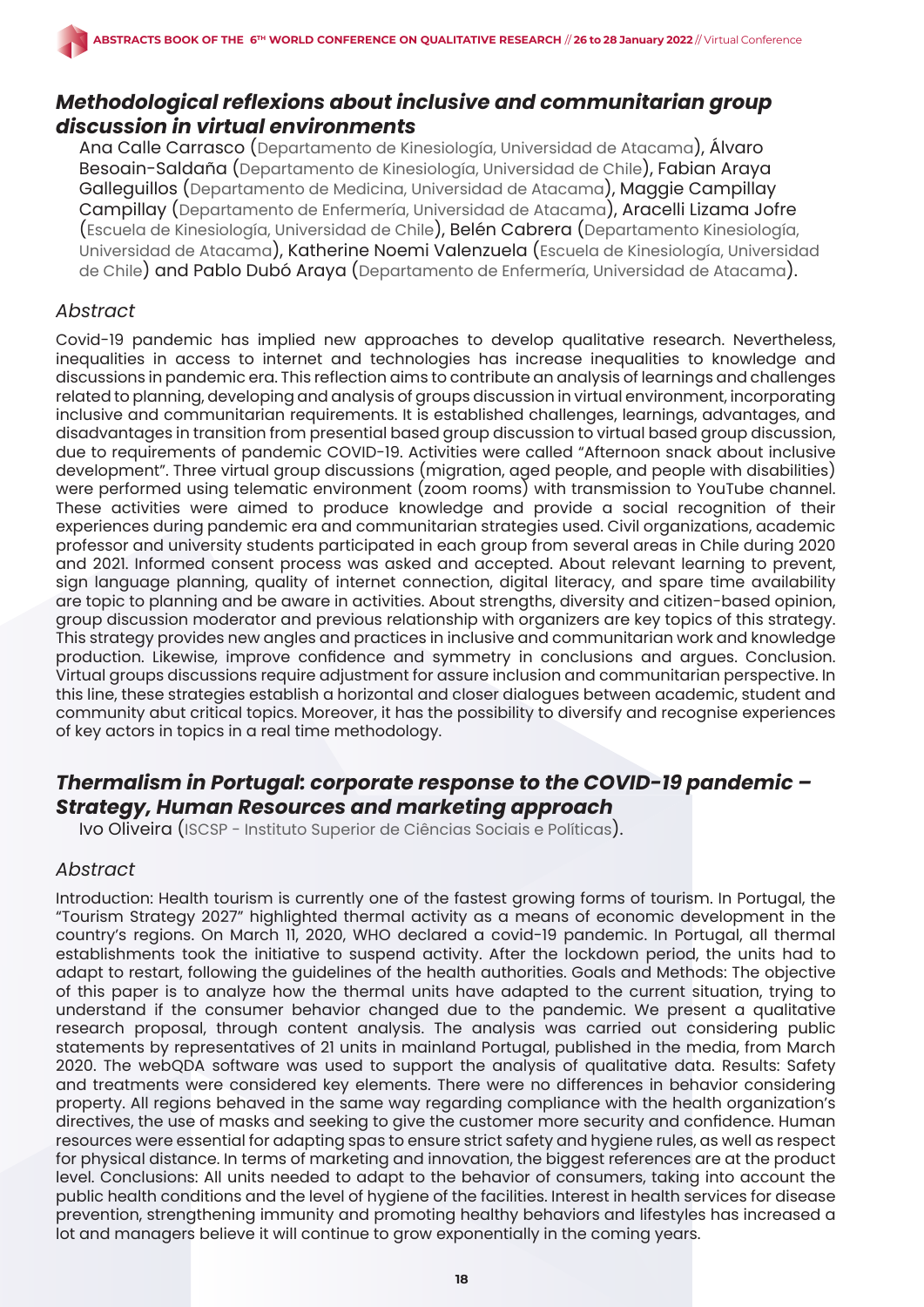# *Findings as Fiction: Disrupting Traditional Methods of Research Dissemination to Consider Audiences Within and Beyond the Academy*

E. H. York (University of South Carolina) and Christine Schott (Erskine College).

### *Abstract*

Scholars can employ literary art, like fiction, as a method of research dissemination with the intent to disrupt D/discourses in communities beyond the Academy. Like traditional dissemination in journal publications and book chapters, fiction can share findings about the human story in the context of socio-cultural and political phenomena. In this paper, E. H. York and Christine Schott, scholars in different disciplines who both also hold M.F.A.s in Creative Writing, argue for the use of fiction to disseminate their studies. E. H.'s study used queer and critical race theory to interrogate the portrayal of community colleges in popular culture. In Hollywood's image, two-year institutions of higher education are often represented as the "joke" school, "fake" college, a last-resort for students, faculty, and staff. Popular culture can alter behavior, expectation, and actions of stakeholders. To queer this portrayal of the community college and push back against deficit narratives found in sitcoms like Community, Erin is constructing a novel that employs counter-storytelling and features an abundance of cultural wealth at two-year institutions. Christine's study analyzed medieval Icelandic literature (stories of the Viking Age) through historical and theoretical lenses. Using perspectives from feminist theory and disability studies, she constructed the story of a mute rape survivor and found the most accessible and meaningful mode to share her work was not traditional academic analysis but a short story. Through the process of conducting research and analyzing data, both scholars concluded their findings would be more effectively disseminated as fiction. Fiction as a method of dissemination allows these scholars to reach audiences in and outside of the Academy, to consider the accessibility of research findings, and to push for D/discursive change.

# *Social Network Analysis and its use based on Nvivo example*

Jakub Niedbalski (University of Lodz) and Izabela Ślęzak (University of Lodz).

#### *Abstract*

Introduction: The intense growth of network research is part of a more general shift taking place since the mid-twentieth century. It regards moving away from individualistic, atomistic theories toward research that allows for understanding relationships, context, and a systemic view. A consequence of this is the ever-increasing number of network analysis applications to research various types of entities and processes. Therefore, tools such as sociograms appear to be a direct response by CAQDAS software developers to the growing needs of researchers and the proliferating trends in scientific research.

Goals and Methods: The essential goal of the paper is to present social network analysis - tools for analyzing connections between people or other social entities. In the speech, we focus on the critical characteristics of this perspective, and we review its applicability. Our speech is of reviewing and explanatory nature. It is based on our personal experience as CAQDAS users.

Results: Even though the methods used in social network analysis fall into the category of quantitative social research methods, they are increasingly finding acceptance among qualitative researchers, followed by NVivo being equipped with this type of functionality. Therefore, we attempt to outline a general framework for using selected NVivo features, focusing on the ability to create sociograms.

Conclusions: Network analysis is based on the belief that patterns of relationships between people, and between organizations, are not random and they have consequences, either as structural constraints or as opportunities arising from position in the structure. With the tools available in NVivo, we can successfully show these relationships. For that reason, tools such as sociograms available in NVivo seem to be a direct response from software developers to the growing needs of researchers interested in network analysis and the spreading research trends in this area.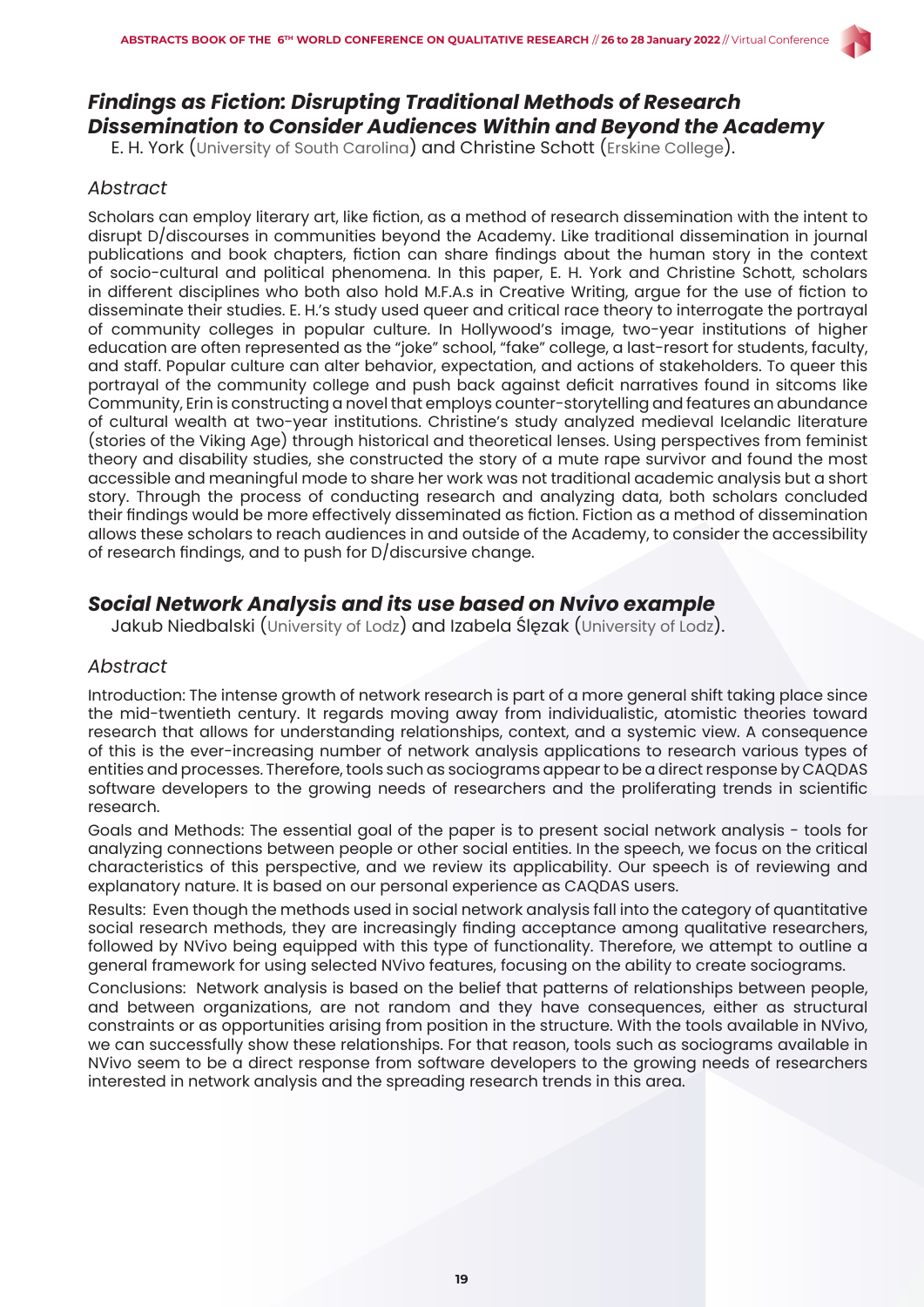# *How operate literature review through qualitative and quantitative analysis integration?*

Eduardo Moresi (Universidade Católica de Brasília), Isabel Pinho (Universidade de Aveiro) and António Costa (Universidade de Aveiro).

### *Abstract*

Usually, a literature review takes time and becomes a demanding step in any research project. The proposal presented in this article intends to structure this work in an organised and transparent way for all project participants and the structured elaboration of its report. Integrating qualitative and quantitative analysis provides opportunities to carry out a solid, practical, and in-depth literature review. The purpose of this article is to present a guide that explores the potentials of qualitative and quantitative analysis integration to develop a solid and replicable literature review. The paper proposes an integrative approach comprising six steps: 1) research design; 2) Data Collection for bibliometric analysis; 3) Search string refinement; 4) Bibliometric analysis; 5) qualitative analysis, and 6) report and dissemination of research results. These guidelines can facilitate the bibliographic analysis process and relevant article sample selection. Once the sample of publications is defined, it is possible to conduct a deep analysis through the content analysis. Software tools, such as R Bibibliometrix, VOSviewer, Gephi, yEd and webQDA, can be used for practical work during all collection, analysis, and reporting processes. From a large amount of data, selecting a sample of relevant literature is facilitated by interpreting bibliometric results. The specification of the methodology allows the replication and updating of the literature review in an interactive, systematic, and collaborative way gives a more transparent and organised approach to improving the literature review.

# *Discrimination and Denial of the Rights of Women With Disabilities*

Miguel Ángel Verdugo Alonso (Instituto Integración en la Comunidad. Universidad de Salamanca), Manuela Crespo (Instituto Integración en la Comunidad. Universidad de Salamanca), Cristina Caballo (Instituto Integración en la Comunidad. Universidad de Salamanca), María Cruz Sanchez Gomez (Instituto Integración en la Comunidad. Universidad de Salamanca), María Victoria Martín Cilleros (Instituto Integración en la Comunidad. Universidad de Salamanca) and Ana Belén Sánchez Sanchez Garcia (Instituto Integración en la Comunidad. Universidad de Salamanca).

#### *Abstract*

Women suffer situations of double discrimination, because they are women and because they have a disability. Women are disadvantaged in educational, employment, social, legal and economic terms. The prevalence of disability in the total population of Castilla y León is 6.86%, 48.2% are women and half of the people with disabilities are 65 years old or older. The objectives of the study presented were to know the real situation of women with disabilities in the Autonomous Community of Castile and León, to elaborate a profile of these women from their own perception, and to propose actions that may improve their quality of life. Under a multi-method approach of an exploratory and descriptive nature, the authors elaborated a survey to which 526 womenresponded, almost all of them were aged 35 to 64, most of them withintellectual disabilities. Results: The answers indicate the importance thatthese women give to the availability of support, to the need to carry outactions that may improve their quality of life, mainly in the dimensions ofself-determination, social relations and emotional well-being, and the need tosensitize the community. Conclusions: In rural and urban settings, self-determination is the most important concern, followed by inclusion and emotional well-being. They demand greater availability of personal assistants, in number and hours, regulated by the administration (59.4% are aware of the figure of the personal assistant, but only 21.1% use it). They do not show a denial of access to maternity (40.7% have children, and of those who do not have children, 37.8% indicate that the decision not to have them was their own. The study highlights the importance of specifically planning social awareness programs, training women with disabilities, as well as guaranteeing their basic rights by providing opportunities and emotional support programs to improve their self-perception.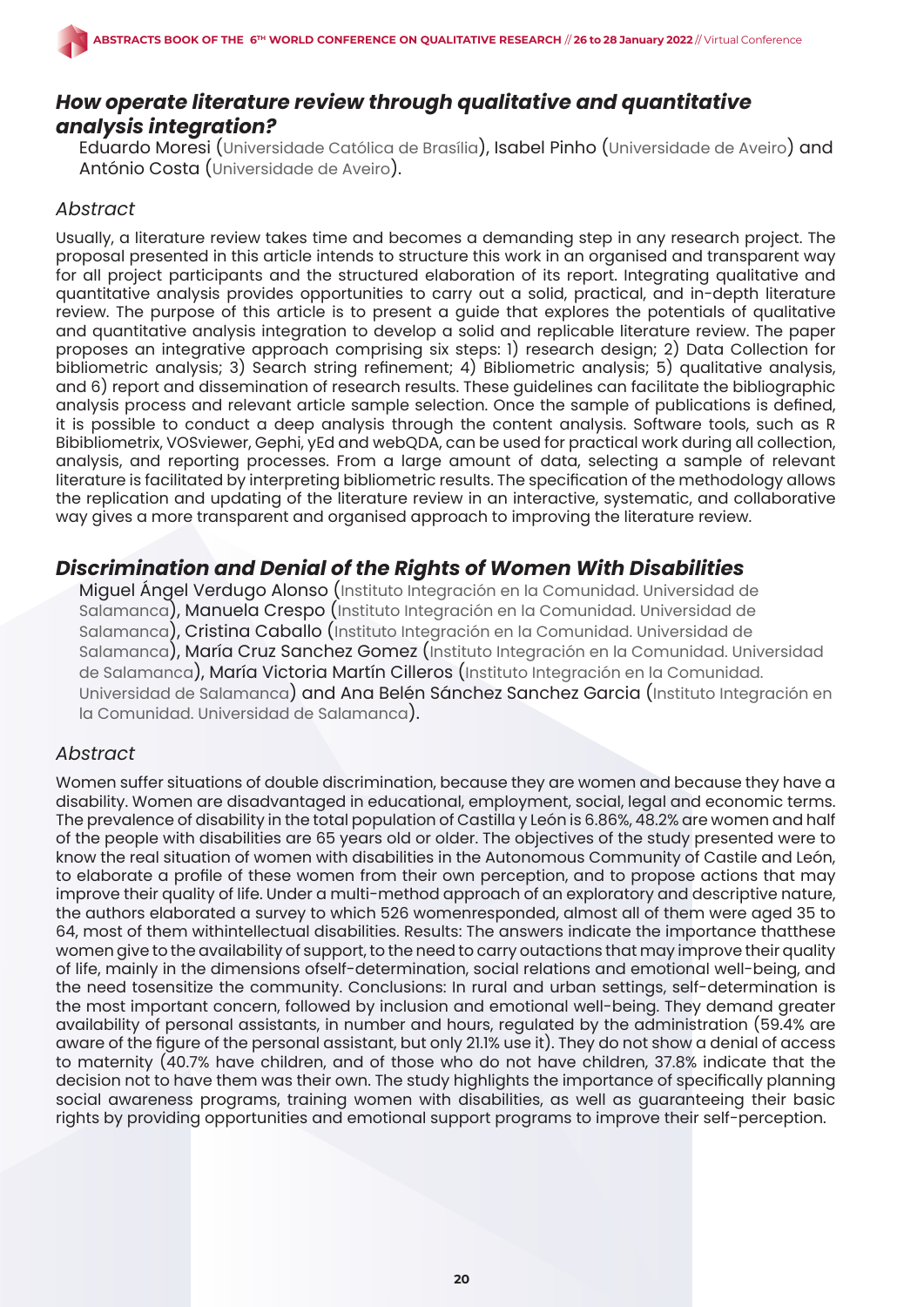

# *Guidelines for Student Self-Efficacy in the Teaching and Learning Environment of Undergraduate Natural Sciences*

Roné Vorster-de Wet (University of the Free State), Lynette Van der Merwe (University of the Free State) and Lindi Nel (University of the Free State).

### *Abstract*

Introduction: An in-depth study was conducted on student self-efficacy in the teaching and learning environment of undergraduate Natural Sciences students at the University of the Free State. Selfefficacy refers to people's beliefs in their capabilities to achieve Students with high self-efficacy generally have adequate levels of academic achievement and use more effective learning strategies. Self-efficacy theory postulates a bi-directional influence between self-efficacy and achievement. This research originated in response to the recognition of a gap regarding guidelines to improve student self-efficacy. Self-efficacy theory, in conjunction with its determining issues, provided the platform to develop guidelines to improve student self-efficacy to bridge the identified gap. Goals and Methods: The study was done with the goal to develop guidelines to improve student self-efficacy. A mixedmethods sequential explanatory research design was used with a quantitative and qualitative phase. This design answered the research questions within a pragmatist paradigm. The research methods in the quantitative phase comprised a literature study to inform the development of the instrument (questionnaire), instrument development and a questionnaire to identify factors that influence the status of self-efficacy. In the qualitative phase, semi-structured interviews with students and lecturers were conducted to identify factors influencing student self-efficacy in the teaching and learning environment. Results: The quantitative phase identified the factors used to compile the questions for the semi-structured interview. The qualitative data emphasized self-regulated learning, selfregulated motivation, student engagement, student autonomy and future careers in the teaching and learning environment as interrelated issues with self-efficacy. This was done by thematic analysis. Conclusion: This study generated comprehensive knowledge of issues interrelated with self-efficacy among undergraduate Natural Sciences students. This culminated in developing three guidelines to assist lecturers in supporting student self-efficacy in the classroom. The guidelines may improve student self-efficacy and academic achievement in undergraduate Natural Sciences students.

# *Reconstruction of Daily life: The Lived experience of the family postcaregiver*

Catarina Inês Afonso (Nursins School of Leiria) and Luísa Maria Correia de Azevedo D'Espiney (Nursing School of Lisbon).

#### *Abstract*

Thinking about the family's post-caregiver is recognizing the complexity inherent to the trajectory of care. Although the experience of caring has been widely explored, little is known about the experience of the post-caregiver, the reconstruction of their daily life is essential to understand the resumption of life of the family's post-caregiver. This investigation started from the question: What is the postcaregivers' experience in the reconstruction of their daily life? It aims to understand the post-caregivers' experience in the reconstruction of their daily life. This study is based on a phenomenological methodology with an interpretive design embedded in the Interpretative Phenomenological Approach. The eleven participants had been previously accompanied by an Integrated Continuous Care Team. An in-depth, unstructured interview was conducted, enabling participants to share significant moments after the decease of the person they had taken care of and to share how they reconstruct their daily life. The phenomenon of reconstruction daily life of this participants' is revealed in the dynamic of the simultaneous relationship: with the past, recalling what was experienced, with the present, in the recognition of the self as well as in their continuous response as they return to the world and to life and, with the future, envisioning an imaginary of challenges and uncertainties. It is in everyday life that participants are reconnected with themselves, with others and with the world. Through this study, nurses will be able to access the lived experience of these post-caregivers and to challenge themselves in the way they provide care, valuing the expertise to pay attention, improving their intervention in presence. The Integrated Continuous Care Teams in the Community Care Units could be challenged to strengthen support networks for family's post-caregivers in cooperation with other partners and social resources.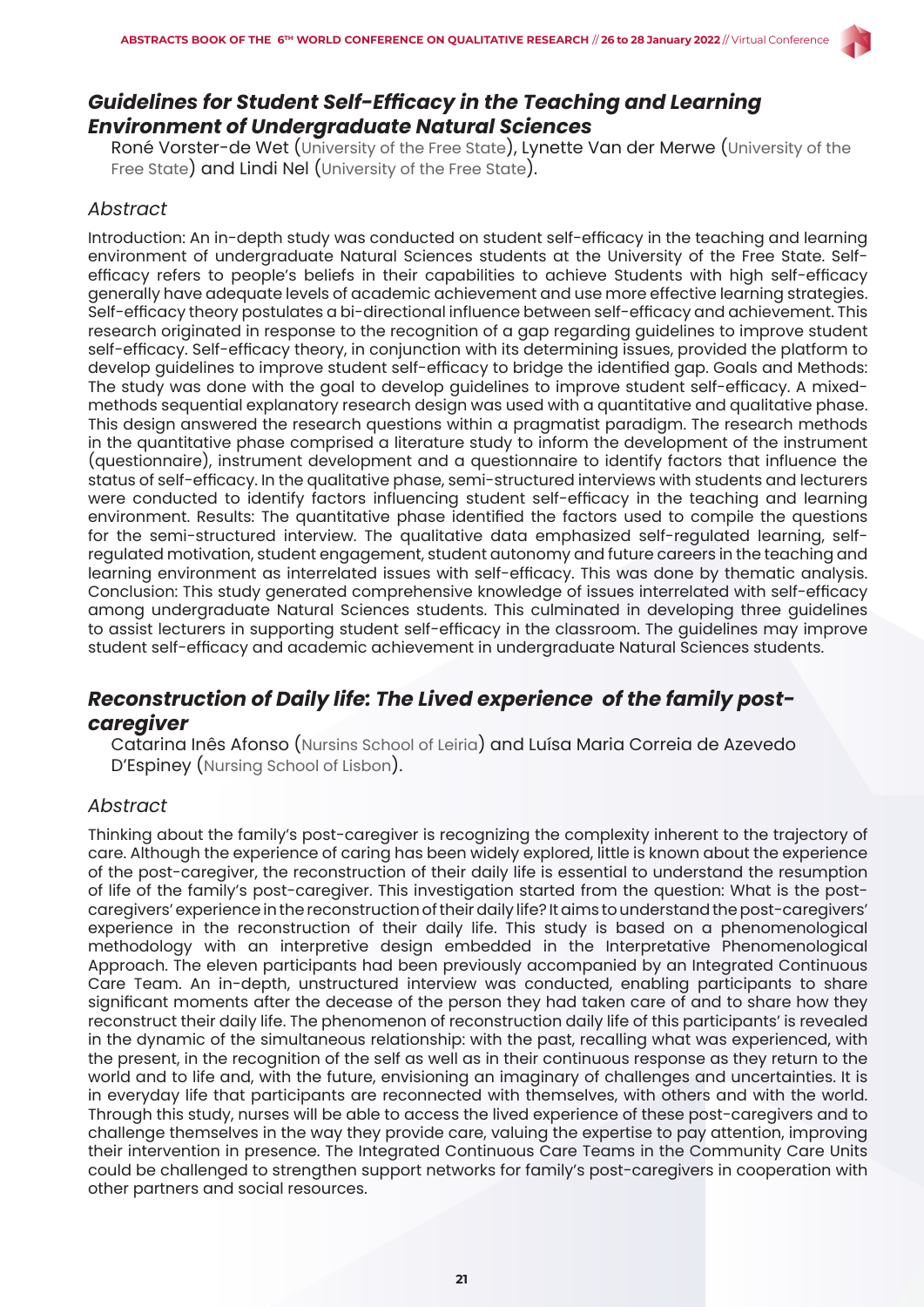# *The reshuffle of the United Arab Emirates government in 2020 and the new context of happiness as a government policy - Content analysis with webQDA*

Diamantino José Ribeiro (CEFAGE - Universidade de évora) and João Ribeiro (IJP - Instituto Jurídico Portucalense).

### *Abstract*

Introduction: The United Arab Emirates social, political, economic and technological trajectory has been surprising, particularly after the last decade of the last century. One of the essential factors of the United Arab Emirates governance model is its long-term vision. From a governance perspective, the Federation government has been a pioneer in introducing unconventional concepts into politics. In 2016, we started the study of Government Communication by the government of Dubai and the United Arab Emirates, with special emphasis on the Ministry of Happiness. Goals and Methods: In this paper, we analyze the government reshuffle that took place in July 2020, with the aim of understanding the new framework of the happiness policy and the strategic vision inherent to this government reform. We have anchored the study in the qualitative methodology. We have retrieved from the corpus latente the news disseminated by the government, in English language, about this event. After studying the news, a list of the headlines of the news was drawn up. A content analysis with support of webQDA software was developed both to the list and to the government's full text about this subject. Conclusions: The content analysis allowed us to understand the government's new strategic vision and to perceive the new framing of Happiness as a government policy in the new government organization. The results allowed us to conclude, that the news had a great echo in local and international online media and that the reshuffle was based on the implementation of a new strategy related to the Federation's vision for the future, above all, through the digital transformation. As for the Ministry of Happiness, we inferred that the government might have concluded that the concept was already sufficiently rooted in organizations and societyas the designated Happiness Folder was transferred to the Ministry of Community Development.

# *Effectiveness of In-Service Education and Training (INSET) of Teachers in Gloria District*

Rafael Magdurulang (Department of Education).

# *Abstract*

In the context of the Philippine education system, In-Service Education and Training (INSET) is one of the important instruments for improving teaching practices and school development. However, little has been done to look into the efficacy of the in-service training to explore what teachers know and believe about this program in their specific context. Based on the unpleasant comments and feedback from teachers regarding how they conducted the in-service training in their respective schools prompted the researcher to conduct evaluation research on the efficacy of the INSET in the school district of Gloria, Oriental Mindoro. Using a Phenomenological qualitative approach, online interviews via Zoom were conducted with 13 Proficient (Teachers I-III) public secondary school teachers of Gloria district and asked them to respond to open-ended questions. Results of the analysis of the responses demonstrated that there was no planning standard the planning team followed and often teachers were not consulted. Teachers were also looking forward to being trained by experts. Leading skills teachers improved through training were classroom management, assessment, communication, and ICT. But the delivery of the training was always challenged with usual problems like venue, insufficient foods, and materials, and the quality of speakers and topic speak and these were also the indicators that mostly impacted their professional development. This study confirms that the development of a comprehensive in-service professional development plan is a significant educational endeavor for each sampled public secondary school in the Gloria district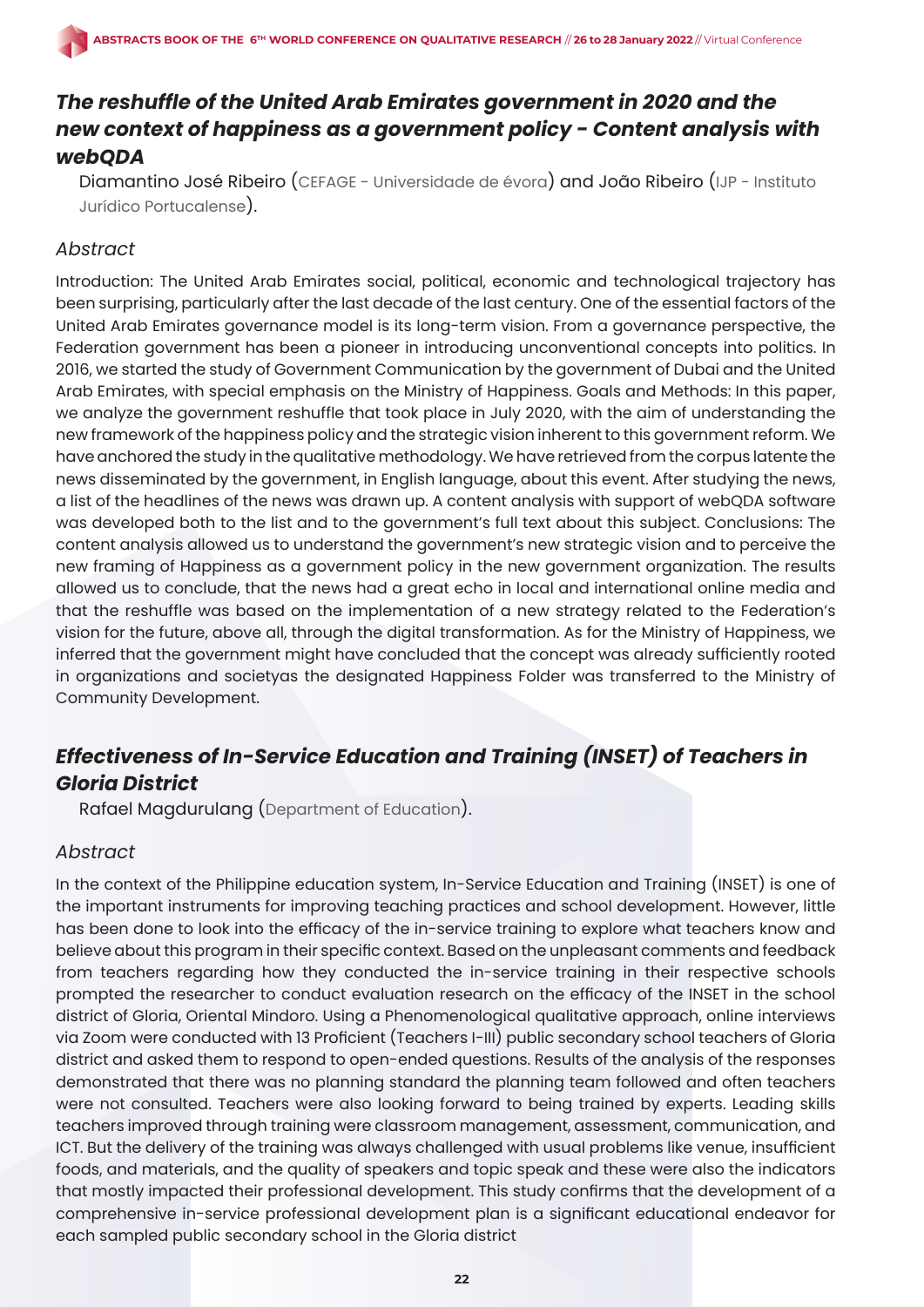

Juraj Čáp (Comenius University in Bratislava, Jessenius Medical Faculty in Martin, Department of Nursing), Katarína Žiaková (Comenius University in Bratislava, Jessenius Medical Faculty in Martin, Department of Nursing) and Lucia Podolinská (Comenius University in Bratislava, Jessenius Medical Faculty in Martin, Department of Nursing).

#### *Abstract*

Introduction: Trust is identified as an essential element of patient-healthcare professionals' relationship. Several studies are focused on identifying the factors that affect it, but only few are focused on the meaning of trust for ill person. Goal and methods: Aim of the case study was to analyse how person with chronical illness make sense of trust in healthcare professionals. Phenomenological interpretative approach was adopted, using in-depth interview with one participant (nickname: Arthur, 70 years old male) to collect data. Interpretative phenomenological analysis was used for data analysis. The study was approved by the faculty Ethics Committee. Results: Six interconnected personal experiential themes of Arthur's trust in healthcare professionals were emerged: Expectations, hope and faith: the essence of trust; Willingness and interest: involvement; Positive references and a well-known health professionals: trustworthiness; Nurses are like a duvet: an unaddressed trust; Not to be afraid: abandonment and safety; Artificial willingness and routine: inauthenticity. Arthur's trust is rooted in expectation of good with hope that this good will happen and belief the healthcare professional delivers the good. Trust causes reduction of his fear, special kind of abandonment and sense of safety. Arthur perceives involved and authentic care as an interest in his person and with a well-known healthcare professionals, he is able to open up. Routine care and inauthenticity of professionals strongly disturb his trust and cause vigilance in relationship. Arthur has a special trust in nurses, which he perceives as an unaddressed mass (associated with the duvet) that he primarily trusts. Conclusions: This study deepens understanding of the sense of trust in healthcare professionals of people with chronical illness and can contribute to good quality of person-centred care. The study was supported by grant VEGA No. 1/0276/21: Trust in the relationship between patients with chronic illness and healthcare professionals: An interpretative phenomenological analysis.

# *Resisting the episodic and complying with the foundational: Navigating between different types of master narratives*

Gabriela Spector-Mersel (Sapir College).

#### *Abstract*

Introduction: Scholarly interest in narrative resistance has grown in the last decades, balancing the earlier emphasis on culture as determining personal stories. Most research on counter-narratives examines how they resist a single master narrative, and the few studies that consider navigation between several master narratives typically do not distinguish between various types. How individuals navigate between different types of master narratives in doing narrative resistance has not yet been explored.

Goals and Methods: We examined self-narratives of Israelis who experienced forced evacuation from Yamit, an Israeli settlement that was returned to Egypt following the peace agreement between the countries. We aimed to reveal how, in their stories, the evacuees negotiated the transformation prior to the evacuation, of their original image as "modern pioneers" into "greedy" individuals who pose "an obstacle to peace." We conducted two-part narrative interviews with 38 evacuees, and analyzed each story as a whole unit, combining holistic content and holistic form analyses.

Results: The tellers constructed counter-narratives that resist the "official" story established in Israeli society about them – Yamit's episodic master narrative – thus regaining their heroic image and protecting their selves. At the same time, they appropriated the hegemonic Zionist narrative  $-$  a foundational master narrative – thus asserting their belonging to the Zionist imagined community.

Conclusions: This study joins the few empirical exceptions demonstrating the combination of narrative complicity and countering across master narratives. Moreover, it shows that the simultaneous negotiation of different types of master narratives are interrelated, even interdependent, where compliance with one type of master narrative make resistance to another type possible. The findings highlight that culture is multilayered and cannot be reduced to a single master narrative that is either resisted or adopted, calling for a more nuanced exploration of the bottom-up relations between individuals and culture.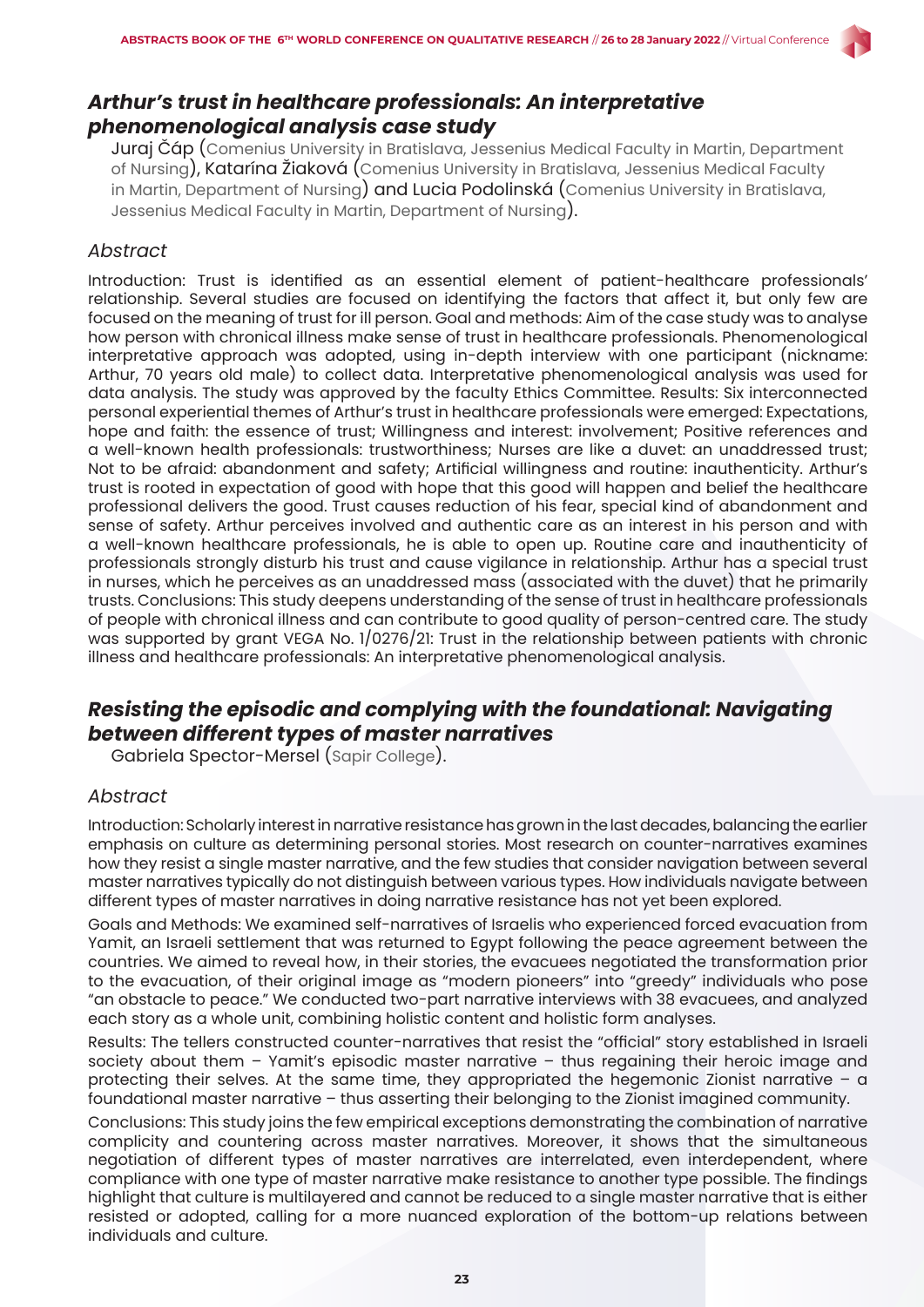# *Patient Safety in Nursing Graduation: Student Perspective*

Fernanda Acioly de Lima Santos (Faculty of Medicine of the Federal University of Alagoas), Maria Viviane Lisboa de Vasconcelos (Faculty of Medicine of the Federal University of Alagoas) and Maria de Lourdes Fonseca Vieira (Faculty of Medicine of the Federal University of Alagoas).

### *Abstract*

Description: A problem that needs a very serious discussion and needs to be done in responsible way is "Patient Safety", the subjetct is essential to equip future professionals for the prevention of adverse events and development of the patient safety culture. Justification: Patient Safety needs to be carried on a diagnosis situation in Nursing Graduation at ASCES- UNITA University in the context of teaching offered in the classroom and in the mandatory curricular internships. Objective: To analyze the perception of students about Patient Safety during Nursing Graduation at the University ASCES-UNITA Methodological path: This is a unique, instrumental, exploratory case study with a qualitative approach carried out in a private university in the interior of Northeastern Brazil. Data were collected in an Online Focus Group (GFO) with 12 students from the Nursing course. The data obtained were processed in the qualitative research software, NVivo, version 12.0. Results: The data processed in the software showed the students  $439$ ; perception about the theme divided into three categories, namely, teaching in the classroom, in the curricular internships and attributes for the management of future nurses. Although the university did not have a specific discipline for Patient Safety, the subject is covered since the beginning of the course by all professors in a satisfactory manner, according to them. Conclusion: Investing in the training of health professionals based on patient safety measures is one of the biggest investments that universities can propose, sharpening the criticality for the qualification of care and reduction of hospital costs, seeking to preserve life above all.

# *Dealing with the challenges of a virtual classroom ethnography.*

Paola Menzolini (Vrije Universiteit Brussels).

#### *Abstract*

Introduction In this study, ethnography is the chosen method to investigate Self-Regulated Learning promotion and development within a traditional primary school classroom. The ethnographic approach is here adopted to allow a deeper insight into both the visible behaviours and the intentions and beliefs embedded in a such a complex and multi-layered approach to learning. Following the Covid-19 pandemic restrictions, both our University research guidelines and primary school access rules required a challenging switch from in-presence to online methods to collect data. The outbreak of the first wave of Covid-19 pandemic took place the year before the field's kick off. The studied classroom, then a first-grade class, experienced a 5-months spell of remote learning. This allowed the pupils to develop a strong identity as an on-line community. Therefore, the planned traditional ethnographic approach could be morphed into a virtual one. Goals and methods The paper provides a short narrative of the developments of this transition to the digital. Its aim is to describe and share emotional and practical endeavours to cope with a shift which disclosed an unknown landscape in classroom ethnography's field. The study is to be considered as a reflection paper aimed at focusing the procedural features of the research process. It relies on fieldnotes, memos and annotations taken along the set-up and the implementation of the field. Results The study highlights those fields of experience which were mostly impacted: 1) the field length; 2) the step-by-step tailoring of data collection methods; 3) the 'insider/outsider dilemma'; 4) the emotional impact on the researcher. Conclusions The findings of this study suggest that, from a methodological perspective, on the one hand virtual ethnography enhances ethnography, on the other one it poses additional challenges to perform trustworthy qualitative research.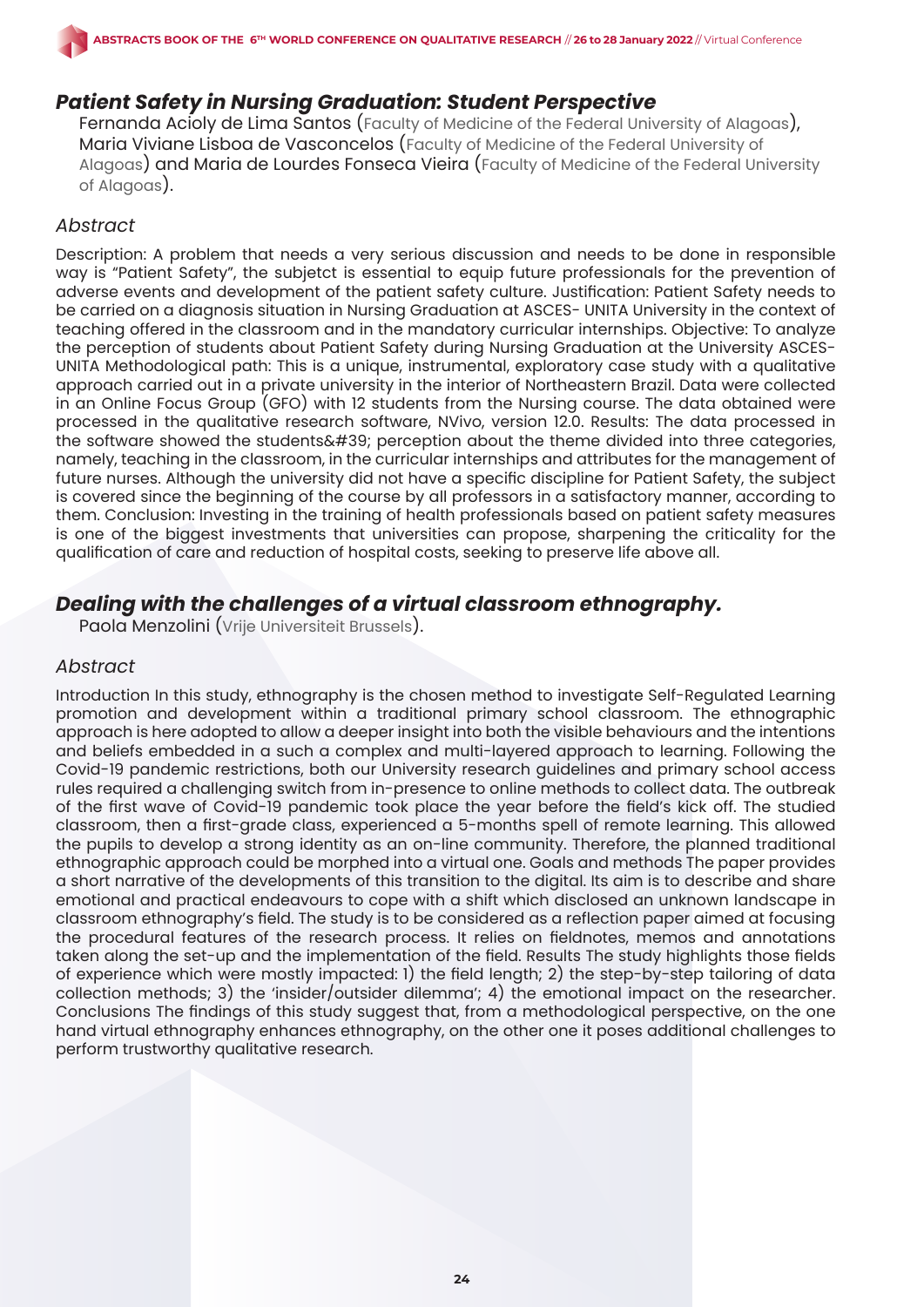# *Bibliographic and content review on the use of ICT in people with disabilities and with autism spectrum disorder during the pandemic period*

Juan Luis Cabanillas García (Universidad de Extremadura), Ricardo Luengo González (Universidad de Extremadura) and José Luis Carvalho (Universidad de Extremadura).

### *Abstract*

Introduction. The crisis situation caused by the appearance of the COVID-19 pandemic has caused serious problems in the educational area worldwide. An unprecedented scenario has been generated for people with disabilities or handicaps, presenting major problems such as social isolation, emotional imbalance, widening of the digital divide, Goals and Methods. The general objective of the research has been: "Analyze the scientific production related to the use of ICT as a means of improving the teaching and learning process of people with disabilities and with autism spectrum disorder". A bibliographic, documentary and content analysis was carried out. Various publications from the International database, Google Scholar, have been evaluated by using the descriptors: ICT, disability, education, pandemic and COVID-19. Articles that met the inclusion or exclusion criteria set by the research team were filtered, generating a total of 50 reviewed publications. A table of categories was generated based on the categories, subcategories, contents, questions and research objectives. Results and conclusions. It has been proven that ICT have been able to help students with disabilities and autism spectrum disorders to be able to communicate efficiently, efficiently develop the teaching and learning process during the period in which they did not attend regularly schools. Similarly, it has been observed that there are still many difficulties and a great problem in access to ICT resources by this group. In order to properly use ICT resources in this group, it is essential to know the disability treated, as well as the possibilities, benefits and problems that the use of electronic devices may cause in the teaching and learning process.

# *Researching the Living World of Security Risk Management (SRM)*

Angela Jackson-Summers (U. S. Coast Guard Academy).

#### *Abstract*

#### Introduction

For companies, the living world of security risk management (SRM) presents continued challenges for IT executives. Growing data breaches, significant funding needs, non-stop malicious cyber threats, and living world events, such as the COVID-19 pandemic, often drive increasing complexities in managing and responding to cyber security events. Due to the guarded nature of the SRM process, an exploratory study was designed to take an alternative, in-depth multi-method approach to examining SRM.

#### Goals and Methods

The goals of this study were to identify the organizational drivers and challenges, that contribute to improved SRM maturity and SRM effectiveness. Financial reporting artifacts from a sample of banks were reviewed by performing a directed content analysis, provisional coding, and textual analysis. The initial results were validated by three subject matter experts. Interviews, the Q-sorting technique, and a critical discourse analysis were performed while validating the initial results. This qualitative exploration was grounded on the resource-based view (RBV) theory and the Software Engineering Institute's Capability Maturity Model Integration (SEI-CMMI) framework.

#### Results

As a result of this multi-method approach, a SRM dictionary was created. Also, SRM capability levels and SRM maturity levels were classified to identify potential drivers and challenges to SRM improved maturity and SRM effectiveness. It was determined that differing perspectives on both the organizational drivers and challenges to achieving SRM maturity and SRM effectiveness exist.

#### Conclusion

As a result of this study, varying living world perspectives of SRM were obtained and showcased drivers and challenges towards SRM effectiveness facing companies. Overall, this study's contribution delivered an alternative approach in defining SRM. Also, this study provided a multi-method approach, including theoretical considerations, for future SRM work performed by researchers and practitioners.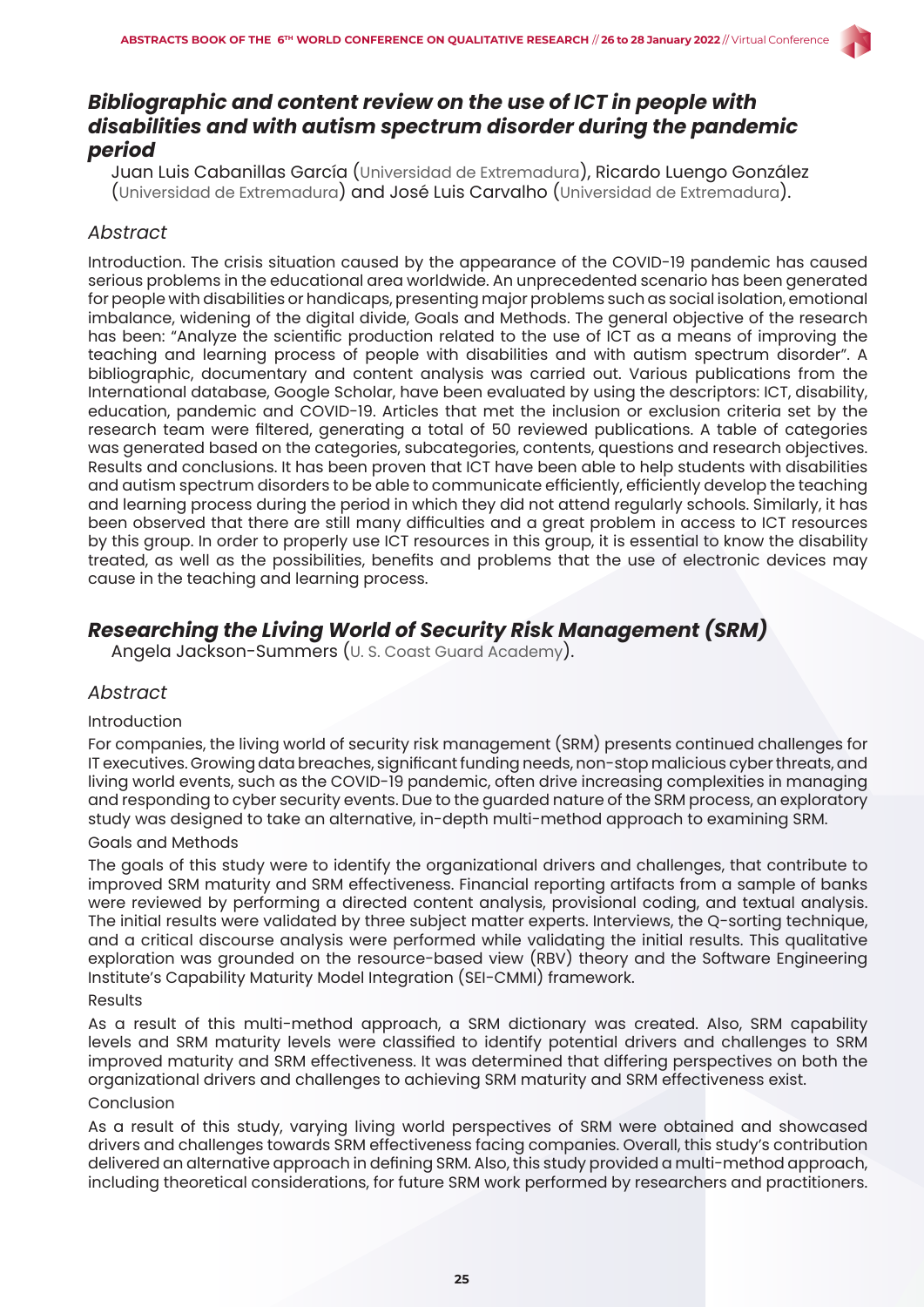# *Participant anonymity: Subverting, protecting and critiquing research participants' voices in contexts of inequity*

Samuel Michael (University of KwaZulu-Natal, School of Education).

# *Abstract*

This presentation compares three doctoral studies (two in South Africa and one in Mauritius) questioning whether qualitative research's preferred goals to shield participant anonymity reinforces an idealised, westernised individualism. In cultures where the communal collective identities are valued, anonymity might be considered disrespectful. The first study looked at how South African higher education students from under-served schooling wanted their photographs to be nonanonymised in the textual thesis representation. Adhering to normative visual ethics, pictures are expected to blur the participants' faces. The students and the researcher felt that anonymity undermined the students' personal stories of struggle. The second study looked at how gender equity was subverted within South African teacher union bureaucracies. Despite rhetorical claims to support women's empowerment, male union officers reinforced patriarchy. To protect the women participants, who vacillated about their complicity with this oppression, the researcher chose, through a poetic presentation, to develop a factionalised woman harmonising the many participants whose individual voices would otherwise be easily identified. Anonymity allowed the researcher to represent and critique unique voices of oppression. The third study looked at teachers' reflections of policydriven national Mauritian curriculum reform within a context that expected compliance with national state agendas. Divergent teacher opinions, nevertheless, surfaced when the researcher shifted the contextual spaces of data production. An ethnodrama was chosen as a representational device to capture emblematic characters in different spaces. The drama script allowed the researcher (who is also inserted into the drama) to reflect and critique teachers' voices. The paper does not foreground the data production strategies themselves. Instead, it highlights the challenges and consequences of tackling anonymity in the analytical representation of the participants' voices. The first study suggests anonymity as undermining, the second anonymity allowed critique of complicity and the third accentuated teachers' voices in varied spaces.

# *A Qualitative Investigation of the Barriers and Facilitators To Lgbtq+ Young People's Self-Management of Their Mental Health*

Rosa Town (University College London), Emily Stapley (Anna Freud National Centre for Children and Families), Daniel Hayes (Anna Freud National Centre for Children and Families) and Peter Fonagy (University College London).

#### *Abstract*

Introduction: There is evidence that young people generally self-manage their mental health using self-care strategies, coping methods, and other self-management techniques, which may better meet their needs or be preferable to attending specialist mental health services. LGBTQ+ young people are more likely than their peers to experience a mental health difficulty and may be less likely to draw on specialist support due to fears of discrimination. However, little is known about LGBTQ+ young people's experiences and perceptions of self-managing their mental health.

Goals and methods: Using a multimodal qualitative design, 20 LGBTQ+ young people in the United Kingdom (UK) participated in a telephone interview or an online focus group. A semi-structured schedule was employed to address the research questions, which focused on LGBTQ+ young people's experiences and perceptions of self-managing their mental health, what they perceived to stop or help them to self-manage, and any perceived challenges to self-management specifically relating to being LGBTQ+.

Results: Reflexive thematic analysis yielded three key themes: 1) self-management strategies and process, 2) barriers to self-management, and 3) facilitators to self-management. Participants' most frequently mentioned self-management strategy was 'speaking to or meeting up with friends or a partner'. Both barriers and facilitators to self-management were identified which participants perceived to relate to LGBTQ+ identity.

Conclusions: Social support, LGBTQ+ youth groups, and community support were identified as key facilitators to participants' self-management of their mental health, which merits further investigation in future research. These findings also have important implications for policy and intervention development concerning LGBTQ+ young people's mental health.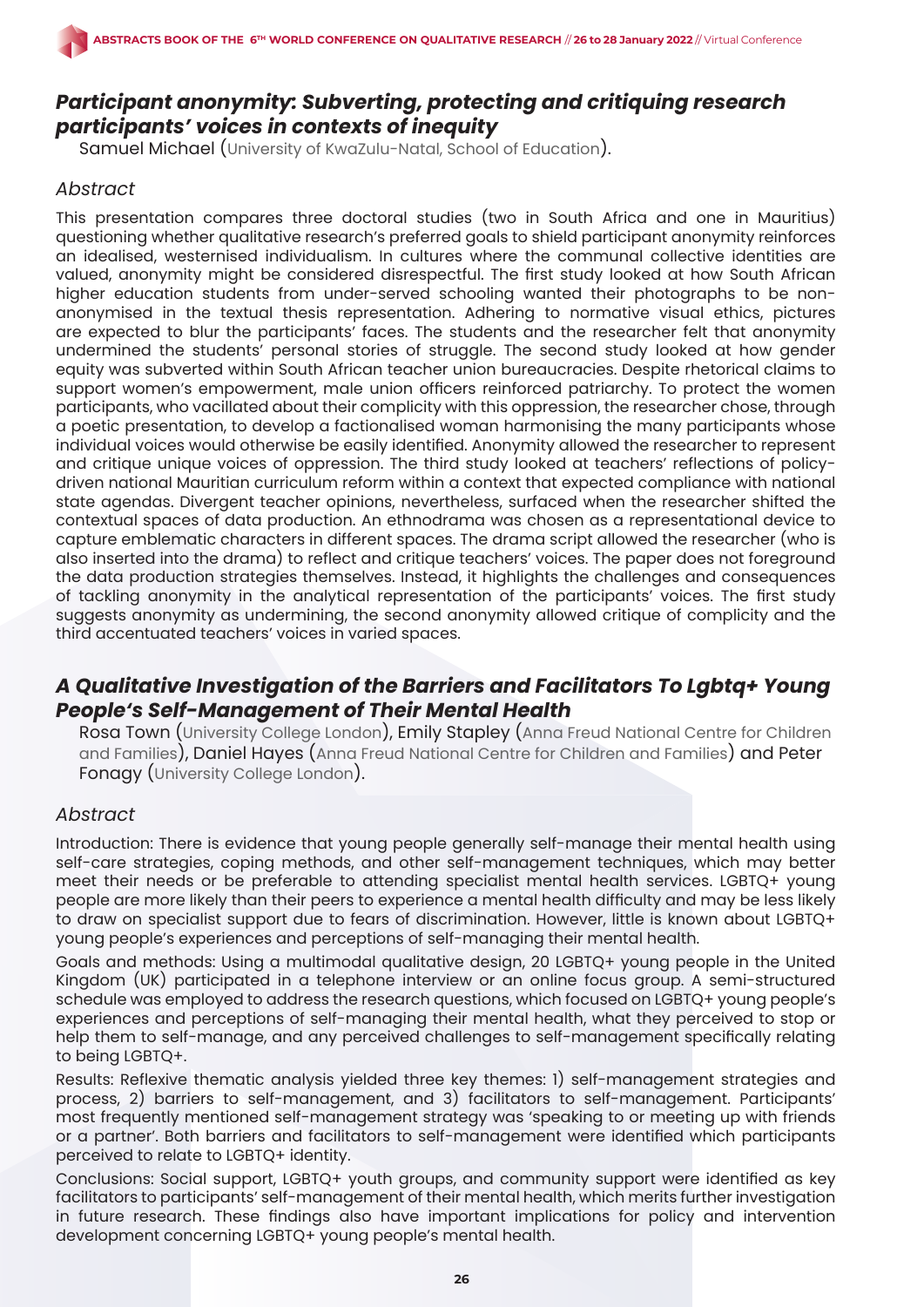# *The big challenge out here is getting stuff: Exploring how the social determinants of health affect diabetes self-management education for older adults*

Lenora Duhn (Queen's University), Madison Robertson (Queen's University), Idevania Costa (Lakehead University), Genevieve Pare (School of Nursing), Beatriz Alvarado (Queen's University) and Pilar Camargo-Plazas (Queen's University).

#### *Abstract*

Introduction In Canada, diabetes self-management education (DSME) programs are offered to enable individuals with diabetes to successfully implement and sustain lifestyle changes, with the goal of reducing the risk of complications and morbidity. Researchers have demonstrated how older adults with diabetes often fail to achieve or maintain diabetes self-management competencies, increasing risk of complications. Further, little is known about the influence of the social determinants of health (SDH) on DSME, potentially producing additional inequalities for older adults with diabetes. Goal The study goal was to better understand how the SDH affect DSME for older adults living with diabetes. Methods Our qualitative study was a combination of participatory, art-based, and hermeneutic phenomenology research methodologies. Data collection included photovoice and semi-structured phone interviews. Fourteen older adults with diabetes consented to participate (11 men, 3 women; aged 65 years or older). A SDH framework (Loppie-Reading and Wien) guided the thematic analysis. Results The findings illuminate how participants live with the effects and pressures of the SDH. The proximal determinants of health revealed in participants' stories included health behaviours (diabetes self-management practices), physical environments (rurality), socioeconomic status (income), and food insecurity (accessing healthy food). The intermediate determinants comprised healthcare systems (accessing DSME in their community) and community resources and capacities (limited infrastructure due to rurality). The distal determinants involved the pandemic (isolation due to mobilization restrictions). Conclusions Our study demonstrated how the SDH affect DSME and self-management for older adults with diabetes. Participants were continuously rearranging their diabetes needs to accommodate other life priorities. Additionally, rural living is described as a barrier to diabetes self-management, as accessing diabetes education, food, medications, and gas is at a distance - a particular inconvenience during wintertime. Our findings will guide future design, planning and implementation of DSME programs for older adults in this rural setting.

# *Social research in COVID-19 pandemic times: A systematic visuo-textual analysis of student experiences in postgraduate training*

Sandra Saúde (Polytechnic Institute of Beja) and Ana Isabel Rodrigues (Polytechnic Institute of Beja).

#### *Abstract*

The COVID-19 pandemic has lasted over a year and a half with direct implications for society and, especially for the dynamics of interpersonal relationships. The "new normal" has impacts on various domains of human activity, including social research, which depends heavily on the richness of interaction, preferably direct and in person, with the object of study. Given the periods of confinement and mandatory social distancing, research plans had to be changed and study objectives, schedules, methods of participant selection, and above all, the form of data collection reviewed.

Aiming to understand how such changes in social research processes were experienced, an exploratory and qualitative study was undertaken with students undergoing empirical research within the scope of postgraduate training at a Portuguese Higher Education School. For this, the use of visual data, such as photos and descriptions about them (textual data) was applied. The visual and textual study was guided by three questions raising opinions about the experience of undertaking social research during a pandemic period. The systematic visuo-textual analysis framework, developed by Nicole Brown and Jo Collins in 2021, was used to analyze the collected material, guiding the way in which visual and textual datasets should be explored, analyzed and interpreted. The aim of this framework, according to the authors, is to systematically connect visual and textual information and interpretation, whereby none of the modes of communication is seen as superior to the others.

The results allowed us to conclude that for most students, the pandemic situation negatively influenced the development of research processes. The break in full social experience forced highly individualized research paths that were much more demanding in terms of organization, motivation, personal resilience and compatibility with family life. Although adapting the research procedures to the online format was not difficult, it required additional learning time.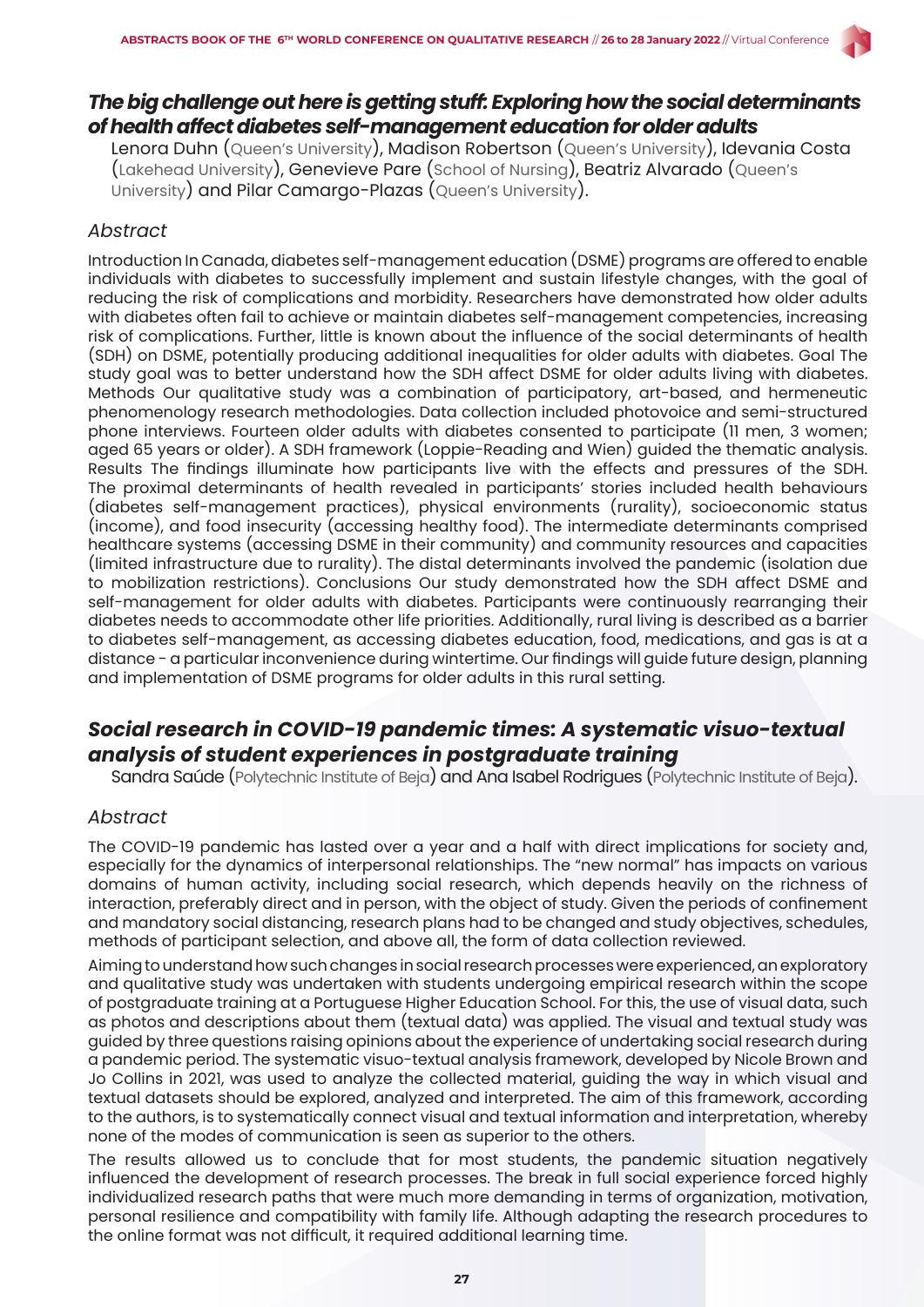# *Perceptions of Primary School English Teachers regarding Distance Education During the COVID-19 Pandemic: A Case Study in San Carlos, Costa Rica*

Patricia López-Estrada (Instituto Tecnológico de Costa Rica), Jonathan Elizondo-Mejías (Universidad Estatal a Distancia de Costa Rica) and Estefanía Pérez-Hidalgo (Instituto Tecnológico de Costa Rica).

### *Abstract*

Abstract. The 2020 academic year was disrupted due to the COVID-19 global health emergency. The Ministry of Public Education of Costa Rica announced that the teaching-learning process was going to change to the modality of distance education to avoid the students' detachment from the formal educational system. This case study, which is based on inductive qualitative research, collected, and triangulated data through in-depth interviews, document gathering of self-study guides and video recordings. As the study took place amid the pandemic, the data collection was carried out through virtual environments. Data were analyzed using domain analysis (Hatch, 2002) and WebQDA (Costa et al., 2019) to conduct digital semantic coding to categorize the primary school English teachers' opinions and experiences in rural schools during the pandemic. The purpose of this study is to describe the perceptions of four primary school English teachers from Dirección Regional de Educación San Carlos regarding distance education. Results suggested three main findings. The first result emphasized strong feelings of stress, difficulty to cope with the new modality, fatigue, work overload, and discrimination experienced by the teachers. The second result highlighted a sense of self-efficacy regarding the teachers' reflective and technological skills which led to strengthen their pedagogical decision-making processes. The last outcome shed light on a set of drastic changes that became normalized endeavors as the teachers adapted to distance education towards the end of the school year. This study has contributed to the existing literature on distance education for a better comprehension of the pedagogical mediation and professional context of the English teachers of San Carlos, Costa Rica during the health crisis.

# *Barriers and facilitators to sustaining community mental health assets: Exploring key factors affecting sustainability using the Theoretical Domains Framework*

Anna Moore (UCL/Evidence Based Practice Unit), Ainul Hanafiah (University of East London), Marcello Bertotti (University of East London) and Daniel Hayes (Evidence Based Practice Unit).

# *Abstract*

Introduction: In the context of persistent and widening health inequalities and greater need for mental health support due to the recent global pandemic, policy makers have become increasingly interested in improving health and wellbeing through asset-based approaches. Despite growing investment in this area and the essential benefits for communities, little is known about the sustainability of these mental health assets and the possible behaviours and interventions that may improve sustainability.

Goals and Methods: This paper draws on findings from a systematic literature review which identified factors affecting sustainability. These factors were then translated into behaviours by an Expert Reference Group of allied professionals, representatives of community organisations and people with lived experience. Two of the most promising sustainability behaviours were explored in 20 qualitative interviews representatives from the sector using the Theoretical Domains Framework (TDF), a comprehensive, theoretical-led framework, underpinned by behaviour change theories. These behaviours were: a) Partnering with other organisations to submit successful bids b) Regularly reviewing the content and delivery of interventions. Transcripts were analysed using deductive thematic analysis.

Results: Over 50 barriers and facilitators to sustainability of community mental health assets were identified. Under capability, barriers and facilitators were found for knowledge, skills, decision making processes, and behavioural regulation. For opportunity, barriers and facilitators were found for social influences, as well as environmental context and resources. For motivation, domains included beliefs about consequences, beliefs about capabilities, emotions, and professional role and identity.

Conclusions: Findings suggest that a range of barriers and facilitators affect the sustainability of community mental health assets. This paper makes suggestions for interventions targeting the different domains of capability, opportunity and motivation, which could lead to practical implementable recommendations for both community organisations and policy makers.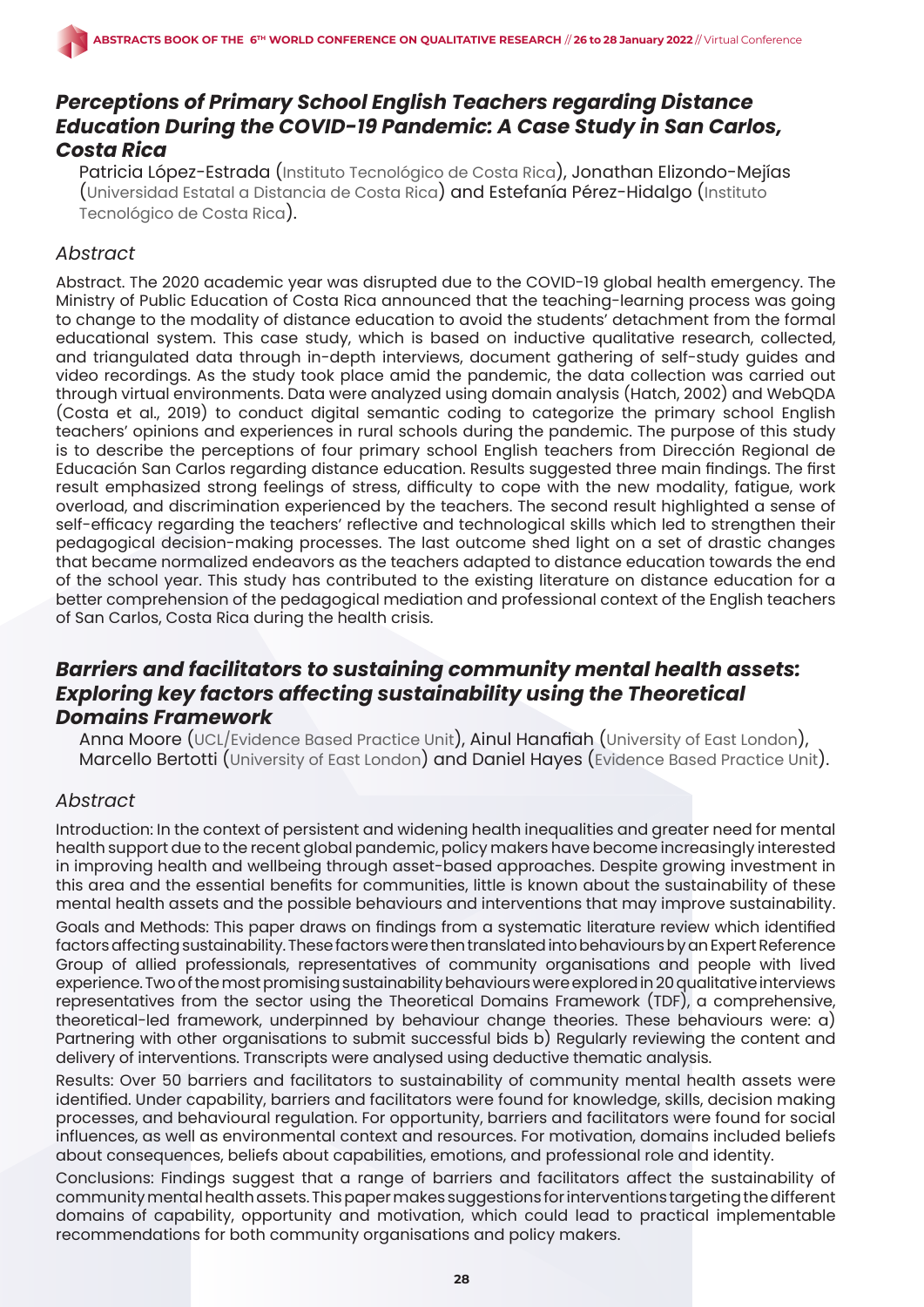### *Legitimacy of pain: A Qualitative Approach*

Jose Antonio Cerrillo Vidal (Universidad de Córdoba) and Isabel García Rodríguez (Instituto de Estudios Sociales Avanzados (IESA/CSIC)).

#### *Abstract*

Introduction: Current research has shown that pain is not a purely physical sensation. While there may be a nociceptive component of pain, the brain has to interpret the damage as an unpleasant experience to be considered as such pain. Therefore, pain is a complex emotion, that can be affected by psychological, cultural and social factors. In particular, social legitimacy of pain, social perceptions that make some kinds of pain more credible and worth of being cared than others, may affect the way people experience and manage pain

Goals and Methods. This contribution presents the results of a study about the legitimacy of pain in Spanish society. The study applied two different research techniques. First, 8 focus groups with the general population in order to study social perceptions about the legitimacy of pain. Second, 19 interviews with people affected by different types of pain, whether it has physical, psychic, emotional or social causes. The objective was to check if there are any correspondence between social discourses on the legitimacy of pain and the experiences of people who currently suffer from pain.

Results: Our results points to a huge difference between public discourses about pain produced in the focus groups and the perceptions of the sufferers interviewed. Participants in focus groups showed a high degree of empathy to pain in all its variants, including its psychological and emotional ones. But the interviews with people in pain told a very different story. The sufferers tend to complain about a huge pressure to rejoin their everyday roles, a widespread sense of being habitually questioned or blamed by their own conditions, and a broad lack of understanding by their environments.

Conclusions: The possible causes of these differences and its implications for the study of pain will be discussed.

# *A Research Team's Journey of Unpacking the Lived Experience of a COVID-19 Outbreak for Frontline Providers in a Residential Setting for Those with Disabilities: The Simplicity and the Power of Asking to Understand*

Lenora Duhn (Queen's University), Emma Vanderlee (Queen's University), Jane Philpott (Queen's University), Shelley Brillinger (Participation House Markham) and Pilar Camargo-Plazas (Queen's University).

#### *Abstract*

Introduction In this paper, we present our personal experiences as a research team using art-based and intrinsic case study methodologies while learning what it was like for frontline providers caring for vulnerable residents with disabilities living in a residential community setting during a COVID-19 outbreak in Ontario, Canada. For those living and working in this home-like environment, the outbreak left an indelible mark, particularly as six deaths occurred. The study is currently unfolding, but we share our interim reflections about what it has been like as researchers involved in this essential undertaking; our experience has been humbling and transformative.

Goals Our goal in this paper is to relate how we have approached, experienced, and worked as a research team to understand the emotional experiences of frontline providers caring for residents with disabilities living in a community residential setting during a COVID-19 outbreak. As qualitative researchers, it has been essential for us to be aware of our own sensitivities.

Methods We have used a process of reflexivity to help us continually navigate the challenge of individuals re-sharing traumatic events while they remain living with the threat of another outbreak. Our methods in this regard, in part, have been straightforward, but purposeful—regular core team indepth meeting discussions.

Results As researchers, navigating sensitive, deeply felt experiences can be difficult. To date, in our processes and experiences as researchers, we have found two essentials: active listening; and debriefing. Further, it has required that we be nimble and resourceful, but most critically to be present. Conclusion Every study is a story. Often the reader wants the final chapter – the conclusion. We aim to illuminate the path we are travelling, as for us it has been and is equally compelling.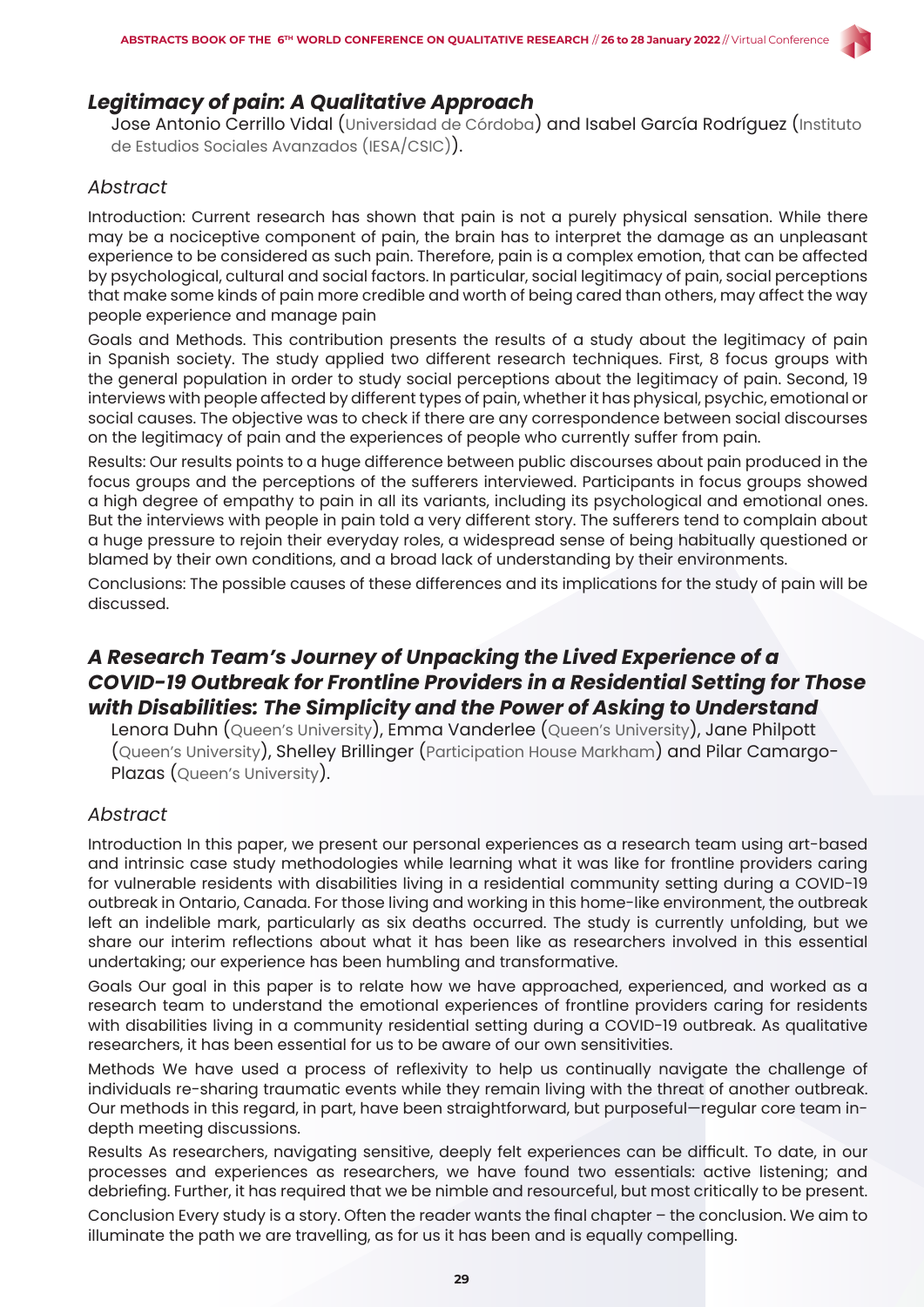# *Qualitative analysis methodology in digital alternative journalism exploring the Reporters Sans Frontières platform*

Luis Barbosa (ULP - CICANT).

#### *Abstract*

Introduction: Alternative journalism is usually associated with political involvement or activism, but it also addresses a series of other themes such as minorities, ethnic groups, cultural and social actions usually managed by non-professionals. However, there are several examples in which journalists work professionally in the political and investigative aspects of this type of journalism. Technological innovation, especially since the expansion of internet 2.0 and the creation of social networks, has been a fertile field to the expansion alternative journalism. Our purpose is to carry out a study on digital alternative journalism, including the most important digital platforms in Portugal, some of the socalled best digital publications in English language and, above all to explore the work and contents of the online platform Reporters Sans Frontières (RSF). Goals and Methods: The work aims to understand the main themes addressed by alternative journalism organizations in the digital arena and to learn more about the RSF platform. This study is of an exploratory nature regarding alternative journalism from a digital presence perspective. We have used qualitative methodology and content analysis, data analysis and case study as qualitative research techniques. Data was retrieved from the corpus latente. Conclusions: This paper emphasizes the importance of qualitative research built on mixed research processes. We believe that our research is a contribution to a better understanding of the preferred themes, digital visibility and the importance of the work and professionalism of Reporters Sans Frontières journalists. The results allow us to infer that most digital alternative journalism platforms focus on politics and that the RSF through its significant worldwide network publishes sensitive issues of the global political environment.

### *Iterative development of semi-structured interviews using dialogic theory*

Roehl Sybing (Doshisha University).

#### *Abstract*

Introduction: The primary goal of interview research is to understand as deeply as possible the perspectives of research participants. Needless to say, various meta-discussions of interview research illustrate that the interview process is confounded by, among other things, a number of influences that relate to the complexities of social interaction. Differences in positionalities between researcher and research participant present significant challenges in both structuring the interview and making sense of the result data, necessitating development of a methodological framework to provide guidance for researchers engaged with interview research in multicultural and multilingual contexts.

Goals and methods: This necessitates an analysis of interview data drawn from a larger ethnographic study of a language classroom context involving an L1 English-speaking researcher and L1 Japanesespeaking students of English to illustrate challenges within and methodological implications for interview research. Discourse analysis employing theories of dialogue provides useful guidance for post-interview reflections that can help to shape future iterations of interviews and other engaged interactions with research participants.

Results: Discussion of this analysis highlights instances where researcher and research participant encounter differences in understanding not merely at a language level but also at a discourse level where there is a misalignment of expectations and cultural assumptions, prompting the researcher to redevelop semi-structured interviews with later respondents. In particular, critical consideration of an iterative process that alternates between conducting interviews and producing reflections leads to a proposed formalization of methodological development while in the field, taking into account research participants' identities and sociocultural resources.

Conclusions: These reflections and methodological shifts thus form the basis for a methodological framework that can benefit researchers in not simply considering their positionality relative to the research context, but also in more concretely crafting interview research to cross divides of language and culture.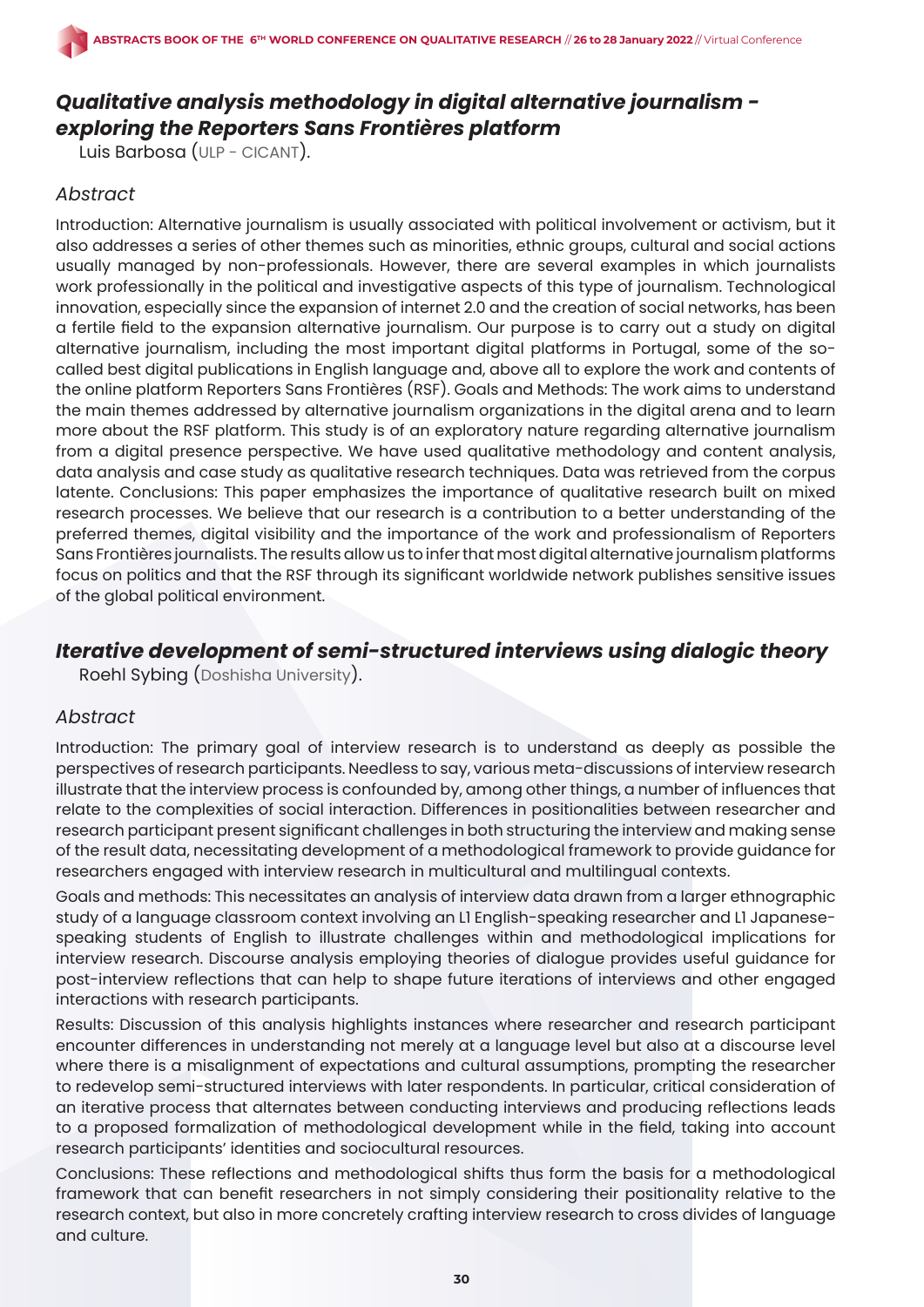

# *The person with chronic kidney disease: commitment to the course of illness*

Maria Eulália Novais (ESEL) and Clemente Sousa (ESEP).

# *Abstract*

Introduction - In the context of nursing care of patients with Chronic Kidney disease, there is an evident need to expand our understanding of the implications of the commitment by people in the course of their diseases. Commitment is action in the sense that action means freedom and knowledge Personal commitment targets beyond the current situation of the "here and now" circumstances. It is the ability to anticipate and shape future situations, it requires behavioral changes, according to the goals to be attained, in order to achieve certain personal wellness and quality of life. Such commitment constitutes a highly personal choice. This study is set out to investigate and contribute to understanding by exploring and describing the process of commitment to health by patients with a chronic illness. Goals and Methods - Considering that commitment is the patient's responsible attitude towards illness and that self-awareness account for changes in lifestyle and setting of new goals for life, the subject under investigation is: • How the person with chronic kidney disease commits to the course of his illness? Ethnographic methodologies with in-depth interviews, participant observation, and field notes are considered to be the best approach to obtaining rich data. Data were collected from 10 adults with Chronic Kidney disease. Data analyses were made by using content analyses. Results- we found 3 categories, commitment focus, commitment level, and commitment type Conclusion - The commitment to the course of the disease is a predictor and supports changes in health behaviors. The levels of commitment are related to the levels of satisfaction, the size of the investment, and the quality of alternatives in the life changes made related to the disease. The greater the commitment, the more easily they make and maintain the changes necessary for the stability of the disease. The commitment to the disease is greater and more easily maintained if the management of the therapeutic regime is shared with the family. Changing habits and attitudes are difficult when the group in which the person is included does not feel the need to change.

# *A semi-supervised, topic modelling-based visualization method for the qualitative analysis of teachers' collegial discussions*

Corrado Matta (Linnaeus University, Department of Pedagogy and Learning, Växjö, Sweden), Odd Tore Kaufmann (Østfold University College, Faculty of Education, Norway) and Andreas Ryve (Mälardalen University, School of Education, Culture and Communication, Västerås, Sweden).

# *Abstract*

Building a community of learning among teachers has been suggested as an important factor for improving teachers' teaching quality and, consequently, students' learning. The volume of qualitative studies of teachers' learning communities is impressively vast. A commonly discussed methodological problem in this field is that the study of communities of learning tends to generate large amounts of qualitative data, such as conversation data. The analysis of such data sets is both time-consuming and cognitively demanding, which worsens the possibility for the application of established interpretive qualitative approaches such as Critical Discourse Analysis or Hermeneutic Analysis.

In this paper, a set of methods for producing visualizations of conversation data is proposed. These methods are based on text mining and specifically on semi-supervised topic modeling and supervised classification of conversation data transcriptions and are used to construct diagrammatic data models of how the participants chronologically move from topic to topic during a group discussion.

The crucial aspect of this approach is that – although the procedure for the construction of these visualizations is based on probabilistic methods and on the Bayesian estimation of the probability of different topics given the data – these visual artifacts are intended to support qualitative interpretive analysis. What these visualizations do is represent conversation exchanges as geometrical patterns which can be interpretively analyzed using for instance critical discourse analysis or grounded theory. Moreover, although topic models are most typically associated with thematic analysis, we show how to use the semi-supervised approach to accommodate analysis of stance taking.

An example of analysis of teachers' conversation data generated from a research project on teachers' professional development is used to illustrate the limitations and advantages of this approach. In particular, it is discussed how to integrate the visualizations in the interpretive qualitative analysis of teachers' collegial learning.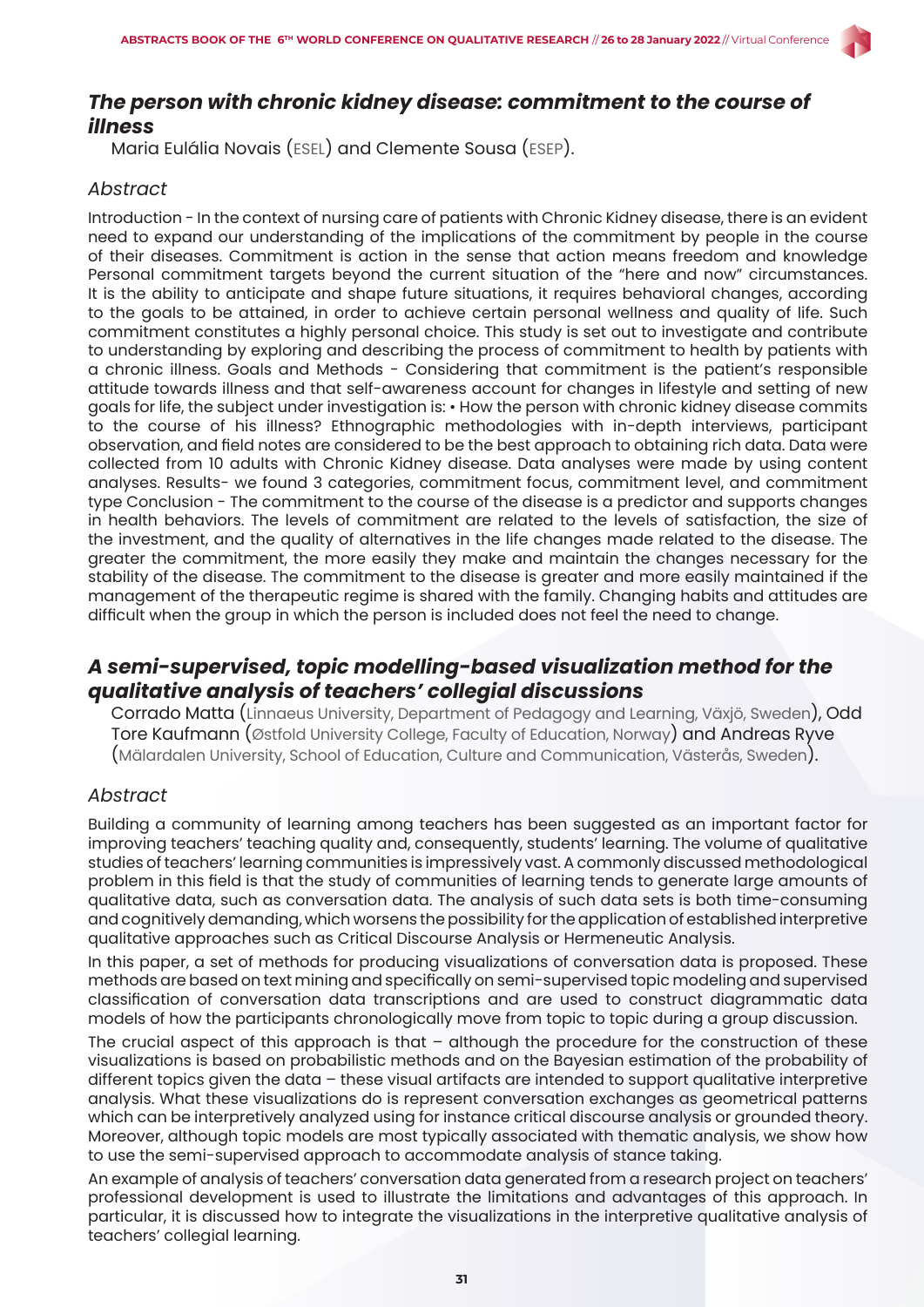# *Trends in techno-social environments and gerontechnological innovation: A mapping supported by webQDA*

Sonia Verdugo-Castro (University of Salamanca), Mª Cruz Sánchez-Gómez (University of Salamanca), Mª Victoria Martín-Cilleros (University of Salamanca), Juanjo Mena (University of Salamanca), Ana María Pinto-Llorente (University of Salamanca) and Vanessa Izquierdo Álvarez (University of Salamanca).

### *Abstract*

Introduction; CAQDAS, such as webQDA, offer the researcher support as a tool to process qualitative data and to be able to develop the analysis. A literature mapping has been carried out in the framework of an R&D&I project funded by the Spanish Ministry of Science and Innovation on technosocial environments and gerontechnological innovation. • Aims and methods; The mapping consisted of reviewing the publications indexed in the Scopus and Web of Science databases on Livinglab and Seniorlab in the last five years. The study aims to identify current trends in the field. The mapping results have been analysed together with data collected on interventions in the area, at Spanish and European levels. Methodologically, a qualitative procedure has been followed, delving into the content of the sources; and the method employed is the mapping of scientific production. After defining objectives, research questions, inclusion and exclusion criteria, attention was focused on answering these questions. The type of publication, the source, the time trend over the years of publication, the countries of publication, the number of citations of each publication, etc. have been analysed. In addition, the subject matter of the publications and the focus of the research work were also examined. In conjunction with the lines in European environments, the thematic lines allow us to see the current trends in techno-social environments and gerontechnological innovation. webQDA has provided support in the analysis process by generating visual outputs, such as the conceptual map of the project and the word cloud and the frequencies of occurrence of terms. • Results; As a result of the analysis process, a robust line of work around the quality of life has been detected. • Conclusions; Finally, it can be concluded that CAQDAS are programmes that can offer support and support to the researcher in the different moments of the research, including the theoretical stage.

# *Combining interviews and drawings: methodological considerations*

Louise Virole (Institut La Personne en Médecine, Université de Paris) and Elise Ricadat (Institut La Personne en Médecine, Université de Paris).

#### *Abstract*

Introduction: In the health field, the survey technique most frequently used in qualitative research is the semi-structured interview. Visual methods such as drawings are rarely included, although they can greatly enrich the qualitative analysis.

Goals and Methods: The objective of this paper is to analyze the advantages of an innovative survey method that uses both drawings and semi-structured interviews to study support networks. The communication is based on a survey of chronically ill people in France during lockdown (March-May 2020). The study triangulates three types of sources: 1. From chronically ill patients' oral accounts of their experience of lockdown, collected during 32 semi-directive interviews; 2. From the chronically ill patients' drawings of support networks they were asked to make by the end of the interviews; 3. From their oral description of the drawn elements.

Results: The drawing technique has several advantages: i. the playful nature of the drawing facilitates the degree of adhesion and interest in the investigation process, ii. it leads to greater reflexivity on the part of the respondents, iii. triangulation of the data from the narratives and the network drawings brings to light some unexpected results. By revealing contradictions and paradoxes depending on whether important actors or resources appear only orally, on the drawing or in both cases, it highlights which types of support are valued or invisibilized.

Conclusions: The complementary use of drawings and narratives allows a more detailed and complex qualitative analysis of the support networks of the chronically ill during confinement.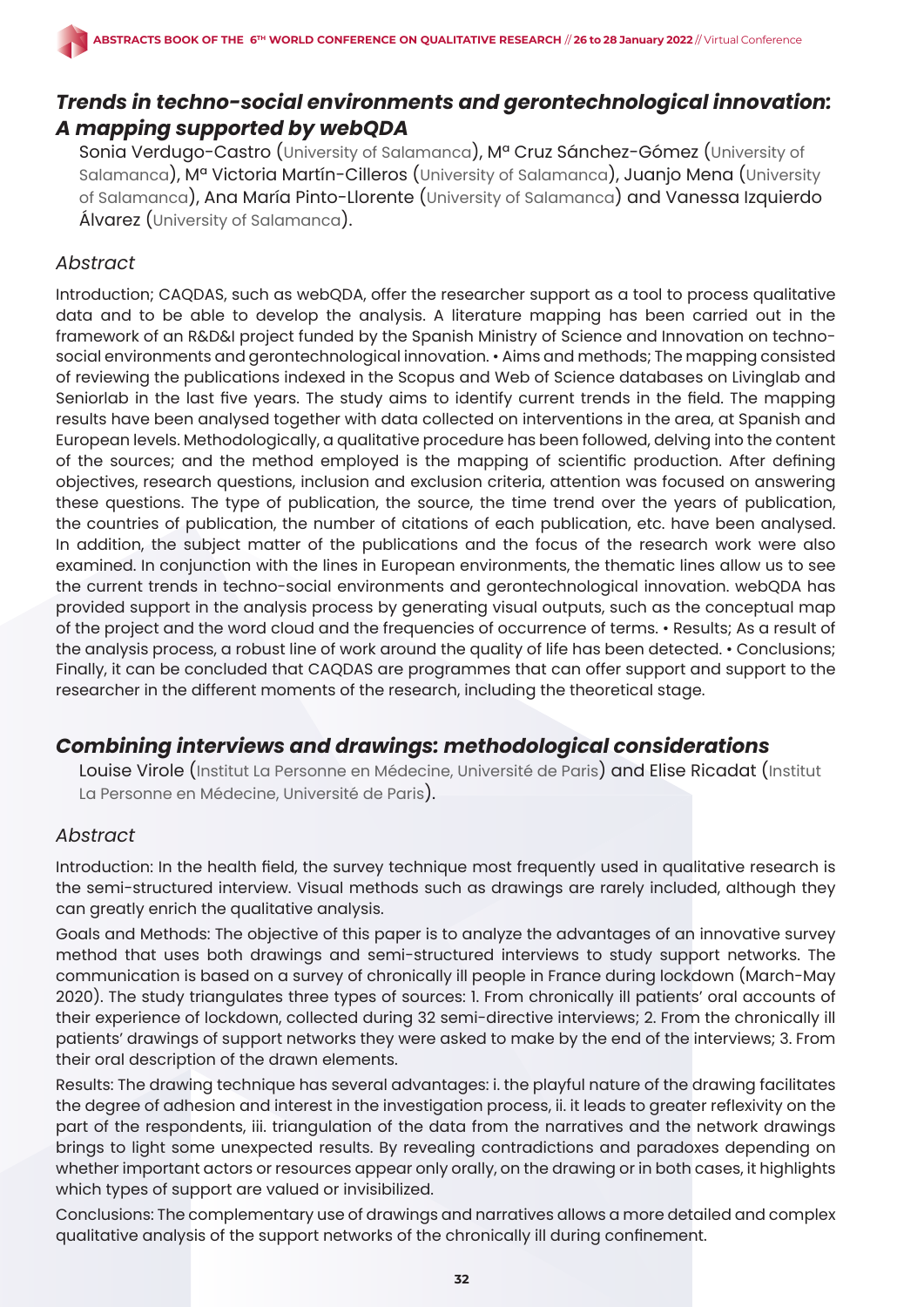# *Interprofessional Collaborative Practice and Organizational Climate in A Hospital Context to Fight Covid-19: Preliminary Note*

Raíssa Ottes Vasconcelos (University of São Paulo), Valéria Marli Leonello (University of São Paulo), José Luís Guedes dos Santos (Federal University of Santa Catarina) and Bianca Jacinta da Silva (University of São Paulo).

#### *Abstract*

Introduction: Interprofessionalism has been highlighted for its strengthening potential to ensure the provision of qualified health care in the face of the unpredictability imposed by the COVID-19 pandemic context. Despite its importance, the Interprofessional Collaborative Practice (ICP) has not yet been fully understood and operationalized in the hospital setting, which is a challenge among professionals and managers. Different aspects influence this process, such as interactional, organizational and systemic determinants. The measurement of the organizational climate is one of the strategies to assess these determinants. Goals and methods: The goal of the study will be to analyze the organizational climate and its interference in PCI from the perspective of managers and health professionals in a hospital context to fight COVID-19. It will be a mixed methods study, using the concomitant incorporated specific strategy. Specifically in qualitative data collection, semi-structured individual interviews will be conducted, covering topics about the understanding of PCI and the perception of organizational climate interference in PCI in the fight against COVID-19, considering the dimensions and factors of the scales that will be used for quantitative data collection. Qualitative data will be analyzed through Bardin's Thematic Content Analysis and theoretical-conceptual referential from the Model and typology of collaboration among professionals from health organizations. Study participants will be managers and health professionals from the Teaching Hospital of the University of São Paulo. The project was approved by the Research Ethics Committees. Results: We hope that the study will provide subsidies for the development of improvement, intervention and cyclical assessment strategies, strengthening the management of human resources in nursing and health in the institution in crisis situations. Conclusions: We believe that this research will contribute to the construction of theoretical and practical nursing and health knowledge about PCI and organizational climate in the hospital context to fight COVID-19.

# *Use And Attributes Given to Practices and Complementary by Pregnant Women Who Use Primary Health Care System*

Jeovana Serqueira (Universidade Federal de Goiás), Ricardo Teixeira (Universidade Federal de Goiás), Nelson Filice de Barros (Universidade Estadual de Campinas) and Ellen Synthia de Oliveira (Universidade Federal de Goiás).

#### *Abstract*

Introduction: Integrative and Complementary Practices (PICS) has been used in several care modalities. Goal: This work aims to comprehend the use and atribute given to PICS by pregnant women who use it. Methodology: This is a qualitative study, developed with 11 pregnant women from the southwest region of the state of Goiás in two time cuts: 2020 and 2021. The data were collected through semi structured interview technique and with the help of a software, a thematic analysis of inductive approach was made, contemplating phases such as data familiarization, data-drive codification strategy and, search, review, definition, and nomination of the chosen themes. This study was submitted to and approved by CEP/PRPPG/UFG (decision nº 3.933.350). Results and Discussion: To physical and emotional complaints noted in pregnancy, emerged on speech prime use of drug treatments and PICS have had a complementary role, with the use of Phytotehrapy/medicinal plants, Auriculotherapy, Aromatherapy and Cupping Therapy. The women who were interviewed assertively attribute decrease in physical discomfort to the use of PICS, demonstrated by the use of the words ''helped'' and ''improved''. When it comes to emotions, it can be seen in such speeches the moderation of such emotions, with the words ''helped'' ''to relieve'', besides the encounter of antagonistic effect to what was being felt, expressed in the use of words such as ''calm down'' ''to relax'' and ''to tranquilize''. The benefits of the use of PICS extrapolate to family and community, after the revelation of their social relationships being positively impacted and repeatedly recommend the use of PCIS to other people and desire to PICS institutionalization in the list of prenatal care. Considerations: Although PICS are put in complementary gestational care, its use in among pregnant users is copious and positve, which contributes to community scope and fortification in APS.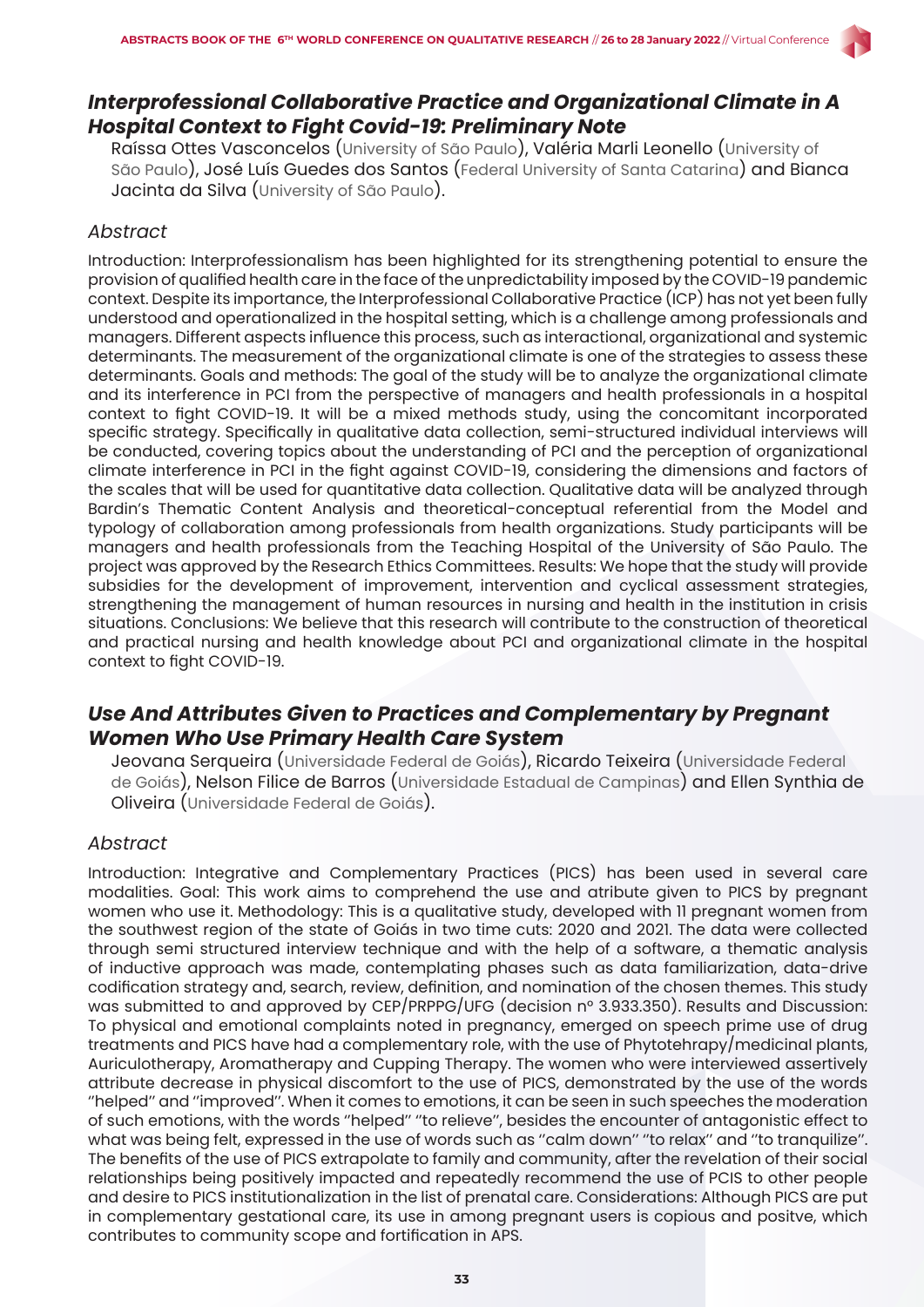# *Rehabilitation Nurse's Perspective on Transitional Care: An Online Focus Group*

Rita Pedrosa (Escola Superior de Enfermagem de Lisboa), Cristina Lavareda Baixinho (Escola Superior de Enfermagem de Lisboa) and Óscar Ferreira (Escola Superior de Enfermagem de Lisboa).

### *Abstract*

Introduction Portugal shows an increased incidence of disability and chronic diseases, leading to an inevitable need to transition between levels of care and a clear need to adapt responses, countering fragmentation care. WHO suggests intervention strategies for Person-centered health systems, highlighting transitional care as a priority practice. Advanced nursing practice ensures the continuity of care between different levels of care. Goals and Methods To identify facilitating/hindering elements of the different dimensions in continuity of care and identify rehabilitation care needs in transitional care, a Focus Group was carried out including Rehabilitation Nurses of a hospital unit and the Community Rehabilitation Nurses from the same geographical area. Results Four categories and sexteen subcategories, defined a posteriori, emerged from the Focus Group exploratory analysis. Promotion of care coordination and Promotion of continuity of care were the two most expressive categories. The Rehabilitation Nurses focused their intentions in guideline development for referring the person to the community, in communication standardization between professionals (method and language) and peers formation. They also mention as an improvement proposal the computer systems standardization. So that it is possible not only to share information, but also to monitor the evolution of the care process according to the same health indicators. Conclusions The community coordination and hospital care reveals a persistent challenge, demonstrating a tendency to decrease hospital length of stay, home monitoring and, consequently, the bed occupancy rate. Multidisciplinary teams by themselves demonstrate that are not enough. It is necessary to guarantee training, monitoring and coordination between levels of care. Ensuring transitional care is imperative to develop a sustainable health system, increasing the quality of care and person satisfaction.

# *Factors contributing to and preventing mothers of children 1-6 aged from participating in the labour market in Kazakhstan*

Moldir Kabylova (University of Nottingham).

# *Abstract*

Introduction: Mothers of young children in Kazakhstan experience challenges to do paid-work as the result of flaws in the state policies, motherhood penalty in the labour market and cultural barriers in the family institution. Absence of parental leave for fathers, three years unpaid maternity leave and shortage of state-subsidized childcare services reinforce traditional breadwinner family institution where women are the main caregiver and increase gender inequality. The labour market factors preventing mothers from fulfilling their fullest potential are wage gender gap, discrimination and employers' reluctance to hire women of reproductive age, and a lack of flexible work options. Within the family sphere, women in Kazakhstan spend three times more time on unpaid domestic work compared to men and mothers of young children are likely to have higher workload. Goals and Methodology: The research aims to explore the main barriers preventing mothers of children 1-6 aged from participating in the labour market in Almaty and Turkistan and draw comparative analysis between these two contrasting cities in terms of socio-demographic and cultural differences. The research will apply the qualitative research method and conduct six focus group discussions among 30 mothers of young children residing in cities Almaty and Turkistan in Southern Kazakhstan. Results: The expected results will demonstrate that, although women in conservative city of Turkistan are more likely to face cultural and family barriers to do paid-work than those in cosmopolitan Almaty, both groups still experience challenges to enter and remain in the labour market as a result of underdeveloped state policies and motherhood penalty in the labour market. Conclusion: Mothers of children 1-6 aged in Kazakhstan need sufficient number of childcare services for children aged under 3 subsidised by the state, flexible work schemes at workplace and policy incentives for fathers to take paternity leave.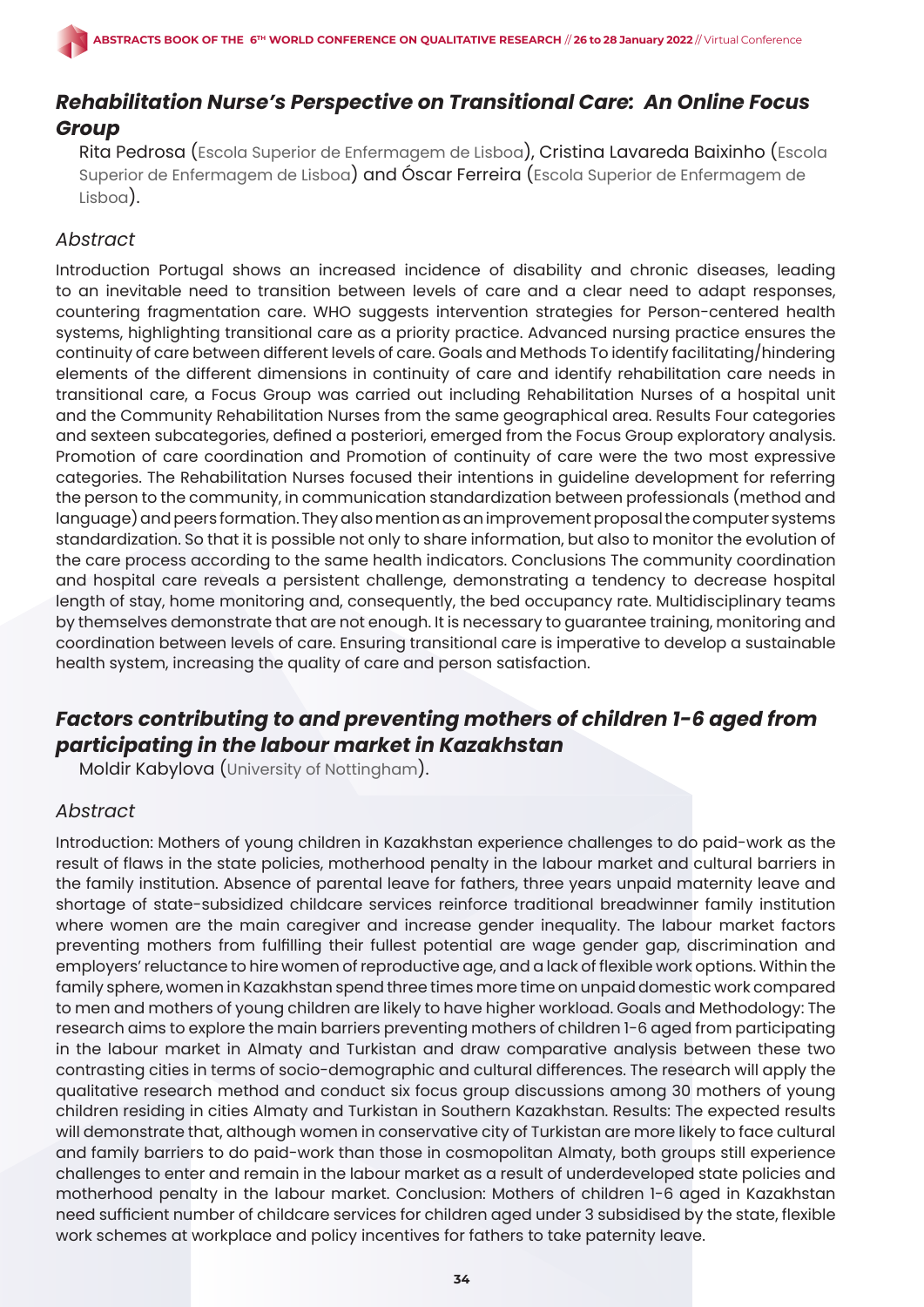# *Negative Impact of COVID-19 on Elderly : A Systematic Review*

Fraulein Pimentel-Tormon (Our Lady of Fatima University - College of Medicine), Michael Joseph Dino (Our Lady of Fatima University), Jeffy Francis (Our Lady of Fatima University -College of Medicine), Enrika Espiritu (Our Lady of Fatima University - College of Medicine), Rinabelle Ricci Garcia (Our Lady of Fatima University - College of Medicine), Janta-Utsa Patomchai (Our Lady of Fatima University - College of Medicine), Emrat Sasina (Our Lady of Fatima University - College of Medicine), Jitsaeng Patwira (Our Lady of Fatima University - College of Medicine), Jonnagaddala Jitendra (Our Lady of Fatima University - College of Medicine), Joshi Apoorva Madhukar (Our Lady of Fatima University - College of Medicine), Juluri Sahith (Our Lady of Fatima University - College of Medicine), Kaewpamorn Ukrit (Our Lady of Fatima University - College of Medicine), Kulsu Panlapa (Our Lady of Fatima University - College of Medicine) and Kumluea Chutinun (Our Lady of Fatima University - College of Medicine).

### *Abstract*

Introduction: Early in the pandemic, older people were identified as one of the most vulnerable population. More than 80% of deaths occur in adults over the age of 65. Several conditions have been clearly established to protect the elderly, such as banning visits to nursing homes. Therefore, it is important to fully understand how this pandemic has affected the elderly. This study covers the negative effects on the physical and mental health of the elderlies during COVID-19 pandemic. Methodology: A systematic review of the literature to identify COVID-19 papers with Severe Acute Respiratory Syndrome Coronavirus 2 (SARS-CoV-2) using PubMed, Google Scholar, Science Direct, BioMed Central (BMC) and Frontier in November 2019 to present. Included studies are those that investigate the psychological and physical impact on elderly  $(>= 65$  years old) resulting from the impact of the COVID-19 pandemic. Unrelated, duplicated, unavailable full texts/abstract-only papers, and studies that analyzed mental and behavioral disorders due to the use of alcohol and other drugs are excluded. Results:A total of 12 studies are included out of 352. According to our study, there is an increased risk of mental health problems such as fear, anxiety and depression; and increased physical health problems on vulnerability of elderlies, incidence of cardiac problem and poor nutrition. Conclusion:The findings summarized in this review suggest that older adults experienced negative consequences for the ongoing pandemic, both physically and mentally. This is likely to be due to fewer changes in daily routines compared to their daily routines before the pandemic, particularly due to lockdowns in many countries and restrictions imposed on older groups.

# *How to care Heart Faiure Patients - Nursing interventions*

Maria do Céu Sá (Escola Superior de Enfermagem de Lisboa) and Ana Sofia Nabais (Escola Superior de Enfermagem de Lisboa).

#### *Abstract*

Heart Failure (HF) reveals to be a highly dysfunctional disease, with impact in the biopsychosocial dimensions of the individual. The worldwide progressive growth of HF incidence, caused by longer life expectancy, results in higher HF rehospitalization rates. Is estimated that nearly 90% of HF rehospitalization resulted of avoidable causes - impaired knowledge in HF self-care and impaired therapeutic adhesion. Objective: identify most common nursing interventions to satisfy impaired Basic Human Needs and promote compensation of symptoms, transitional-care from hospital to home and patient follow-through. Method: systematic review in CINAHL and MEDLINE data bases to answer the study question: "which nursing interventions can be done to people with Heart failure?" Results: Ten studies were included. Nursing interventions focused on compensation of symptoms during hospitalization promote well-being and the individual health status. Preparing the patient transition to home since admission allows the premature identification and adequate response to patient needs. Language adaptation during health education and a periodic follow-through revealed to be effective measures to promote independency in HF self-care and drop of mortality and rehospitalization rates. Even though these interventions show great results, they are not so frequent in clinical practice, justified by lack of specialized education about HF among health care professionals, empowerment culture and incapacity to keep an adequate patient follow-through.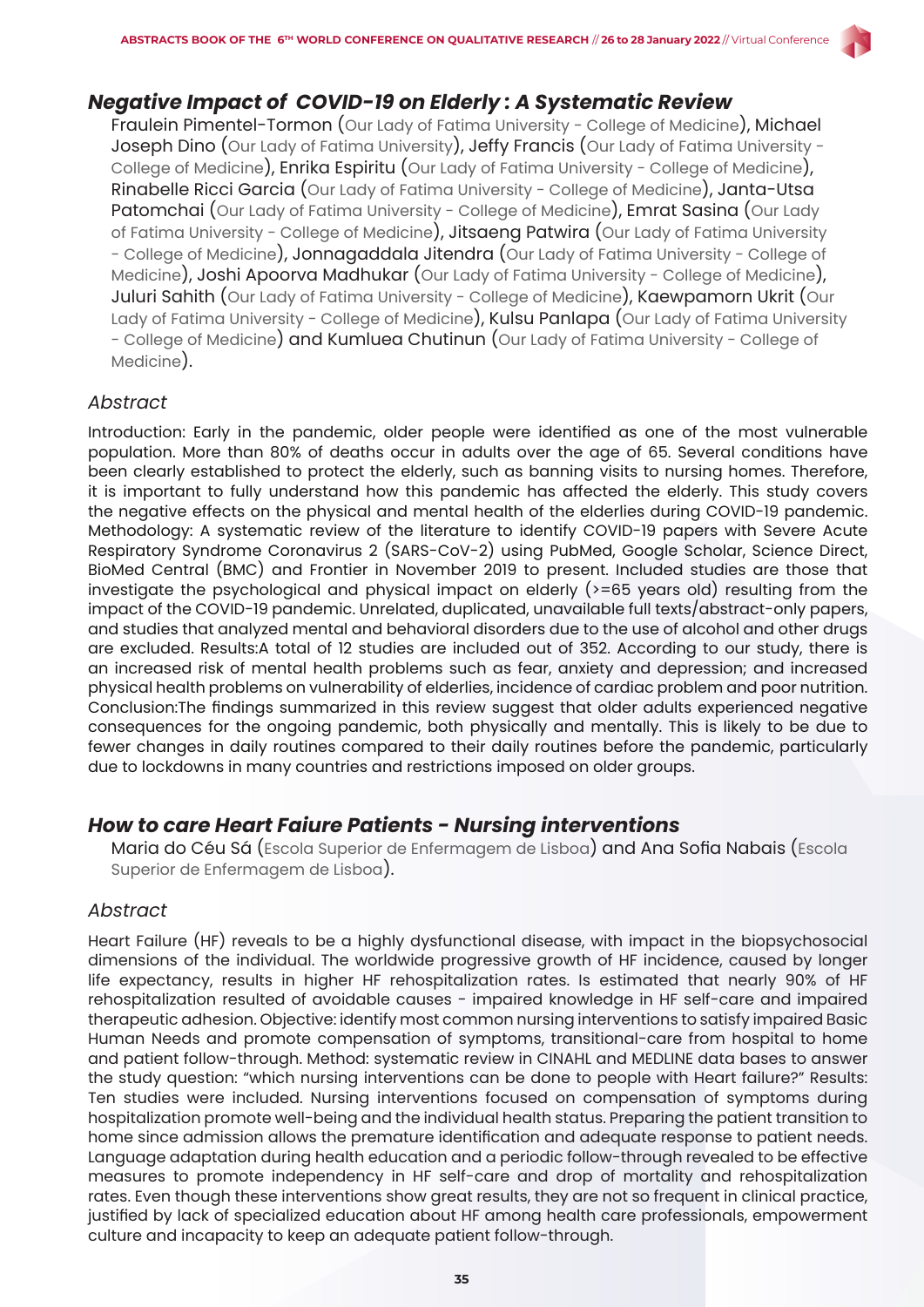# *Learning to Lead: An Approach to Develop Leading Skills in Software Engineering at University*

Sonia Pamplona (Madrid Open University (MOU)), Nelson Medinilla (Universidad Politécnica de Madrid) and Eva Sánchez-Gil (ATOS).

### *Abstract*

Introduction The success of a project depends greatly on how the people involved are able to work together towards the same goal. The leader of a project is an enabler of this task and acts to inspire and organize the team energies and capabilities to achieve the project target. This is why students need to develop soft skills in addition to hard skills during their time at university.

This is not a trivial challenge because leadership is, to a large extent, experiential. In this work we present the results of our approach towards learning leadership in software engineering in university degree studies.

In Software Engineering (January-May 2021), we created a fictitious software company composed by the 58 students who had signed up for the course. An external fictitious client engaged a project to be delivered by this company. The company was led by three senior students who used this experience as subject for their final thesis. This work focuses only on the learning process of these three students.

Goals and Methods The objective is to analyze the learning process experienced by the leader students. We have used the following sources for our qualitative study: final theses of the three students and interviews with the students, the course professor and the client.

Results We have witnessed the evolution and improvement in the approach of the leader students to communication and leadership challenges during project execution. Moreover, each of the students has obtained their own set of skills, byproduct of their motivation and their degree of responsibility within the software company.

Conclusions This work makes two contributions to the educational community: the design of the educational approach, and the design of the qualitative analytical process. Both can serve as a reference for future leadership training initiatives.

# *An online problem-based learning, during the pandemic: the analyze SWOT of the nursing student´s opinion*

Fatima Mendes Marques (Escola Superior de Enfermagem de Lisboa), Patrícia Alves (Escola Superior de Enfermagem de Lisboa), Maria José Pinheiro (Escola Superior de Enfermagem de Lisboa), Sandra Neves (Escola Superior de Enfermagem de Lisboa) and Carlos Pina David (Escola Superior de Enfermagem de Lisboa).

# *Abstract*

Problem-based learning (PBL) enables nursing students to acquire and develop the competencies necessary for professional nursing. The COVID-19 pandemic that plagued the world, required epidemiological control measures, which for nursing education, included a transition to online, by using digital platforms. The SWOT analysis was used as an instrument to analyze internal and external factors, in PBL, during the period mentioned. The aim of the study was to analyze the evaluation performed by the students about the PBL experience in Nursing Decision Making Process course of the Undergraduate Nursing Program, at the Nursing School of Lisbon (at higher education level). It is a descriptive, crosssectional, qualitative nature study, with data collection developed through documental analysis of the 'global evaluation of the course' which integrates the evaluation questionnaires and from the student´s tutors' groups final evaluation of PBL experience online. The analysis of the qualitative data was performed according to Bardin through the webQDA software®. The study included 49 students who responded to the 'curriculum unit global evaluation', 48 groups of students, totalizing 573, from the academic years of 2020 and 2021. The results, concerning the strengths, were the orientation and personalization as teaching strategies, developed during the tutorial orientation; as for weaknesses was highlighted the insufficient time available for the development of the learning process, above all the elaboration of the learning tasks; as for opportunities, the promotion of learning, without the consumption of traveling time, home to school; for the threats the focus was on work overload, to respond simultaneously to the different curricular units´ solicitations. Through the SWOT analysis, was possible to understand the students' opinions about the PBL, taught online and design strategies to minimize the weaknesses and threats.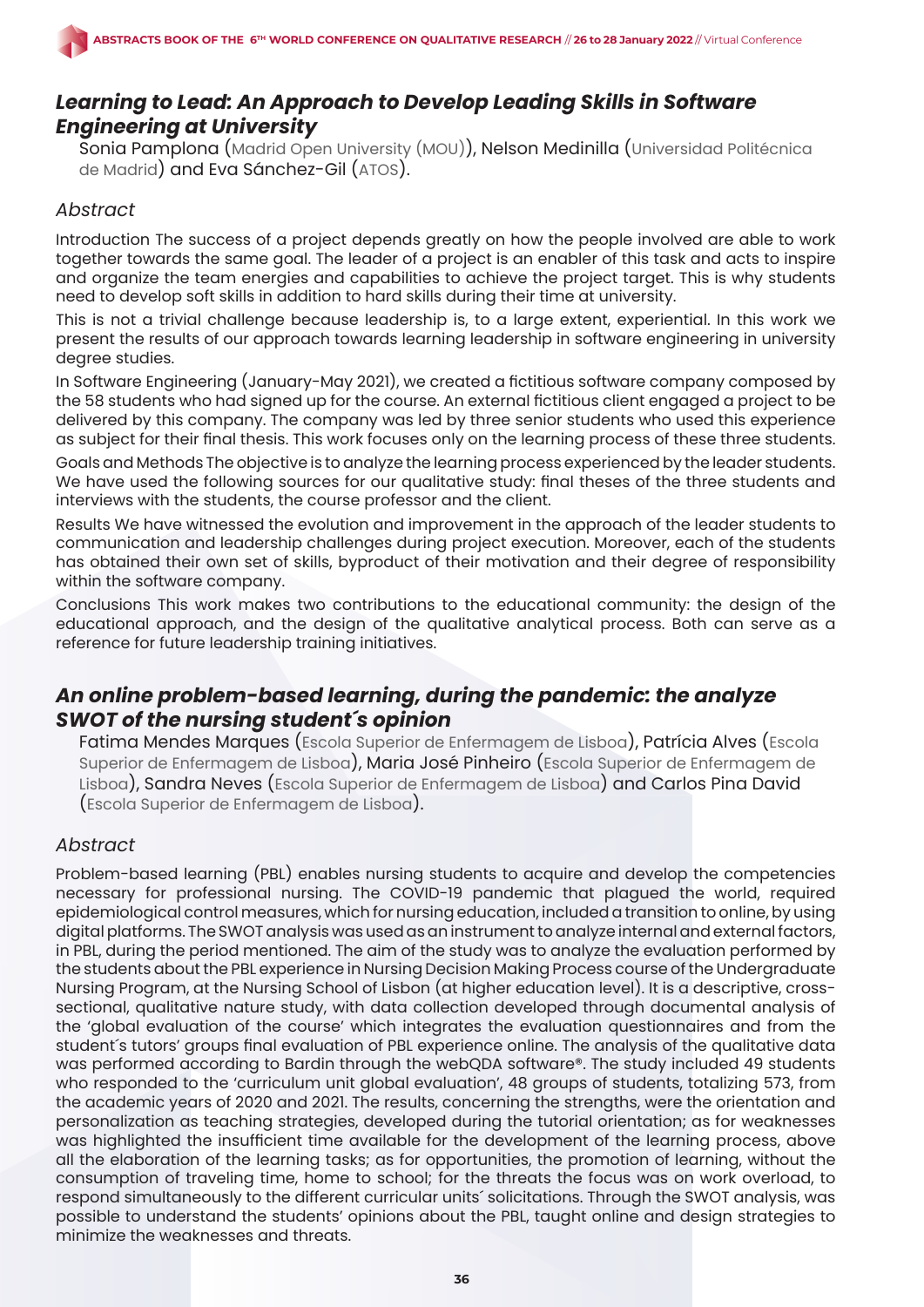# *Vaccine Hesitation in Childhood: Narrative Review of Information Published on Social Media About Vaccination in contemporaneity*

Maria Viviane Lisboa de Vasconcelos (Faculty of Medicine of the Federal University of Alagoas), Cynthia de Jesus Freire (Faculty of Medicine of the Federal University of Alagoas), Carolline Cavalcante de Melo (Faculty of Medicine of the Federal University of Alagoas), Adriane Gomes de Souza Silva (Faculty of Medicine of the Federal University of Alagoas), Ana Clara Valente de Lima Melo (Faculty of Medicine of the Federal University of Alagoas), Inara Lourenço Leitão (Faculty of Medicine of the Federal University of Alagoas), Ricardo Queiroz Gurgel (Department of Medicine and Health Sciences Graduate Program Federal University of Sergipe) and Célia Maria Silva Pedrosa (Faculdade de Medicina/Universidade Federal de Alagoas).

### *Abstract*

Introduction: vaccines are considered one of the most important interventions in public health and with the best cost-benefit in the prevention of several high morbidity and lethality diseases. Despite this, vaccination coverage rates worldwide have been threatened by the phenomenon of vaccination hesitation, considered by the World Health Organization (WHO) as one of the ten greatest threats to public health. Resisting vaccination is a process caused by various interests, as old as the vaccine itself. Compounding the problem, currently, the media and social networks, which have the enormous power to influence people, often disclose incorrect information about vaccines and without adequate scientific basis, negatively impacting vaccine rates in the population. Objective: to understand the correlation between the information disseminated on social media and the reduction in childhood vaccination rates. Methods: Narrative Review, with a qualitative approach, which used the technique of content analysis in original or review articles, indexed in national and international databases and/or journals, in Portuguese and English, published between 2011 and 2021, available in full and free of charge, and that addressed the issue of the relationship between social media and vaccine hesitation. Results: 89 articles were analyzed, in which it was observed that the main information on immunobiologicals was provided by government sources or newspapers/news agencies; the main means of dissemination used were videos on the YouTube platform, and sources were also found with positions neutral or against vaccination, with alarmist information about adverse post-vaccination effects, culminating in vaccination distrust in the population. Conclusion: social networks have become a fertile ground for the production and circulation of fake news, whether in its context or content; hence the importance of the health professional's engagement in strengthening the population's confidence regarding immunization, minimizing vaccine hesitation.

# *Students' Transition from K12 Program to Nursing Program: An Experiential Detail*

Ma. Janice Bernardo (Laguna State Polytechnic University).

#### *Abstract*

Nursing is one of the known toughest professions and during the preparation period student nurses are trained to be resilient in all aspects of life. Student nurses are expected to comply with the standards of nursing education and nursing practice. Along with, struggles in taking the program cannot be denied, especially most during the transition period from the newly introduced K12 program in the Philippines to the nursing program.

In meeting international norms and standards, better student preparation for life, conserving national identity and improving student competencies, K12 has been implemented. However, during class observation among graduates of K12 program were having difficulty in understanding the major courses, troubled following instructions with the basic rules and regulations of the college and excelling to nursing program was apparently sensed a struggle. To investigate further, the researcher utilized descriptive qualitative method in exploring the student-nurses' experiential detail during the transition from K12 program to the nursing program. The study was conducted to level 1 of Bachelor of Science in Nursing who took K12 program regardless of the strands. In exploring the experiential details of the transition, structured questions were formulated until the saturation of responses were reached. To further validate and clarify the meaning of the experiences a follow-up interview was completed. From the analysis of data, the study found that the transition period tests the student nurses in adopting to change. Also, the challenges encountered by student nurses led to crack different coping strategies which influenced personal development.

In conclusion, the transition from K12 program to nursing program impacts the lives of students and taught them the value of experiences to prime success in the future.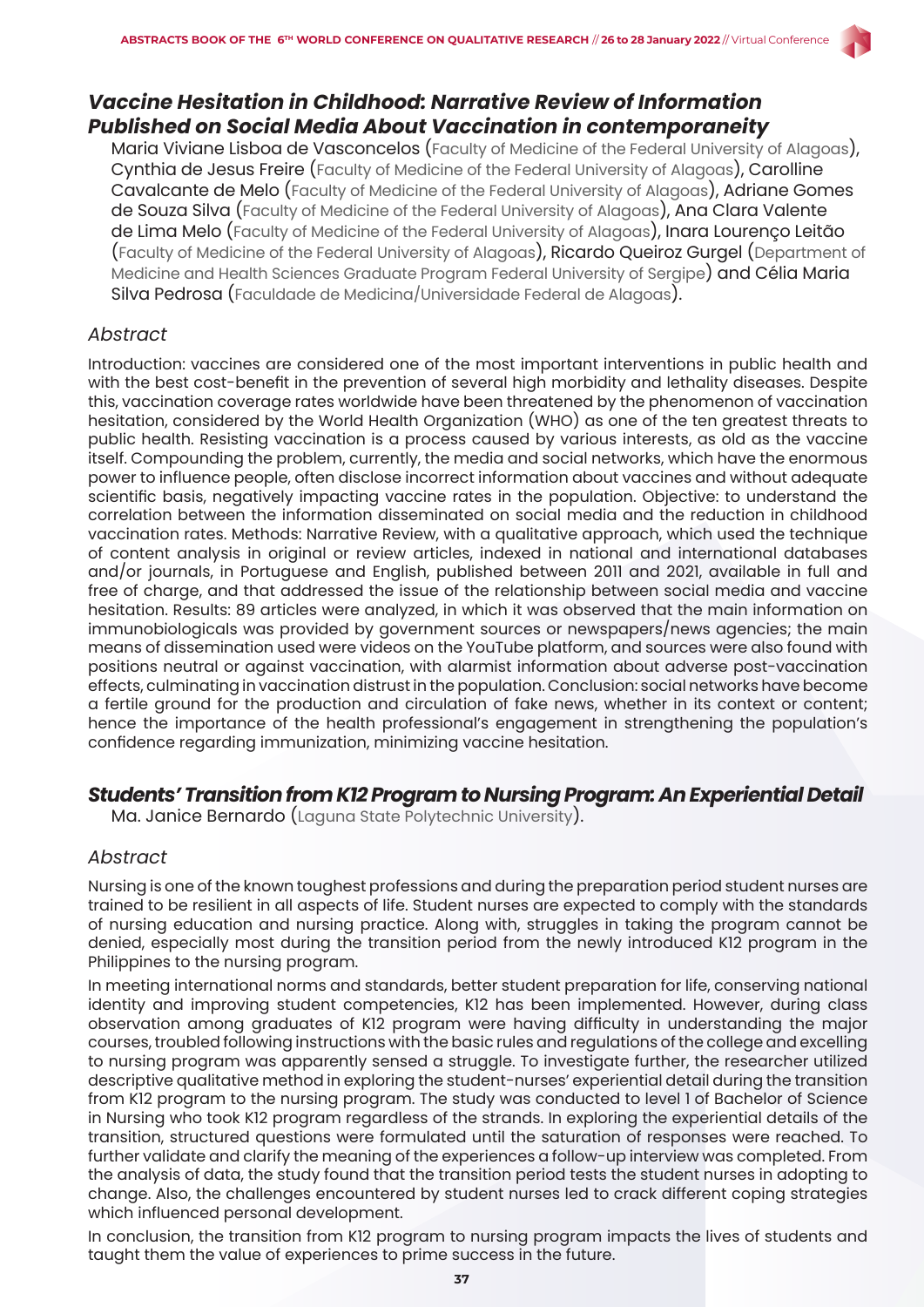# *Coding large qualitative data sets electronically while maintaining methodological rigor*

Michele Kimball (The George Washington University).

### *Abstract*

Introduction: During the COVID-19 pandemic, qualitative data collection was limited to methods that kept researchers and participants at safe distances, and those limitations encouraged more reliance on electronic data collection. With electronic data collection also comes electronic data analysis. Yet, it is important to carry human interaction and decision-making through the data analysis process.

Goals and Methods: This presentation will show that traditional norms of data analysis can be applied to large data sets without sacrificing accuracy. This process of data analysis focuses on human analysis of all data received, while using software to organize, compare, and contrast findings.

It fits squarely in two of the required conference themes: (1) qualitative mixed methods research and (2) qualitative analysis with support of specific software.

The proposed presentation will include descriptions of three case studies illustrating the coding of information relating to the lived experiences of military and veteran populations in the United States. Each research case will include an explanation of the research questions, data collection methods, research analysis and outcomes. The data sets range from just more than 1,000 respondents to nearly 17,000 respondents to open-ended questions in online surveys.

Results: All three completed studies used the same data analysis method, showing that the system can be scaled. Additionally, all three studies' results have been validated by later U.S. Department of Defense scrutiny.

Conclusions: This project will conclude with best practices learned for analyzing the data that values human data analysis without over-reliance on software. It will describe team coding processes that ensure inter-coder reliability and yield accurate, reliable findings. It will also show how large data sets can be parsed for analysis without missing participants' responses.

# *Studying inclusion in music education - an integrative literature review as a support in the choice of methodology, using Webqda.*

Davys Moreno (University of Aveiro), António Moreira (University of Aveiro), Oksana Tymoshchuk (University of Porto) and Carlos Marques (Artistic School Conservatory of Music Calouste Gulbenkian, Aveiro).

#### *Abstract*

In order to make the most correct choice regarding the methodology to be used in our research, we wanted to reflect and try to clarify the methodological paths that we, curious teacher-researchers, are following. The objectives of this work were to base the choice of the methodology to be used in our research project related to the Inclusive Education of children with special needs in Music Arts Education Programmes in Portugal. In this sense, we started by comparing methodologies used in another research works on the same theme. We carried out an integrative literature review according to the theme of our study, to identify the articles related to it. To this end, we began by searching through selected keywords in English between 2015 and 2020 in the search engine Google Scholar and b-on, and in the following databases: ERIC, Web of Science, and Scopus. All the compiled information was organised and studied through content analysis supported by the webQDA software package. We compared the methodological options of 40 selected studies. We found 3 empirical studies, 27 studies using a methodology embedded in an interpretative paradigm and 10 studies using a sociocritical perspective. However, according to the subject of our study, there is only one study in our area using the Action-Research Methodology. Nevertheless, considering the other methodological possibilities, we confirmed that this methodology is the most appropriate for our type of study. The flexibility and collaborative nature of Action-Research is an advantage for the problems we investigate. The researcher can be considered as part of the reality under study, allowing us to achieve an indepth understanding of the problems and practical situations. From this perspective, all subjects can be participants in the construction of knowledge, in a continuous dialectical process, in favour of inclusion.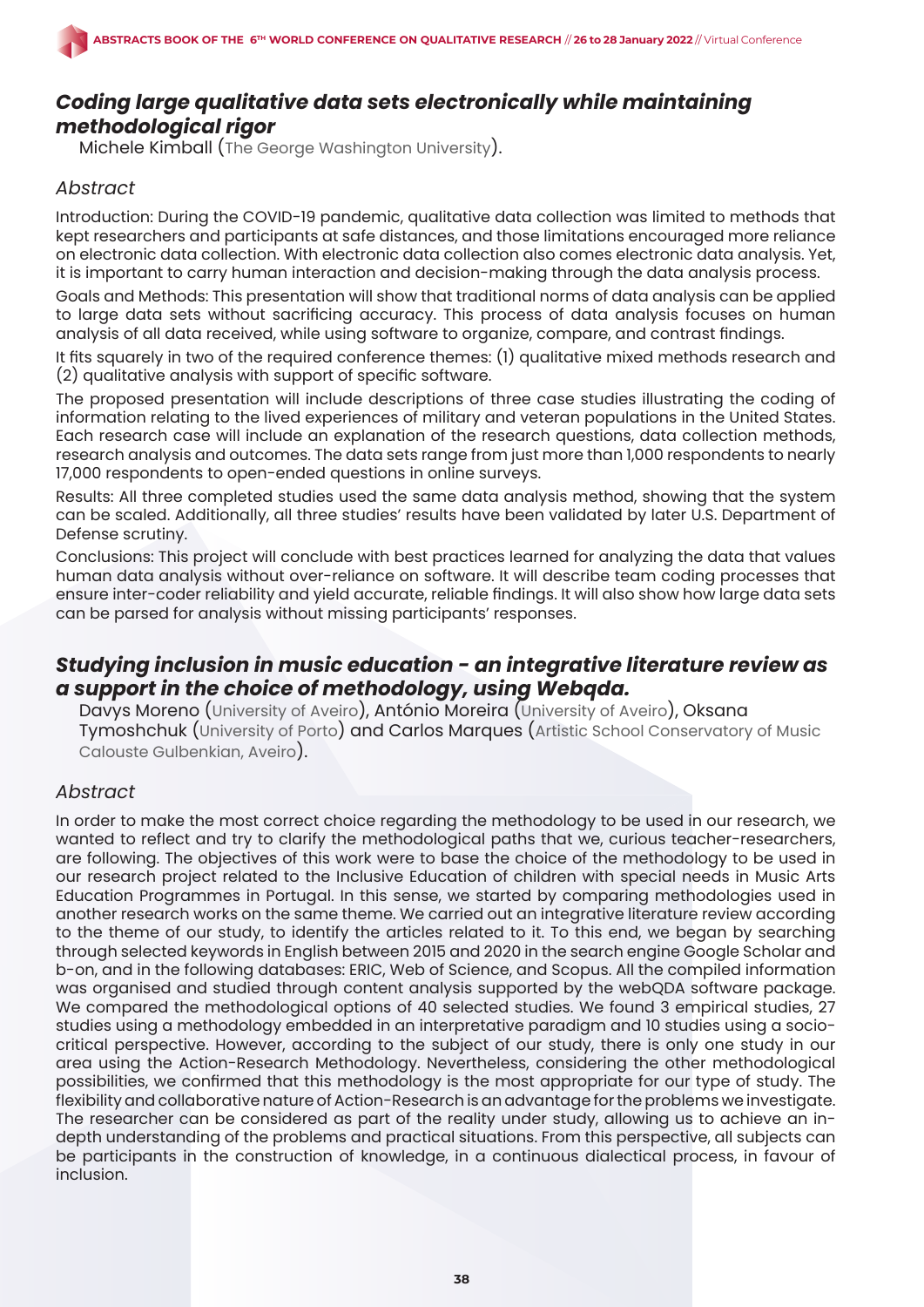# *The effects of counseling on Health Care workers (HCWs) with comorbidities as compared to those without comorbidities in South Africa*

Johanna Deka (Global Centre for Academic Research).

#### *Abstract*

Comorbidities in Public Health Sector are a major health risk associated with increased health care cost. HCWs presenting with comorbidities exhaust health budget due to chronic absenteeism as compared to HCWs with no comorbidities. This is an ongoing study with the purpose to review literature on effects of counseling on HCWs with comorbidities. The study aims to understand narratives of HCWs with comorbidities as well as developing a framework for managing them. Theory on Person Centered Approach and Social Constructivism will assist to understand their narratives. This will help to reframe the research question which is "How effective is counseling on HCWs with comorbidities as compared to HCWs with no comorbidities. South African studies between 2018 and 2021 were selected using Qualitative Evidence Synthesis (QES) which compares qualitative findings. QES looks for common themes that lie across qualitative investigations. Purposive Sampling was adopted to select relevant articles using key words to be included in the study. For data collection, Prisma workflow will be used, which will assist to identify, select, screen, and appraise articles for eligibility, while Critical Appraisal and Skills Program (CASP) is best for appraising relevant articles for inclusion according to the ten criteria list. A thematic analysis based on narratives together with WEBQDA software will be used to analyze data. The findings from the study will benefit managers in reducing the risk and cost on Health Care Systems and ease the burden on HCW without comorbidities. Recommendations will be made based on gaps identified from the reviews.

# *A Capabilities Framework for Human Resources Professionals within the Context of the Fourth Industrial Revolution in South Africa*

Dineo Mathibedi (Global Centre for Academic Research).

#### *Abstract*

The 4IR is changing the world of work, the use of algorithms and artificial intelligence may lead to some current HR capabilities being obsolete. It is against this backdrop that this study focuses on the impact of 4IR on the capabilities of Human Resource professionals, in South Africa. The purpose of the study is to develop a capability framework for HR professionals with the view to minimise the adverse impact of 4IR. This study is anchored on the industrial revolution and human capital management theories. The study seeks to respond to the question: what capabilities are required for human resources professionals within the context of 4IR? A case study research design will be adopted, which means an empirical investigation of a phenomenon within its natural context. The case study will be carried through in depth interviews using guided questions. The population will comprise of HR professionals in the Gauteng Province. Purposive sampling will be used to enable the researcher to deliberately select a sample size of ten (10) participants that are knowledgeable about the areas under study, this will enhance the richness of the findings. Trustworthiness will adapt strictly to principles of credibility, transferability, dependability, and conformability. Peer reviews and data triangulation will be used to enhance rigor of the study. Thematic analysis will be conducted using WEBQDA. Ethical principles considered in this study, include informed consent and confidentiality. This is an ongoing study, and the outcome of the study will inform human resources professionals capacity building, developing associated curriculum and theory development.

### *A Qualitative Evidence Synthesis on the Inclusion of Middle Managers in Strategy Development as a Contributor for Positive Organizational Performance*

Doreen Kosi (Global Centre for Academic Research).

#### *Abstract*

Organizations need all hands of employees on deck in order to achieve optimal performance. Senior Managers determine the strategic direction of the Organization and resource the strategy financially, with human resources and tools of work/trade. The role of Middle Managers is to understand, interpret and get buy-in of staff on the strategy to achieve seamless execution thereof. Some Organizations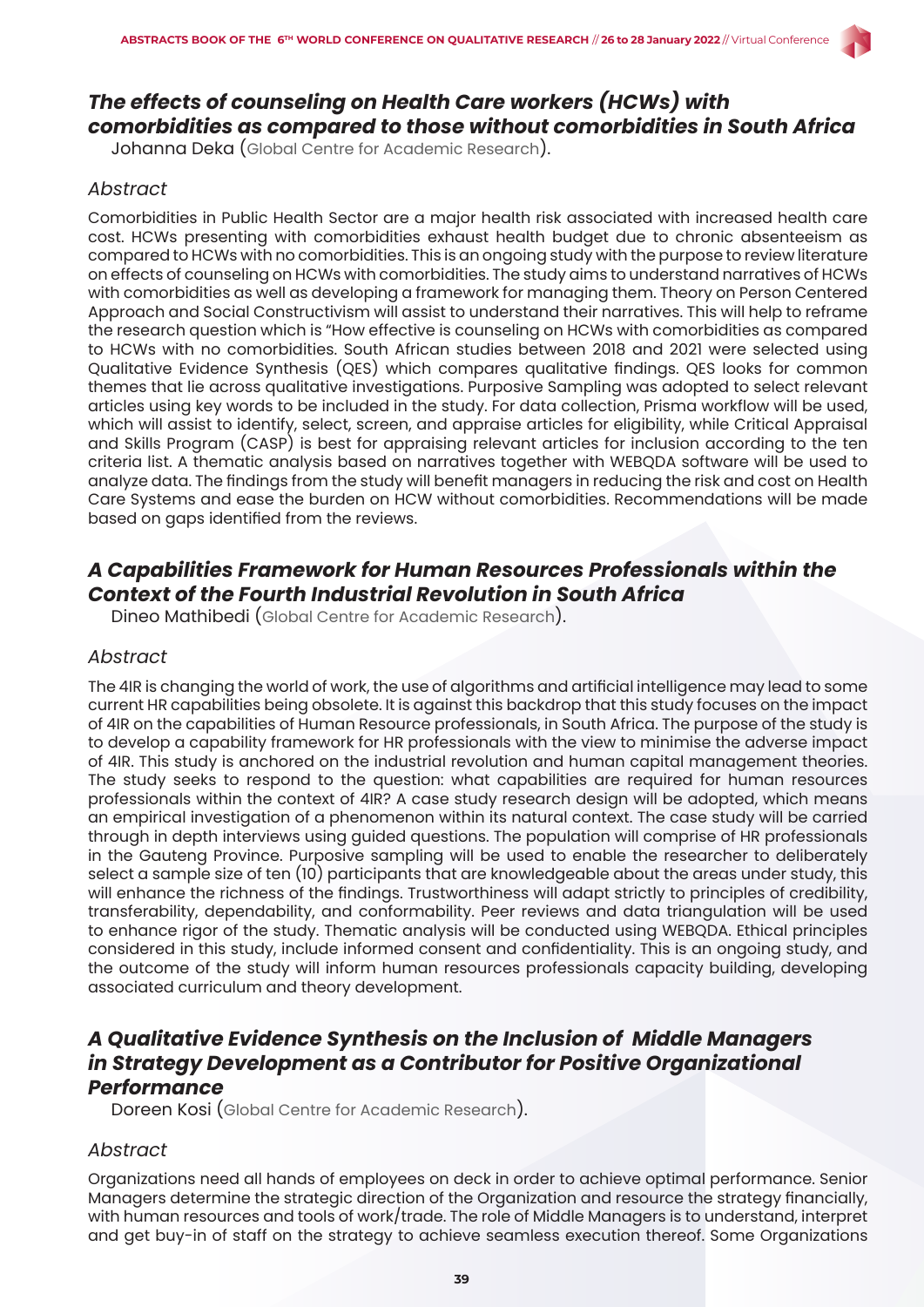have fit for purpose strategies but lack execution capabilities. This descriptive study aims to conduct QES research on the inclusion of Middle Manages in strategy development as a contributor to positive organizational performance. This ongoing research will seek to address the question "How does the inclusion of Middle Managers in strategy development enable them to contribute to positive organisational performance?" Qualitative Evidence Synthesis (QES) will be used as the Research Design. The researcher will be using purposive sampling. Data will be collected through carefully identified articles, following PRISMA and critically appraised through CASP, using thematic analysis, to inform the findings. Data transparency would be ensured in synthesizing the findings (ENTREQ). Ethical clearance is not a requirement of QES, as the researcher will retrieve articles that would have already been cleared. Findings will contribute to Senior Managers in making data-driven decisions on the inclusion of Middle Managers in strategy development. Recommendations would be aimed at empowering Senior Managers to make better data-driven decisions on the inclusion or exclusion of Middle Managers in strategy development.

# *Developing a bricoleuric strategy for a single national emergency number in South Africa*

Freddie Booysen (Global Centre for Academic Research).

#### *Abstract*

The plethora of emergency numbers in South Africa impacts on the effectiveness and efficiency of service delivery. These multiple existing emergency numbers have the potential to confuse the public as to what number to use when reporting emergencies. One of the challenges facing the South African emergency services, is not having one single national emergency number that can be used for all emergencies. The purpose of the study is to develop a bricoleuric strategy for a single national emergency number in South Africa. The effectiveness of the South African Police Service, 10111 emergency number, will be examined and the strategy will be investigated against the emergency numbers used for fire-brigade, traffic, disaster management, medical services and local authority law enforcement agencies. The philosophical orientation is Interpretivist by obtaining a Phenomenological perspective in qualitative research. The researcher will apply deductive reasoning. The data that will be collected from the emergency call centres, will be done to interpret the effectiveness of the multiple emergency numbers on service delivery. The researcher will conduct interviews with heads of departments and three (3) employees of all emergency numbers in the Gauteng Province, mobile network operators and government departments responsible for emergency service delivery. The significance of the study will culminate in the developing a strategy for one single national emergency number for South Africa and identifying the need for an integrated multi-disciplinary approach with other emergency numbers. This will result in the general public to know where to call and will improve service delivery, cooperation and coordination between the emergency services. The study will make comparative analysis with countries that are making use of one single national emergency number to evaluate impact. As the study is on-going, conclusions and recommendations cannot be arrived at, at this point.

# *Instilling Value-Significance in Land Ownership in the Northern Cape Province*

Gail Denise Parker (Global Centre for Academic Research).

#### *Abstract*

The concept of value-significance in landownership has been viewed from only one dimension  $-$  the economic dimension. This study focused on the intrinsic dimension, sometimes theoretically called "place attachment" to determine how this component could be infused in land reform support and maintenance programmes directed towards beneficiaries of the land redistribution programme in the Northern Cape province of South Africa. The current state of post-land redistribution programme is characterized with a plethora of problems that lead to discouraged beneficiaries, unproductive land use and ultimate land degradation. This study sought to answer the question, "How to instill value-significance in land ownership to beneficiaries of the land redistribution programme in the Northern Cape Province". An interpretivist phenomenological approach was selected as method of inquiry, purposively selecting ten study participants from different cohorts of the land redistribution programme between the period 1994 to 2018. Semi-structured interviews were conducted to obtain in-depth insights, to describe the lived experiences of participants. Aligned with ethical standards,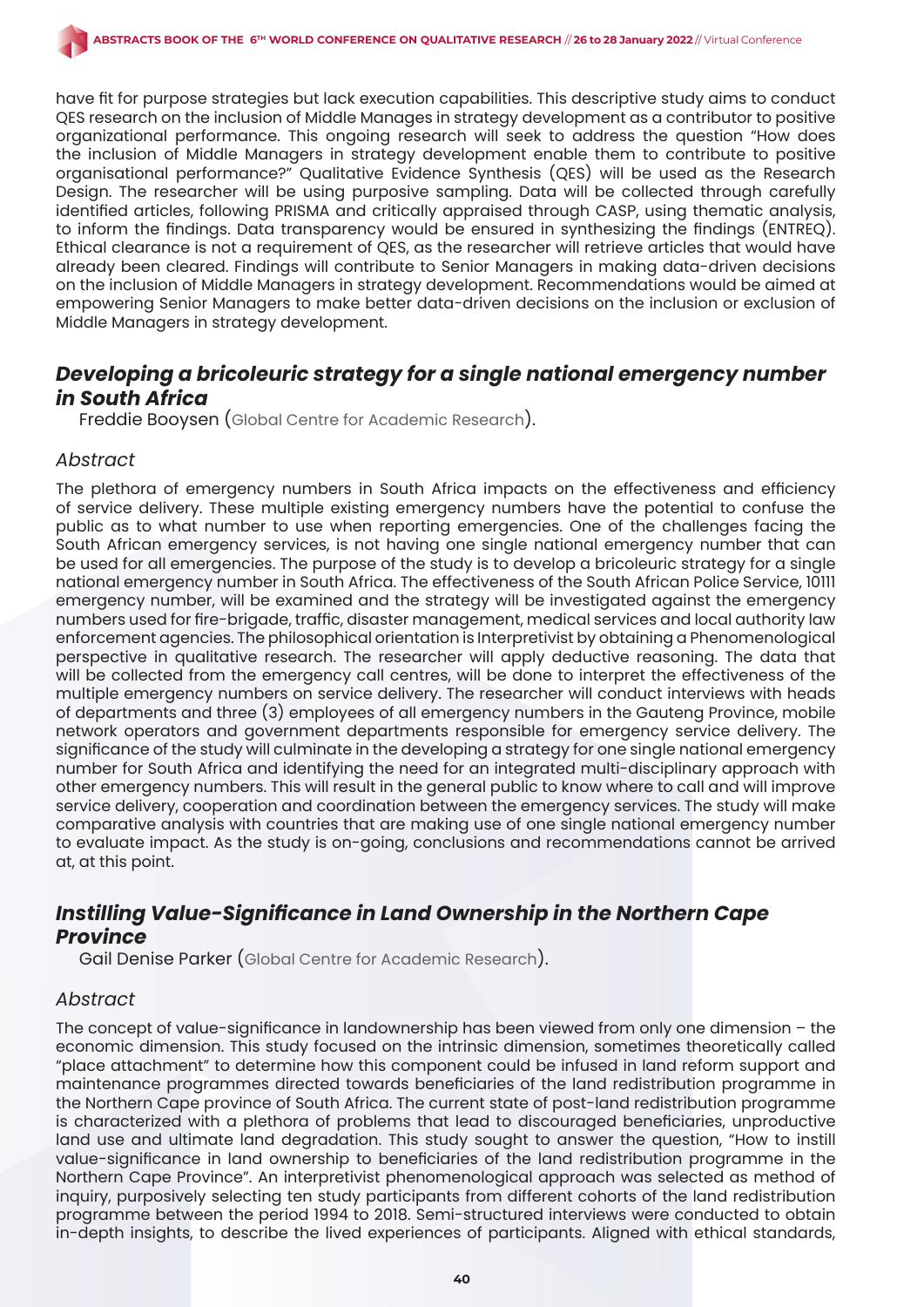

interviews were conducted and recorded on an audio recording device, with the permission of participants. Recorded data was transcribed and analyzed using both thematic analysis benchmarked to the COSTA QDA Technique and the webQDA software. Findings of the study culminated into thematic expressions, namely: land redistribution programme needs to be underpinned by a structured maintenance programme; lives of beneficiaries are transformed; beneficiaries aspire full ownership of the land for productive use. The study concluded in a rigorous synthesis of these thematic expressions and culminated in development of the INSTIL Framework for instilling valuesignificance in land ownership. It is recommended that the framework for instilling value-significance in land ownership be implemented to enhance the success of the land redistribution programme in the Northern Cape province.

# *Developing a Model for Achieving Operational Efficiency for Historically Disadvantaged Individuals within the Petroleum Industry*

Harry Mtshweni (Global Centre for Academic Research) and King Costa (Global Centre for Academic Research).

#### *Abstract*

HDI is a term that is used to define marginalised individuals before the dawn of democracy in South Africa. The problem under investigation is sluggish transformation within the petroleum industry, just as in other sectors of the economy, which is characterised by sporadic entry HDI population with low operational efficiency outcomes. The petroleum industry is made up of four distinct yet interrelated subsectors, commonly known as crude oil, natural gas, wholesale and retail. According to the South African Petroleum Industry Association, the fuel market contributes about six percent to the country's GDP. Furthermore, this sector alone also provides for the requisite power for national energy estimated at 18% percent of South Africa's primary energy. In terms of recent studies on the performance of the petroleum sector, 5% of national fuel requirements is provided through natural gas while 35% is extracted from coal and 50% from crude oil refineries. The significance of this study is inherent in its pursuit to enhance transformation and entry of HIDs in the petroleum industry. This study will focus on the downstream activities in South Africa, using mixed methods approach whereby the qualitative dimension will be core, applying a case study research strategy. The theoretical framework will be anchored on economic theory. Observing standard ethical principles, data will be collected using semi-structured interviews and survey questionnaires. The analysis will employ the COSTA QDA using webQDA software and chi-square for quantitative data.

# *Developing a Public-Private Partnership Model for a Medical School: A Case Study for Lesotho*

Lerato Sekoli-Makenete (Global Centre for Academic Research).

#### *Abstract*

Higher education which continues to be a major role player in the socio-economic development of Lesotho, is mostly government funded. Lesotho has one public and two private universities; six public and five private tertiary colleges; and it does not have a medical school. The public and private institutions run parallel programmes. There is a limited budget allocation to higher education. There is no budget allocated towards building a medical school, however the government prioritises annual budget towards medical training in neighbouring countries as the field is considered one of the government's objectives of improving the health system. Recent developments have seen countries, both developed and developing, adopting public-private partnerships (PPPs) as an alternative funding model to overcome funding challenges in higher education. For Lesotho, the promotion and support for PPPs as a funding model to expand access and to meet the demands of higher medical sciences education should be explored. There is insufficient information on Lesotho's capability to carry-out sustainable long-term PPPs in medical studies. The purpose of this study is to investigate the feasibility of establishing a medical school for Lesotho through sustainable long-term PPPs. A systematic review of existing literature will be used for this study. Semi-structured questions will be used to conduct interviews with a sample population that includes policymakers, educators, scholars, investors, and funders. Thematic data analysis using the COSTA QDA technique and webQDA software will be applied. The outcome of the study will be a PPPs funding model that may be used by policymakers in Lesotho to establish the envisaged institution.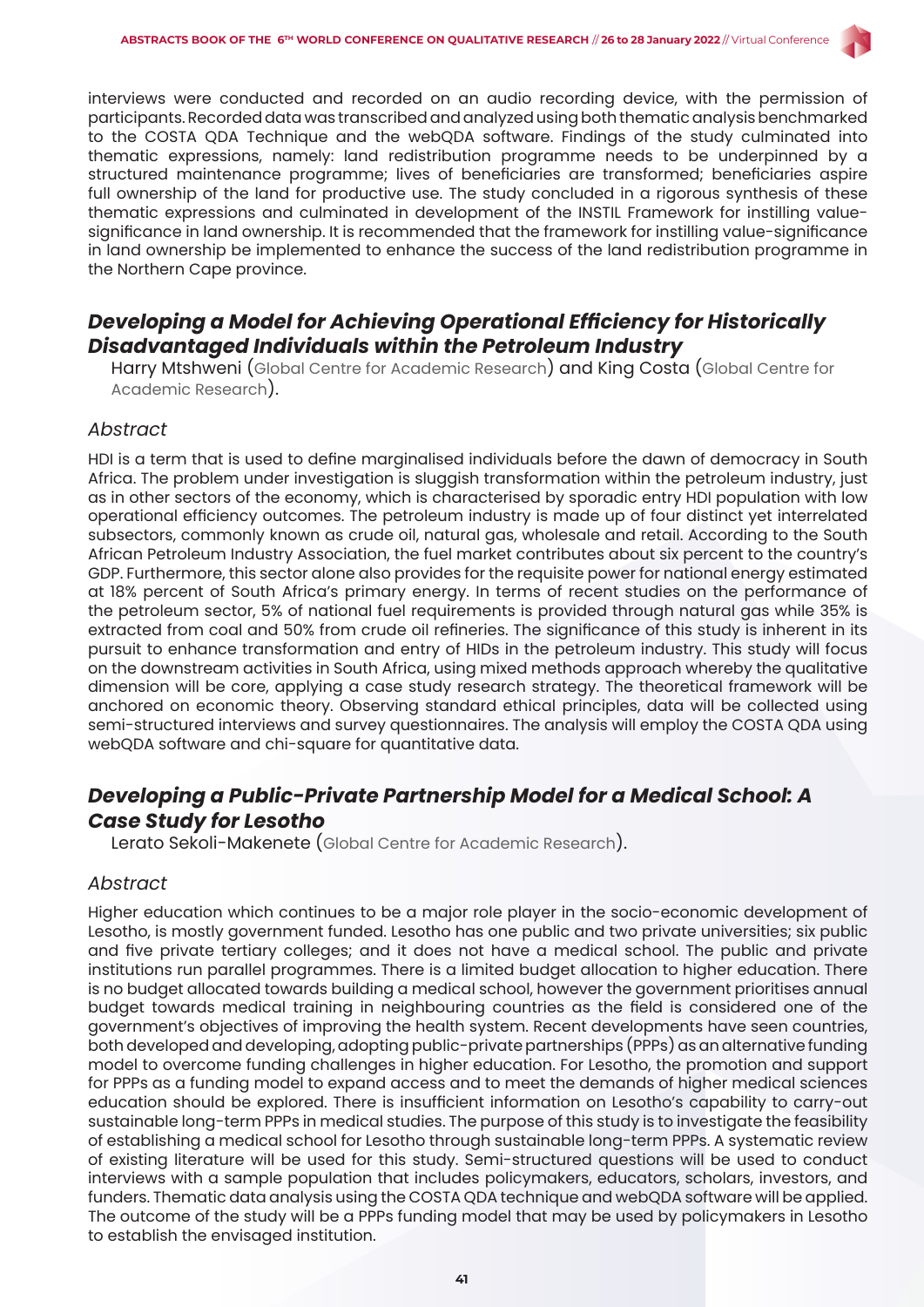# *Positive Psychology as a Strategy for Leadership Development in Gauteng Hospitals: A Qualitative Evidence Synthesis*

Motlalepule Mokhine (Global Centre for Academic Research).

### *Abstract*

This study is premised on the way in which hospital employees in Gauteng work, in particular, the challenge in their environment. The two variables that impact their environment currently are, Covid-19 and the low morale which feeds into existing perceptions of poor service delivery. The purpose of the study is to explore possibilities in which positive psychology becomes the way of leadership development, such that employees become more resourceful and service delivery improves. The question that the study seeks to answer is, 'How can positive psychology be used as a strategy for leadership development?' The study leans wholly on the positive psychology theory which is premised on an assertion that, 'a good life can be taught': that positive emotions can help improve work performance. The study will employ the qualitative evidence synthesis design, (QES) whereby secondary data sourced through existing articles, will be interrogated and synthesised for use. The ontological paradigm of this research study is premised on the interpretivist epistemology, using inductive logic. QES by its nature uses purposive sampling whereby the researcher uses their discretion to decide on what to include and not include in the synthesis of data. The Prisma Data extraction tool will be employed as a data collection method, whereby a selection of relevant literature will be undertaken. It is a flexible method that allows for identifying of articles for eligibility, using key terms. The CASP tool (critical analysis skills program) will be used to further appraise the articles for inclusion. Thematic analysis will be used to analyse the data. The significance of the study is that it will contribute in providing an empowering perspective to leadership development, benefitting both employees and clients. Because the study is ongoing, conclusions and recommendations have not been arrived at yet.

# *A Critical Examination of the Common Law Director Duties and Shareholder Remedies as Codified into the UK Companies Act 2006*

Thelela Ngcetane-Vika (Global Centre for Academic Research).

#### *Abstract*

The UK Companies Act 2006 is indeed a pioneering statutory instrument, hailed for its success in codification of Common law rules that found their way to the Act and simultaneously making reforms and harmonising the company rules. Further, the reforms also brought judicial clarity for courts to interpret and apply the law with relative ease and legal certainty. It is a generally accepted Company law principle that the twin sets of shareholder and director play a pivotal role in the running of the affairs of the company as enshrined in the doctrine of separation of ownership and control. The Act has been pivotal in setting the scene for South African application of common law director duties and shareholder remedies. The purpose of this study is to conduct a qualitative evidence synthesis on the codification of the director's duties, using legal theory as a basis. It is anticipated that interventions from primary studies and case laws could bring legal certainty. This investigation will be linked to the UK Companies Act 2006 and South African's Companies Act 2008 legislative pieces. Data will be collected through purposively selected articles using PRISMA and critically appraised through CASP. The study reporting will be aligned to ENTREQ reporting guidelines for qualitative synthesis studies. Thematic analysis using the COSTA QDA and webQDA will be applied to transform raw data. It is anticipated that the recommendations of this study will assist policy-makers, leaders and will also contribute to the body of legal knowledge.

# *Creating Hybrid over the Top (OTT) monetisation Model in South Africa*

Nickson Sibanda (Global Centre for Academic Research).

#### *Abstract*

Abstract Over The Top (OTT) in South Africa has seen a mixed bag of fortunes, 70% of all home grown solutions have collapsed within 18 months due to lack of local contextualisation. The cut and paste solutions need to glocalise for relevance. Newer emerging technologies are morphing the content distribution and monetisation ecosystems in South Africa. The traditional monetisation models are no longer viable as new international entrants shrink the revenue pie. This study answers the question;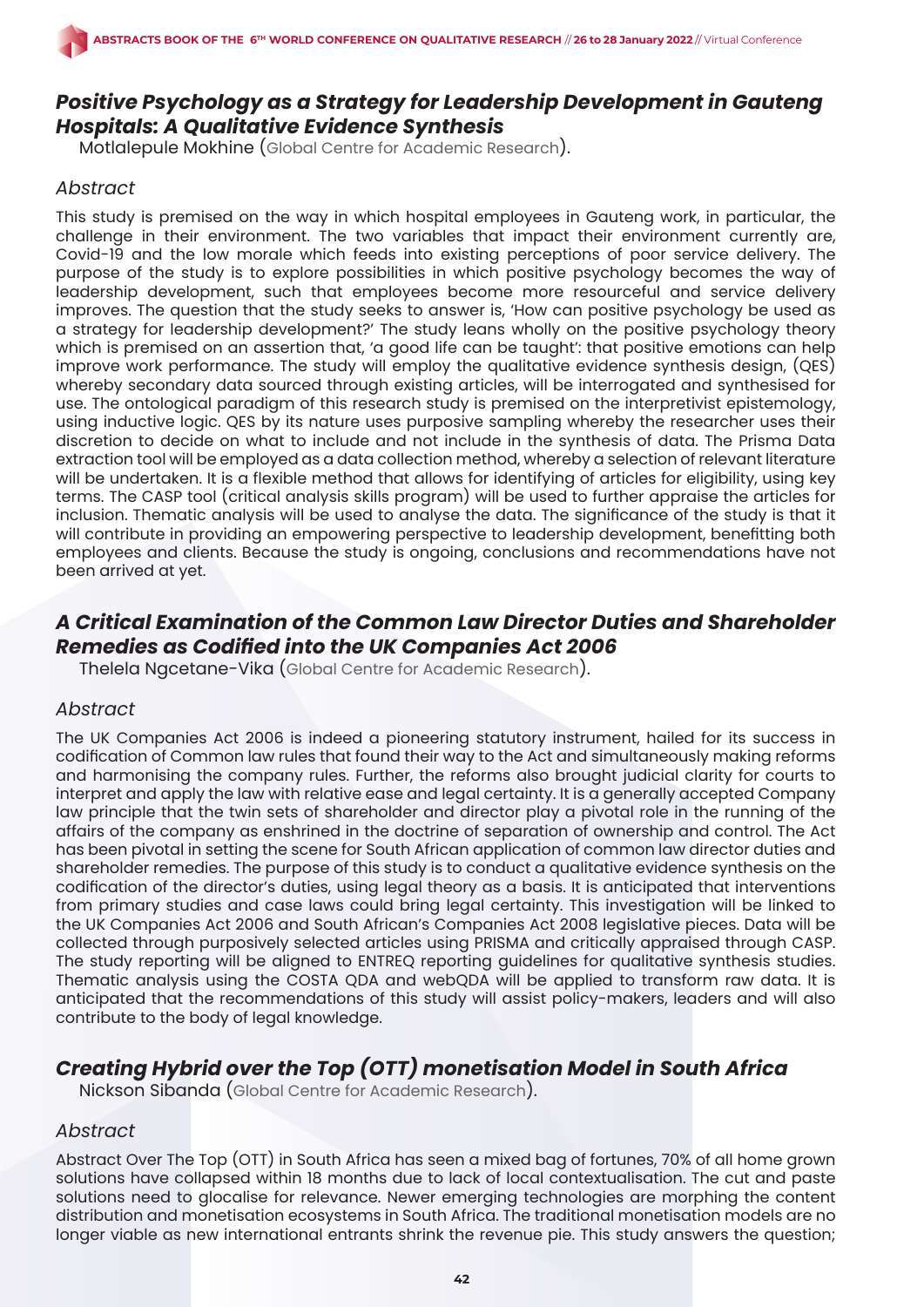

"How to create a hybrid OTT monetisation model in South Africa?" The goal of this study is to create a hybrid monetisation model that can be suitable for the South African market. The study will be underpinned by the Unified Theory of Acceptance and the Use of Technology (UTAUT). The method of enquiry is the systematic reviews with Interpretivism as philosophy; and an inductive approach was chosen. The researcher will formulate questions to answer population, intervention, comparison and outcomes (PICO), develop a protocol (inclusion and exclusion criteria), performing a detailed and broad literature search and screening the abstracts of the studies identified in the search and subsequently of the selected complete texts through Preferred Reporting Items for Systematic Reviews and Meta-Analyses (PRISMA, following a Qualitative Description (QD) design. The necessary data is extracted into a form designed in the protocol to summarise the included studies, assess the biases of each study, identifying the quality of the available evidence, and develop tables and text that synthesise the evidence using CASP. The study focuses on OTT operators within South Africa. Only articles that had ethical clearance approval will be included. The study is significant to the industry players, legislators, investors. Preliminary findings suggest subscription, advertising, and transactions will be some of the combined models to be adopted. Key Words: Glocalisation, Hybrid, Model, Monetization, OTT

# *Language challenges in Higher Education during the Covid-19 pandemic in a multilingual society: A Qualitative Evidence Synthesis (QES)*

Nisi Thusi (Global Centre for Academic Research) and Thandoluhle Tia Thusi (Global Centre for Academic Research).

#### *Abstract*

The Coronavirus (COVID-19) was declared a pandemic in March / 2020, indicating that the disease had spread to all continents. Many South African universities began implementing online-based learning to replace classroom lectures. The problem in a multilingual society, there are numerous impediments to students learning online with English as a medium of exchange. The purpose of this study is to identify the language challenges that arose as the result of the introduction of online learning in higher education. This study's investigative activities will be guided by the theories of Cognitivism and Connectivism. The study will conduct a Qualitative Evidence Systematic Review a summary of research literature that focuses on a single question, and purports the role of systematic reviews within evidence-based practices. A qualitative meta-synthesis according to the PICO framework (Population/Place; Intervention; Comparator; Outcome) will seek to answer the question 'What are the language challenges in Higher Education during the Covid-19 pandemic in a multilingual society in Gauteng'. Articles will be critically appraised for eligibility using the PRISMA flow diagram, screening the relevance and removing duplicates through assessment tool called CASP. This method provides an opportunity to analyze data both deductively using positivist approach while using interpretivist approach to understand phenomenon. The researcher will use purposive sampling to select a number of articles that must go into the study. Thematic analysis will be performed on a sample of 20 articles. The articles that will be considered for analysis are those that have received Ethical approval by the authors. The findings of this ongoing study is expected to contribute to the existing body of knowledge on the language challenge in higher education with students in a multilingual society. Recommendations would aimed at informing language policy makers.

### *A Model to Develop Middle Management Women in Limpopo Public Service to Enhance Service Delivery*

Rosa Mdluli (Global Centre for Academic Research).

#### *Abstract*

In Limpopo Public Service, very few women are occupying positions of middle management and above, contrary to popular narrative on gender equity on women empowerment entrenched as central feature of employment equity. The problem with these contradictions and disparities results in a continuum of imbalances that impede the achievement of Sustainable Development Goals (SDGs), while adversely impacting on service delivery. The purpose of the study is to develop a Model to minimise contradictions and disparities related to gender equity to enhance service delivery. Empowerment and gender equity theories will be used to frame the research question: "how to develop a Model for developing women in Limpopo Public Service at middle management to enhance service delivery?" A case study method will be used with interpretivism as a chosen philosophy paradigm. The study will be conducted at Municipalities and provincial departments. A purposive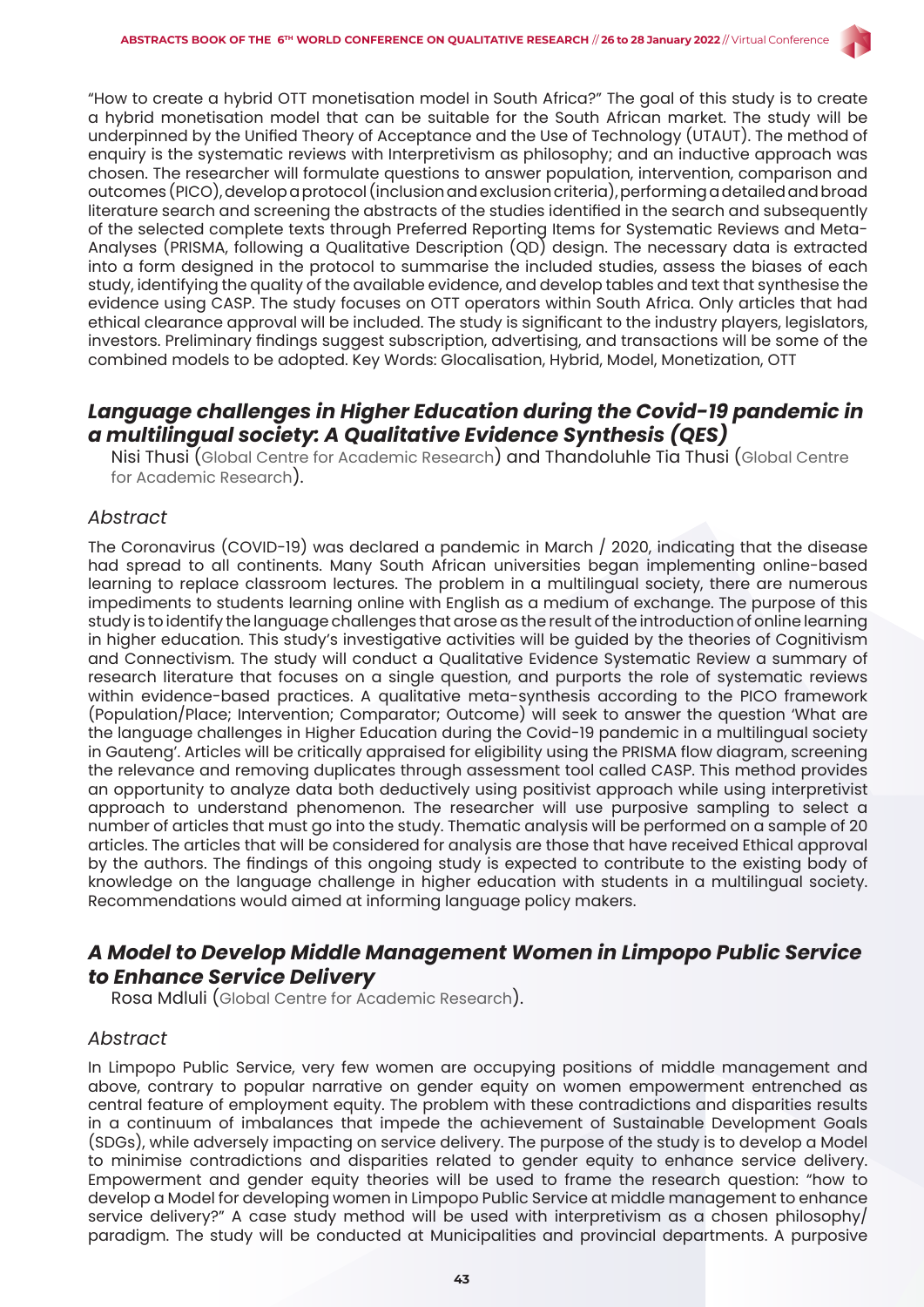sampling method will be used to select twenty (20) women participants from middle management. Interviews (personally/zoom/webinar) of semi-structured open questions will be the data collection strategy, substantiated with archival information. The study will use data triangulation to ensure rigor. Data will be analysed using a thematic analysis. The researcher will ensure that ethical elements are considered: Participants consent form, ethical clearance form, interview Guide and permission from Gatekeepers of participants workplaces are obtained and completed. The study will benefit middle management women by effective implementation of the developed model.

# *Exploring the dark side of digital inclusion: the lived experiences of survivors of internet fraud*

Steve Siziba (Global Centre for Academic Research).

#### *Abstract*

Digital inclusion has increasingly become an important topic encapsulating social and political issues inclusive of human rights, equality, community and civic engagement. Global efforts to roll back the digital divide are predicated on the promise of the emancipatory effects of digital inclusion. The effects and potential of digital inclusion are not controversial. However, the dark side of such inclusion manifests in the deception and fraud that thrives in cyberspace. While reports and statistics on the incidence of various scams and internet fraud cases abound, there is less reporting on the lived experiences of those who have been victims of such internet crime. The purpose of this study is therefore to answer the question: what are the lived experiences of victims/survivors of internet fraud? The study documents the experiences of people who have suffered loss, trauma or related experiences involving internet fraud. The research method for this study is Narrative Inquiry. As a research methodology, Narrative Inquiry allows the researcher a systematic view of people's experiences and stories (of being victims of internet fraud in this instance) and narratively digging or inquiring into their lived experiences. Narrative Inquiry about the stories and lived experiences of participants is similar to phenomenology, where the researcher also narrates their thoughts, assumptions and experiences of the phenomena. The sample of 8 participants willing to share their stories will be generated through snowballing. The participants' narratives will be transformed through thematic analysis undertaken using webQDA under the lens of Bounded Rationality Theory within the interpretivist paradigm. The significance of this study will be the insights gained from the lived experiences of internet fraud victims/ survivors which will be useful in crafting interventions to better protect citizens from internet scams.

# *Corporate Governance: The Impact of The Auditor General's Reports on the Public Entities of Zimbabwe*

Tapiwa Kadembo (Global Centre for Academic Research).

#### *Abstract*

Corporate governance became a topical issue in the global market, since the corporate scandals of Enron and WorldCom. The experience left a need for a study on the African continent and Zimbabwe is not spared in this demise. Hence, a critical analysis on the corporate governance principles on Zimbabwe's public entities became crucial. The question addressed is how the Auditor General's Report can be of significance in ensuring that good corporate governance principles are adopted in the public entities of Zimbabwe. The paper gives consideration to the stakeholder theory as it is centred on corporate accountability to all stakeholders. The philosophical orientation applied is interpretivism, adopting an inductive approach employing deductive reasoning. Eight Public companies from eight different categories were randomly selected. Document analysis was done using Auditor General's Reports for the past five years, published research and reputable newspapers. The study revealed that despite the Auditor General issuing reports, highlighting weak corporate governance practices, there seems to be no improvement and there is reluctance in employing the recommendations of the Auditor General's Report. There is therefore, need for robust change in the practices of corporate governance given huge cost to the fiscus and degradation to the public services. It is recommended that an Act is enacted to increase and strengthen the powers of the Audit Office, which spells out heavy penalties for public companies that do not comply with principles of good corporate governance and recommendations of the Auditor General's Report.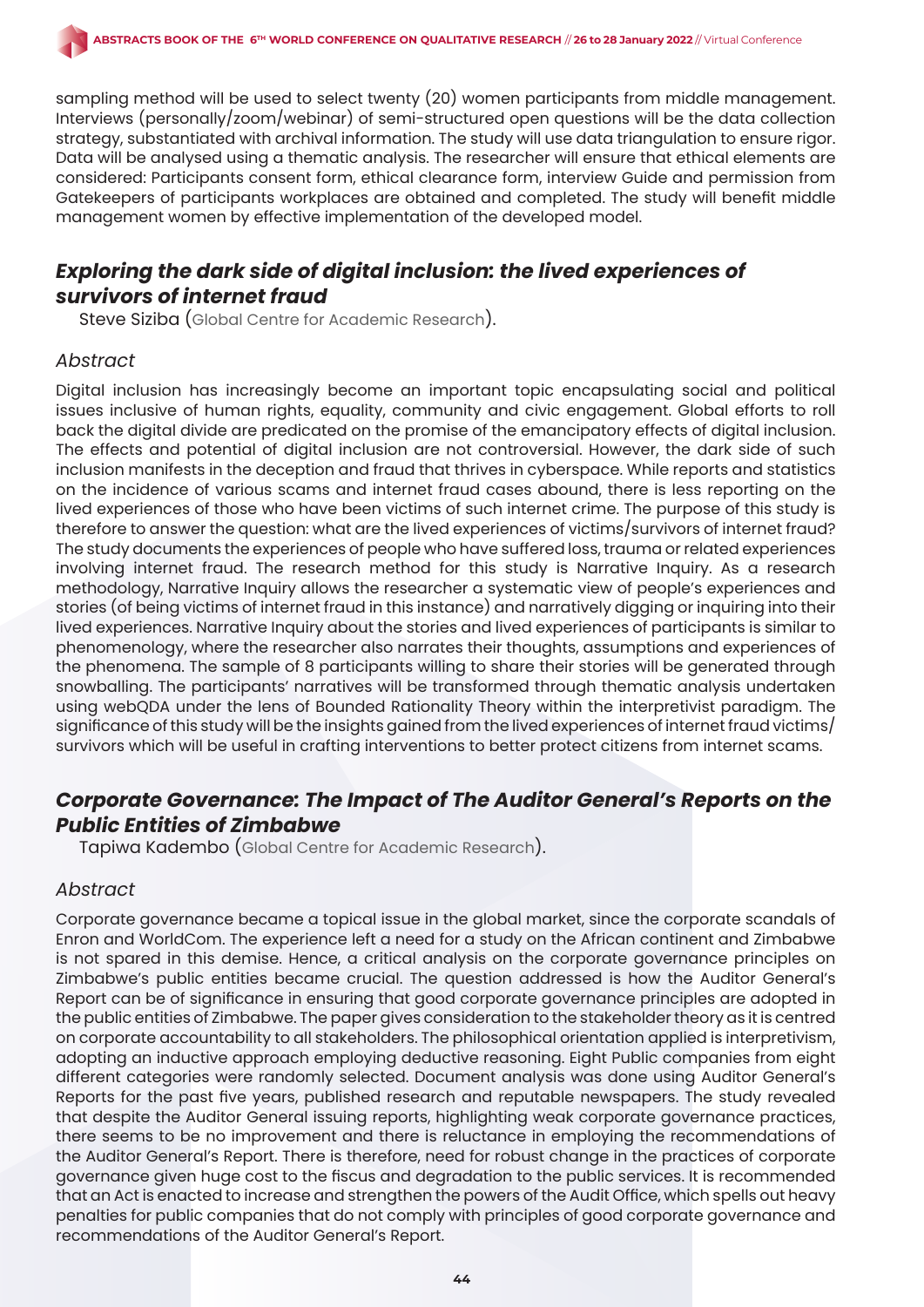

# *ACAID System – A Diagnostic, Prescriptive, Therapeutic Framework for Perpetrators and Victims of Gender Based Violence*

Violet M Shai (Global Centre for Academic Research) and Solomon Mokone Lebese (Global Centre for Academic Research).

#### *Abstract*

Introduction Violence and sexual abuse against women and girls are recognized as major problems with profound impact on public health and social development. The problem has been studied extensively in South Africa and globally and is associated with constructs such as intimate partner violence/femicide, homicide and abuse of marginalized populations. Crimes against the defenseless increased in the midst of the Covid-19 outbreak. The focus of this study is on gender-based violence in Gauteng South Africa. The ACAID (Attention, Consideration, Action, Internalization, Duplication) system is used to investigate the causes and sources, as well as the perpetrators' and victims' thoughts and ideas. Objectives The system's goal and objective is to improve the behaviour transformation process. The transformative theories used to explain intimate partner violence and gender systems include feminist theory, power theory, and sociocultural theory. Methods The method to be used in this work to produce assessment, diagnostic, prescriptive, and therapeutic tools is Conceptual, Contextual, and Logical Methodology for issue articulation and resolution (CCLM). The findings contain key concepts that are necessary for a thorough understanding of when they were labeled and how they relate to the investigation. Labels are a type of behavior descriptor. The evolution of a term or concept is known as etymology. Concepts do not remain static; they move, and with each movement, they modify their behavior. Results and conclusions The available literature will be examined, and 12 male volunteers from four Gauteng correctional facilities will be analyzed. The correctional center gave their ethical approval. The study's main authors are lexicographers such as Cambridge Dictionary and Merriam-Webster. The descriptors for the concepts discovered will help the researcher grasp what they imply and how they connect to the study. This research is still underway.

# *Connecting Theoretical Perspectives and Praxis on African Women Leadership and Development Agenda*

Thelela Ngcetane-Vika (Global Centre for Academic Research).

#### *Abstract*

African women are becoming increasingly relevant in the continent's development and growth agenda. For decades, African women have been seen as a backbone and connective tissue for spiritual growth and sustainable societies, in fields such as religion, culture, economics, and politics, to name a few. This review is part of PhD studies on African women leadership development. The aim of this paper is to explore a functional connection between theoretical perspectives and practical application in real life regarding the agenda on developing leadership capabilities for women. A qualitative evidence synthesis was used as a method of inquiry and thematic expressions were developed using the COSTA QDA Technique. Results culminated in three thematic expressions that explicated a disconnect between popular theories on women development agenda and practical application in a collaborative approach. However, an emphasis was made on the requirement for women in influential leadership positions to coach and mentor others. Findings further indicated that women at grassroots level were enthusiastic and ready for programmes and environments that enable leadership capabilities, development and growth. The study concluded that formal and sustainable mentorship and coaching programmes that integrate all stakeholders (males and females) in a collaborative approach should be developed.

# *The Relevance of Financial Management Practices in Struggling Small-Medium Enterprises in South Africa*

Mamello Puleng Pule (Global Centre for Academic Research).

#### *Abstract*

South Africa is facing a developmental problem related to the high failure rate of SMEs and the primary contribution to this failure is poor financial management. Research has shown that the lack of financial management skills and application of financial management practices are some of the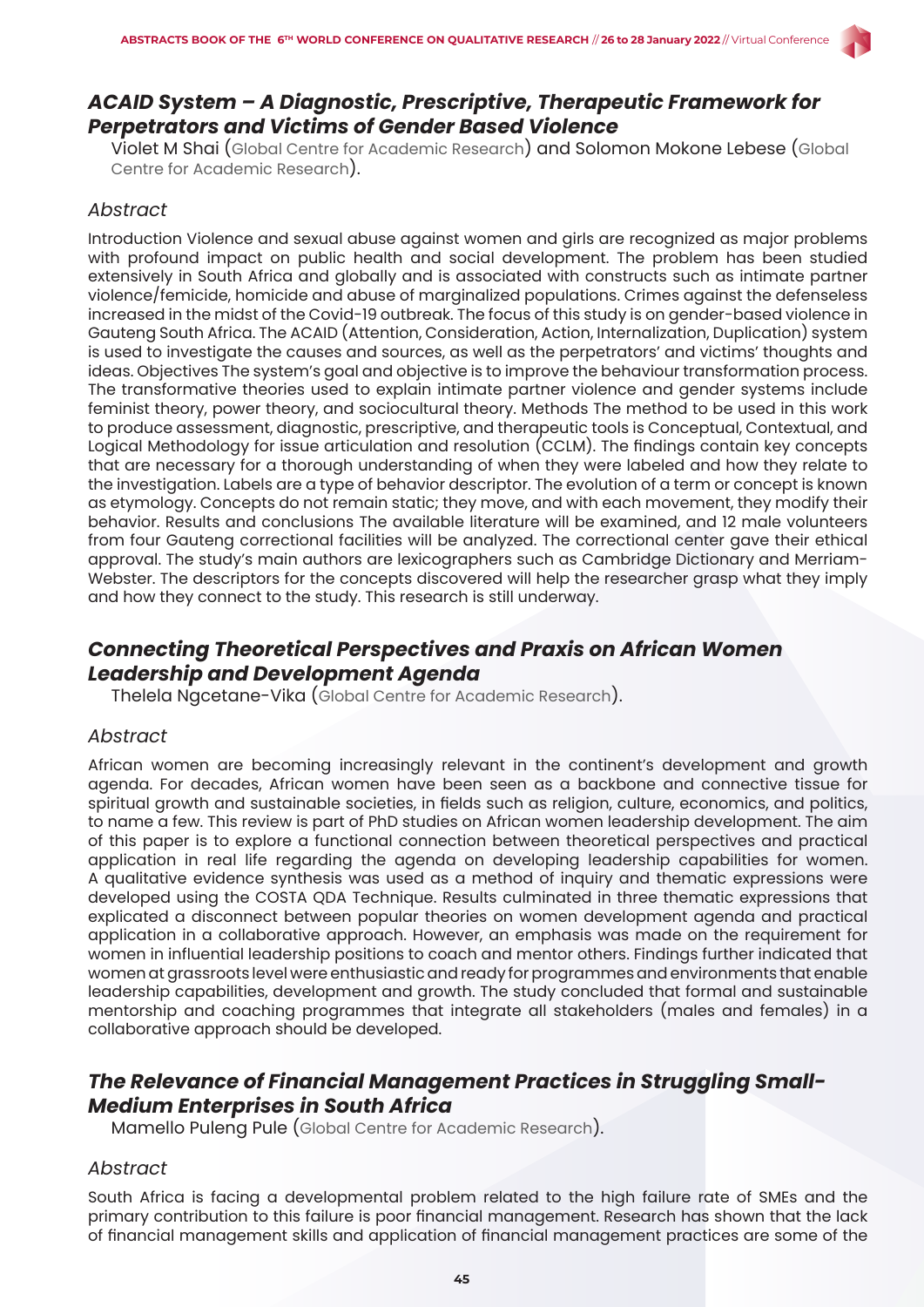biggest factors contributing to SME failure. Due to the volatile and high-risk environment of SMEs, financial practices are often underestimated and not always implemented. The purpose of this study is to explore the 6 financial management practices namely, financial planning, financial analysis, accounting information, management accounting, investment appraisal and working capital management in order to determine which are more important for SMEs. In Addition, the study analyzes the factors that lead to the failure of SMEs in relation to financial management practices. So, to answer the question, "How are financial management practices adopted and implemented by Struggling SMEs with potential growth in South Africa". Qualitative evidence synthesis Method is used in order to integrate or compare the findings from qualitative studies related to the study and purposive sampling will be used. PRISMA framework is used to extract data whereby relevant electronic databases will be searched, and studies will be included based on predefined inclusion criteria. The study uses Thematic Analysis in order to combine SME owners' views and identify key themes to explore in interventions. General assumptions in the agency theory will be presented, and the owners' possibilities to monitor the financial Manager behavior will be described. This study enhances the awareness of stakeholders about the financial management practices and their role to improve performance and growth of the South African SMEs industry and help them realize the value added when adapting these financial management practices. Conclusions and recommendations not yet reached since study is ongoing.

# *Change Management as a requirement in introducing ICT in curriculum delivery – The Gauteng Experience*

Mfanelo Patrick Ntsobi (Global Centre for Academic Research).

#### *Abstract*

The main objective of this study is to establish the role that change management plays in introducing ICT in curriculum delivery with special reference to Gauteng Province. A desktop literature review was adopted to gather information on how change management can impact on the effectiveness of ICT integration, not only in the South African context but also on the global and African context. Support for ICT integration in education is overwhelmingly positive; ICT is seen as having made a positive contribution to education; More training is required to improve teachers' competencies in ICT usage and More support needs to be provided to the principals, School Management Teams (SMTs) and School Governing Bodies (SGBs) in terms of training. In order to optimise the results of the change management process in ICT integration into the curriculum, the researcher recommended the following: Establish a change management committee whose sole mandate is to ensure an effective integration of ICT projects; Ensure sufficient and effective continuous training support to the educators, principals, SMTs and SGBs before, during and after launch of the ICT project; Continuous evaluation of the change process to assess if intended objectives are being achieved; Ensure undivided buy-in and support from the district and top management and Ensure funding is made available to increase the provision of ICT equipment in schools and to invest in the ongoing maintenance and upkeep of the infrastructure.

# *The role and potential of Information Communication Technology (ICT) in early childhood education in South Africa: A theoretical perspective*

Mfanelo Patrick Ntsobi (Global Centre for Academic Research), Blondel Nyamkure (Global Centre for Academic Research) and King Costa (Global Centre for Academic Research).

#### *Abstract*

This paper discusses the role of ICT in early childhood education in South Africa. It gives a reflection of the best practice alongside the current local status of ICT in Education. The study adopted a qualitative research method leaning more towards the interpretivist research paradigm. Desktop literature review was conducted in order to have a feel of the nature of ICT, looking at the Global, Continental (Africa) and local context. The research encompasses literature on both children and educator's use of ICT in early childhood education and elaborates on the role of ICT with regards to teaching and learning and professional development. Key findings were that, through the adoption and proper usage of ICT, great value is added to the learning and teaching process. The study found that instead of being passive assimilators of information, learners become more engaged not only in recollection and understanding but also in application, evaluation and creation during the learning process.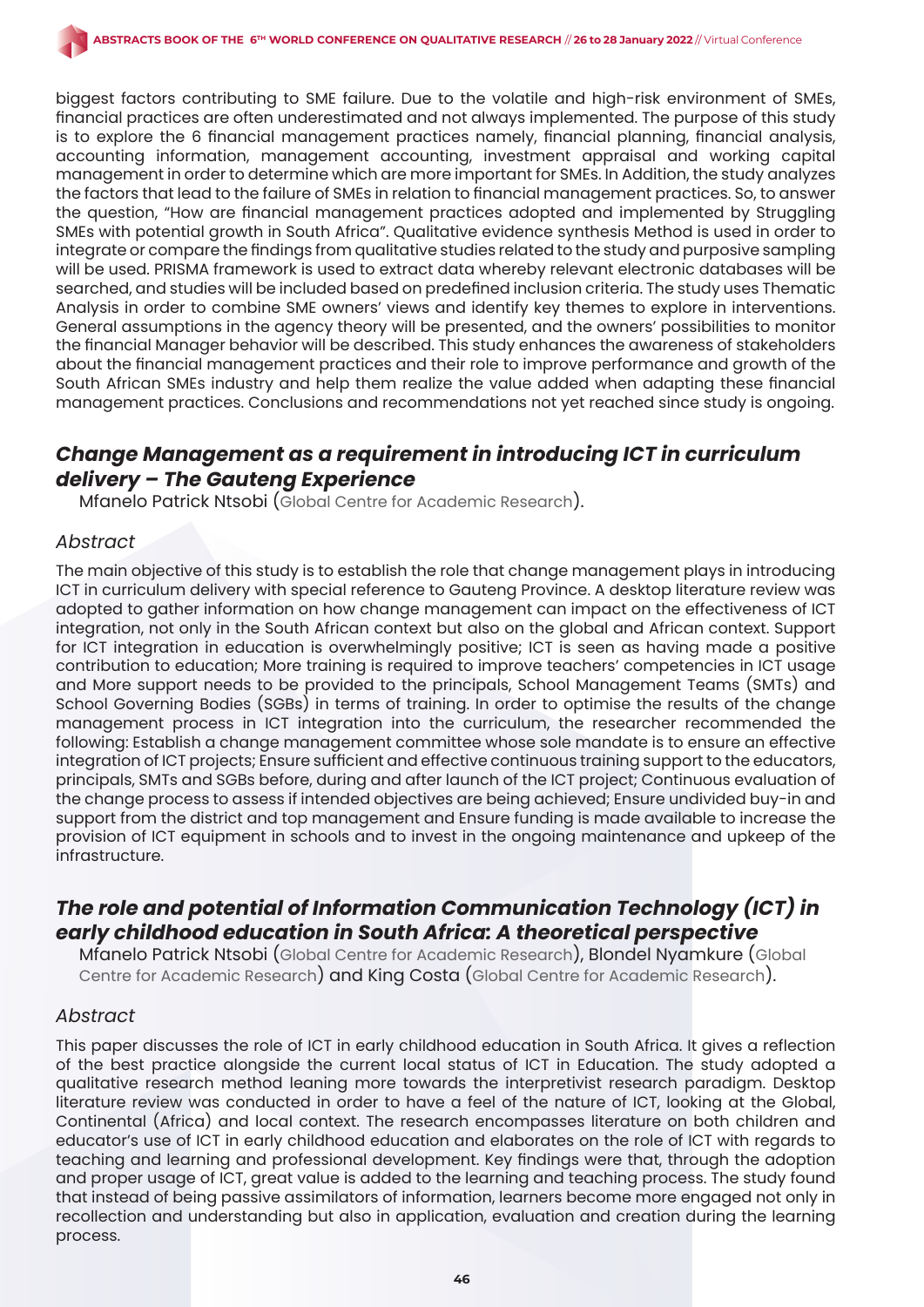

In order to optimise the impact of ICT in early childhood education in South Africa, the research recommended: the deployment of more ICT infrastructural resources in public primary schools, the need to train all role players on the usage of ICT, prioritisation of ICT in strategy formulation and budget allocations, introduction of learners to basic ICT skills in the lower classes, comprehensive repair and maintenance of the ICT equipment for optimal functioning, shifting focus from learner performance to capacity development, a phased approach comprised of appropriate interim targets, needs analysis have to be conducted and the measurement of progress to assess if objectives are met and taking corrective measures where deviations are experienced.

### *Transitional Experience of Nurse Educators to the Outcomes Based Education Nursing Curriculum*

Michael John Flores (MANILA CENTRAL UNIVERSITY - COLLEGE OF NURSING).

#### *Abstract*

Through the years, our nursing leaders ensure and guide that the nurses being produced by the educational institution are locally and globally competitive and are equipped with the basic knowledge and skills required as a beginner nurse. This is done by constantly configuring and improving our nursing education by suiting the nursing curriculum to the essential assets of being a nurse. The purpose of this qualitative transcendental phenomenology was to describe the movement of nurse educators to new OBE nursing curriculum implementation through the lens of Schlossberg's transition theory as the basis in developing the curriculum transition model. Credibility, transferability, dependability, and confirmability were employed to ensure the study's reliability and validity and to limit external clouding allowing the true meaning of the phenomena. Ethical principles were strictly followed throughout the research process. The research protocol was reviewed and endorsed by the Ethical Review Committee of a higher education institution in Manila. Among the nineteen educators who participated in this study, there were five themes that were identified, namely: Shifting Paradigms Toward a Student-Centered Curriculum, Challenges in the Midst of Transition, Setting the Groundwork Through Capacitation, Uncovering Healthy Work Environment: Fostering Collaboration, and Inspirational Leadership, lastly Transitioning for the better: Acceptance and Change. Furthermore, shared associations were also looked into as they went through the three phases. Finally, the proposed curriculum transition model entails three essential components that are requisites for achieving seamless, efficient, and effective curriculum transition, specifically: leadership, capacitation, and a healthy work environment. To successfully implement curriculum transition myriad factors and measures must take into consideration. Hence, administrative support plays a substantial part during the transition. Moreover, academic nurse educators may utilize the curriculum transition model to guide them on how to do the transition effectively and efficiently and implement the curriculum's goal fully.

# *Researching Rural Women: Significance of the Interaction between Participants and the Researcher's 'Self'*

Neha Nimble (Ashoka University).

#### *Abstract*

Borne out of my doctoral thesis, this paper adds to feminist epistemology by describing methodological nuances of knowledge construction about rural women. Drawing from the methodology adopted and research process undertaken during the study, this paper argues for use of feminist methodological approach in researching rural women's lives. The study was conducted within a research paradigm constructed at the intersection of feminism and phenomenology to express the experiential and differential accounts of the participants in the study. The primary argument of the paper is that knowledge is not created in a vacuum and that knowledge creation is a dialogical and dialectical interaction with no privilege given to the researcher or the participant. It acknowledges the dialectical and interactive nature of the research process while also presenting the importance of the interaction between 'situatedness' of the researcher and of participants in construction of knowledge. The paper also argues that researcher's 'self' often comes in the way of procuring and presenting women's experiences in an analytical and critical manner. By presenting the journey of the researcher, it shows how such ethical challenges may be navigated in the field. It asserts that being aware of reflexivity, dialogical interactive nature of feminist research and 'situated knowledges' helps neutralize the power relations in the study. The paper brings out that women construct knowledge in different ways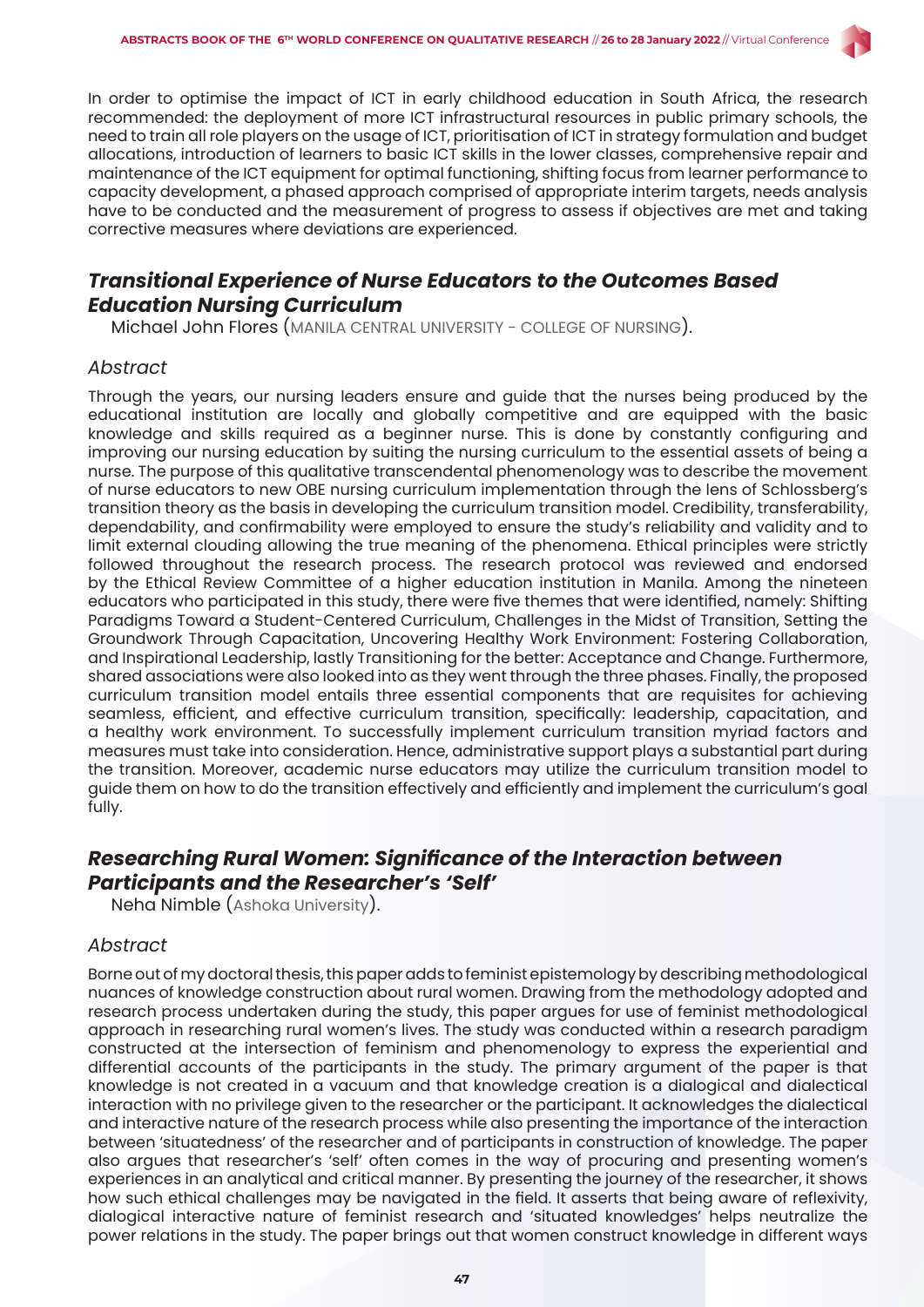from each other and at other times in similar. However, they all experience their society and lives very conscious of their situation in that society, in their family and in their caste groups. Importantly, it highlights that they have knowledge but often do not have a sense of ownership to that knowledge and thus hesitate from sharing with researcher what they themselves do not consider theirs in the first place.

# *Digital management of material, information, and data by a student with special needs in a higher education institution during COVID-19*

Mohamed Samunn (University Technology Malaysia), Mohamed Samunn (University Technology Malaysia) and Mohamed Samunn (University Technology Malaysia).

#### *Abstract*

Universal Design for Learning (UDL) and digital accessibility help increase learning access and reduce barriers for students with special needs in higher education (HE) institutions. This is critical as COVID-19 has transformed learning to an online format and requires adequate digital access without barriers for a student to make their educational journey smooth. UDL guides faculty and students to design learning tasks and assignments that can be completed in multiple ways. Educational assistive technology (EAT) helps HE students with special needs to explore and identify the differences between their learning barriers and learning opportunities available. EAT is used to find alternative ways to access and engage with the learning materials and activities that are presented to them and helps manage the learning differences of the student. This paper is based on the experience of the author as an educational therapist and as a caregiver to his undergraduate son with special needs who uses EAT from his secondary school onwards. This case study uses interpretative phenomenological analysis (IPA) as a research methodology to understand the lived experience of the author's son using EAT in his learning journey. Semi-structured in-depth interviews were conducted and supplemented with two vignettes outlining the experience of the mother (primary caregiver of the student) and the father. Data analysis revealed that this student benefits from EAT that enhances a set of skills and talents that are unique to him. The findings are descriptive in nature and do not directly relate to any theory and is considered as a rich description of the experience of EAT usage by people with special needs.

# *Perception of barriers and facilitators of the patient safety program in university dental clinics: An ethnographic approach*

Naydu Acosta-Ramirez (Universidad Santiago de Cali) and Victor Hugo Gutiérrez (Universidad del Valle).

#### *Abstract*

Introduction. Patient safety is a topic of growing interest since it directly influences the quality of health care, this being a fundamental principle of health services. Dental practice is immersed in this topic since its field work is the human being and is subject to the conscious or unconscious production of unfavorable health events; especially with technological growth and the complexity of procedures that generates an increased risk of presenting adverse events. Objective: To investigate the perception of barriers and facilitators of the patient safety program from the perspective of administrative and health care personnel in university dental clinics. Methods: qualitative study with ethnographic approach, using 4 focus groups and 14 semi-structured interviews in a public and a private institution, located in Cali (Colombia), for 2020 and 2021. The administrative theory of quality in health services was used, adapting Donabedian's model. Results: 21 factors were found to be influential in the development of patient safety programs, according to the perceptions of the study participants. The factors were grouped into two categories: structure and organizational processes; with five subcategories: internal factors of the institution, institutional context, individual staff factors, patient factors, and work team factors. Seven factors were identified as facilitators, two constituted some barrier, and twelve functioned as a barrier or facilitators depending on institutional development. Conclusions: There are several factors that affect patient safety in university dental clinics, and they become from the perspective of health administration in opportunities for improvement that require initiatives by decision makers in health services to design and implement adequate patient safety programs. This study provides a broad understanding of the difficulties and potential solutions to meet the challenges of patient safety programs in dental services.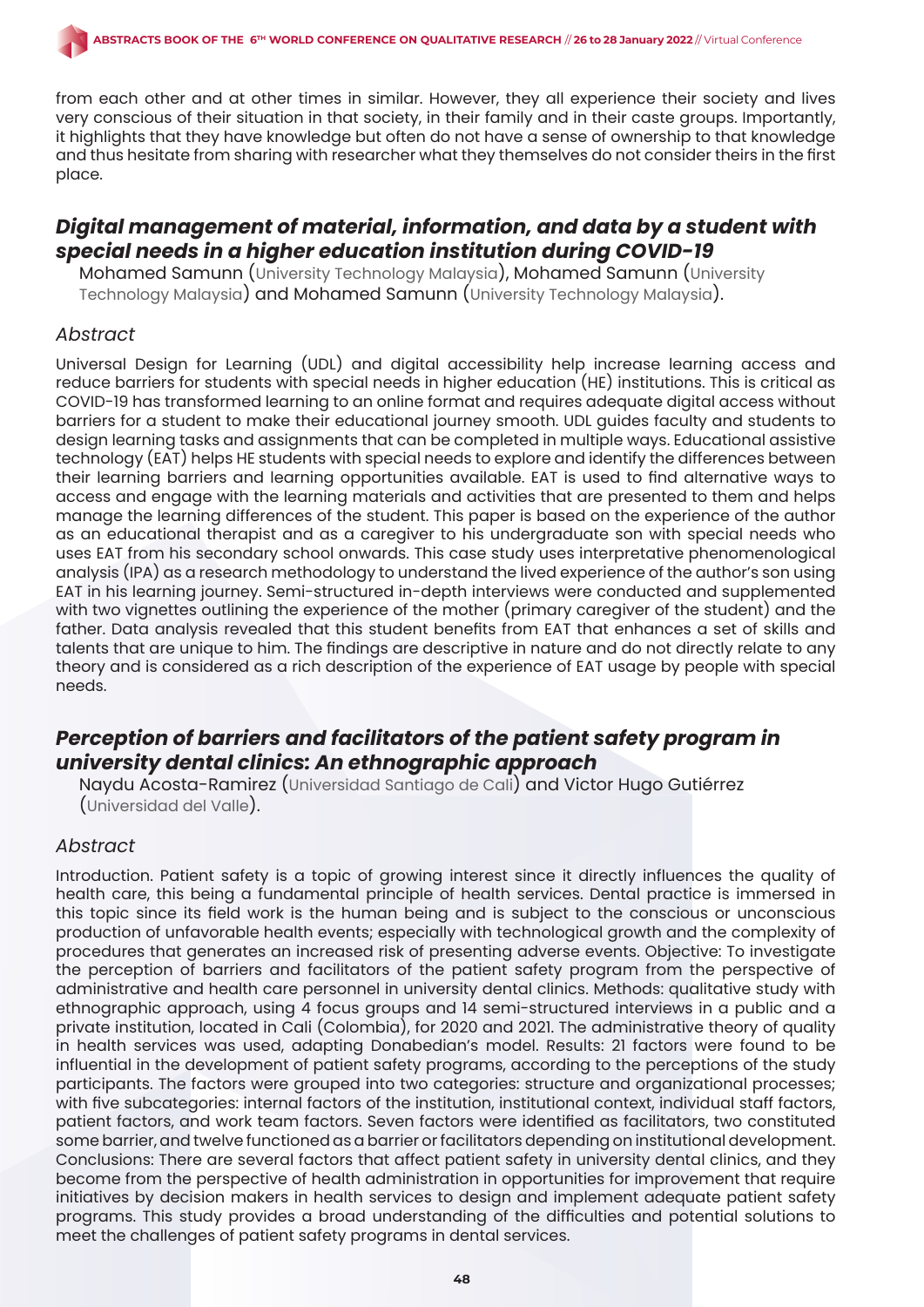

# *Postanesthesia Nursing Clinical Reasoning: Contributions to Managing Uncertainty*

Lara Daniela Matos Cunha (ICBAS SCHOOL OF MEDICINE AND BIOMEDICAL SCIENCES), Margarida Reis Santos (ICBAS SCHOOL OF MEDICINE AND BIOMEDICAL SCIENCES), Lurdes Lomba (Coimbra Nursing School) and Márcia Pestana-Santos (ICBAS SCHOOL OF MEDICINE AND BIOMEDICAL SCIENCES).

#### *Abstract*

The effectiveness of postoperative care is highly dependent on the accurate clinical reasoning. Given the dynamic processes required to come to a diagnosis, uncertainty is expected during practice, nevertheless, it may permeate the foundations of clinical reasoning, which can jeopardize diagnostic accuracy and consequently safety of the health care. Therefore, it is intended to contribute to uncertainty management in postanesthesia nursing clinical reasoning. Three studies will be undertaken athwart exploratory sequential design: Study 1 qualitative descriptive exploratory through semi-structured interviews, content analysis technique and data analysis by MAXQDA a) to describe the postanesthesia nurses perceptions about uncertainty in clinical reasoning at recovery room, b) to characterize the patterns of uncertainty in postanesthesia nursing clinical reasoning, c) to outline the perspectives and strategies/coping tools of postanesthesia nurses capable to improve the management of uncertain in clinical reasoning; study 2 cross-sectional study through online survey by soSci Survey and analyzed using SPSS a) to develop, apply and validate the Postanesthesia Nursing Script Concordance Test (PaNSCT), b) to estimate the psychometric properties of PaNSCT and study 3 a) to design a decision-support guideline to manage uncertainty in postanesthesia clinical reasoning. This research may provide insights invaluable for health care providers and policy makers representing a starting point for the development of organizational strategies that allow nurses to know how to direct supported and targeted practices regarding the phenomenon to building a safer postoperative care.

# *Work Changes due to COVID-19: Perceptions of Portuguese Workers*

Catarina Brandão (Faculdade de Psicologia e de Ciências da Educação da Universidade do Porto), Ana Veloso (Escola de Psicologia da Universidade do Minho), Joana Vieira dos Santos (Faculdade de Ciências Humanas e Sociais da Universidade do Algarve), Sónia P. Gonçalves (Instituto Superior de Ciências Sociais e Políticas da Universidade de Lisboa), Isabel Silva (Escola de Psicologia da Universidade do Minho) and Raquel Ribeiro (Centro de Estudos Sociais, Universidade de Coimbra).

# *Abstract*

Introduction: The COVID-19 pandemic brought massive disruption, as it strongly impacted several dimensions of people's life. All over the world, organizations were forced to stop presential activities and adopt teleworking, with exception of front-line workers, who had to continue their presential activity, hence being more vulnerable to the virus. As we adjusted ourselves to this new reality, many debates emerged regarding the impact that the COVID-19 pandemic will leave on our life, including our work life. Goals and Methods: This study focuses on Portuguese workers' expectations regarding changes in work associated with COVID-19. Data were collected via an online questionnaire between May and June 2020, requesting information regarding the confinement period during the first State of Emergency in Portugal. Expectations of change in work were assessed using an open answer question (i.e., "In your opinion, what will change in work contexts as a result of this pandemic?"). Overall, 207 Portuguese workers answered the questionnaire; here we focus on the 118 participants who answered the open question. Data were analysed using SPSS and IRAMUTEQ. Results: Textual analysis using IRAMUTEQ to the open question show that participants expect changes regarding the organization of work, namely the increase in the use of telework and digitization. They also show concerns regarding changes in workload, working conditions and safety, and the relationship between managers/leaders and workers. Conclusions: This work contributes to the body of knowledge regarding the impact that the COVID-19 pandemic has had – and will continue to have - on our working lives and the areas associated.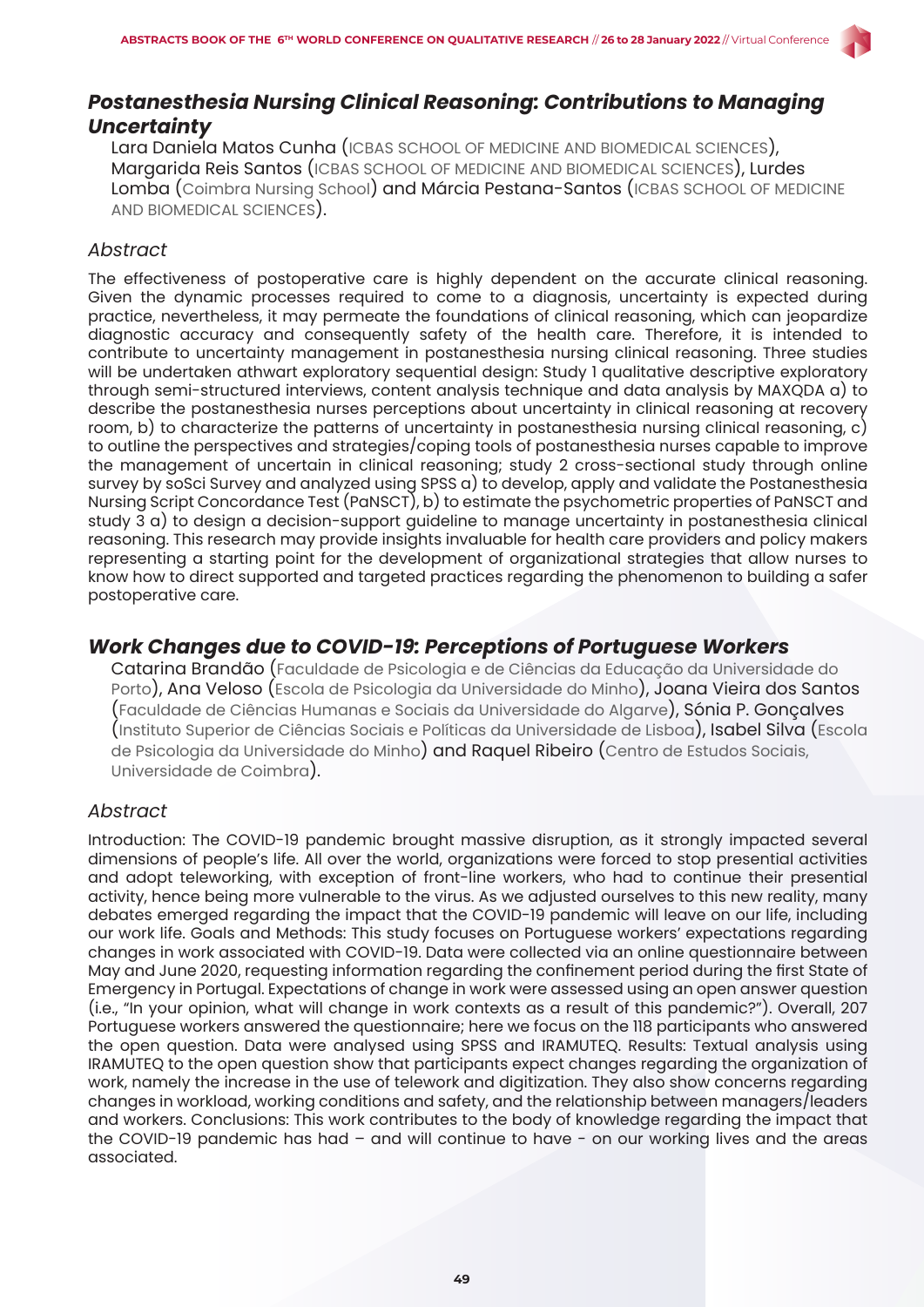# *Nursing interventions after angioplasty to client with acute myocardial infarction in a intensive care unit*

Irina Pais (CHULC-UUM), André Cardoso (Hospital da Luz- UCI), Mariana Almeida (HFF), João Rosado (CHULC- UUM; OMES) and Sandra Neves (ESEL).

#### *Abstract*

Contextualization: During 2019 there were 4 275 deaths due to AMI, having decreased by 7.5% compared to 2018 (INE, 2021). Angioplasty has reduced the morbidity and mortality of this pathology, however it isn't risks free. With this article, we intend to identify the nursing interventions for patients with postangioplasty AMI in the ICU, focusing on the prevention and treatment of possible complications, on training the patient for self-care. Objective: To identify nursing interventions for patients suffering from AMI after angioplasty in the ICU. Methodology: This narrative literature review was prepared following the reference of Cronin, Ryan & Coughlan (2008). The survey took place through CINAHL Complete and MEDLINE Complete. The time limit concerns 2016 and 2021, including articles written in Portuguese, English and Spanish. We used gray literature to supplement information. Results: The research resulted in 16 articles, related to nursing interventions for patients suffering from AMI after angioplasty. These interventions include hemodynamic monitoring, prevention of complications, including hemorrhage, hematoma, pain control, anxiety management and teaching to increase health literacy. Conclusion: With this project development, it was possible to answer the research question. Through critical analysis of the literature with clinical practice, it was possible to infer that the core of nurses' interventions are similar. These should focus on monitoring, stabilizing and recovering the patient until hospital discharge.

# *Scoping review on Patient Safety in the area of Radiodiagnostics, with support of webQDA® software*

Alexandra Bulgarelli Do Nascimento (Centro Universitário Senac - SP), Cristina de Araújo Lasevicius (Centro Universitário Senac - SP) and Oliveira Martins de Barros (Centro Universitário Senac - SP).

#### *Abstract*

Introduction: The adoption of professional practices committed to patient safety is a worldwide movement. The field of Radiology has evolved significantly in recent years, as a result of technological development and incorporation. However, along with the benefits that technological advances bring to health actions aimed at early diagnosis and intervention, significant risks that compromise patient safety also arise. In Brazil, in view of the inequalities in resource allocation and professional qualification, patient safety in radiodiagnostic services is a matter of concern. Objectives: To identify the scientific evidence on 'Patient Safety' in the field of Radiodiagnostic Services in Brazilian health services. Method: A scoping review study using the recommendations of the Preferred Reporting Items for Systematic Reviews and Meta-Analyses Extension for Scoping Reviews (PRISMA-ScR). The location of the materials, occurred in databases that hosted primary articles whose Radiodiagnostic services were Brazilian. The organization of the textual material from the articles selected by the independent reviewers was supported by the webQDA® software so that Bardin's content analysis was used to denote the evidence. Results and Discussion: Fifty-nine articles were located, of which 23 presented adherence to the research problem. The evidence that emerged from these 23 materials showed, preliminarily, that the concern with 'Patient Safety' in the area of Radiodiagnosis is limited to the administration of intravenous contrast, gestational event, care aligned with radiological protection, communication with the patient, correct diagnosis, hand washing and care in the act of venipuncture. Conclusions: The evidence found showed partial approximation with the International Patient Safety Goals, denoting the need for investment in actions committed to 'Patient Safety' in the area of Radiodiagnosis.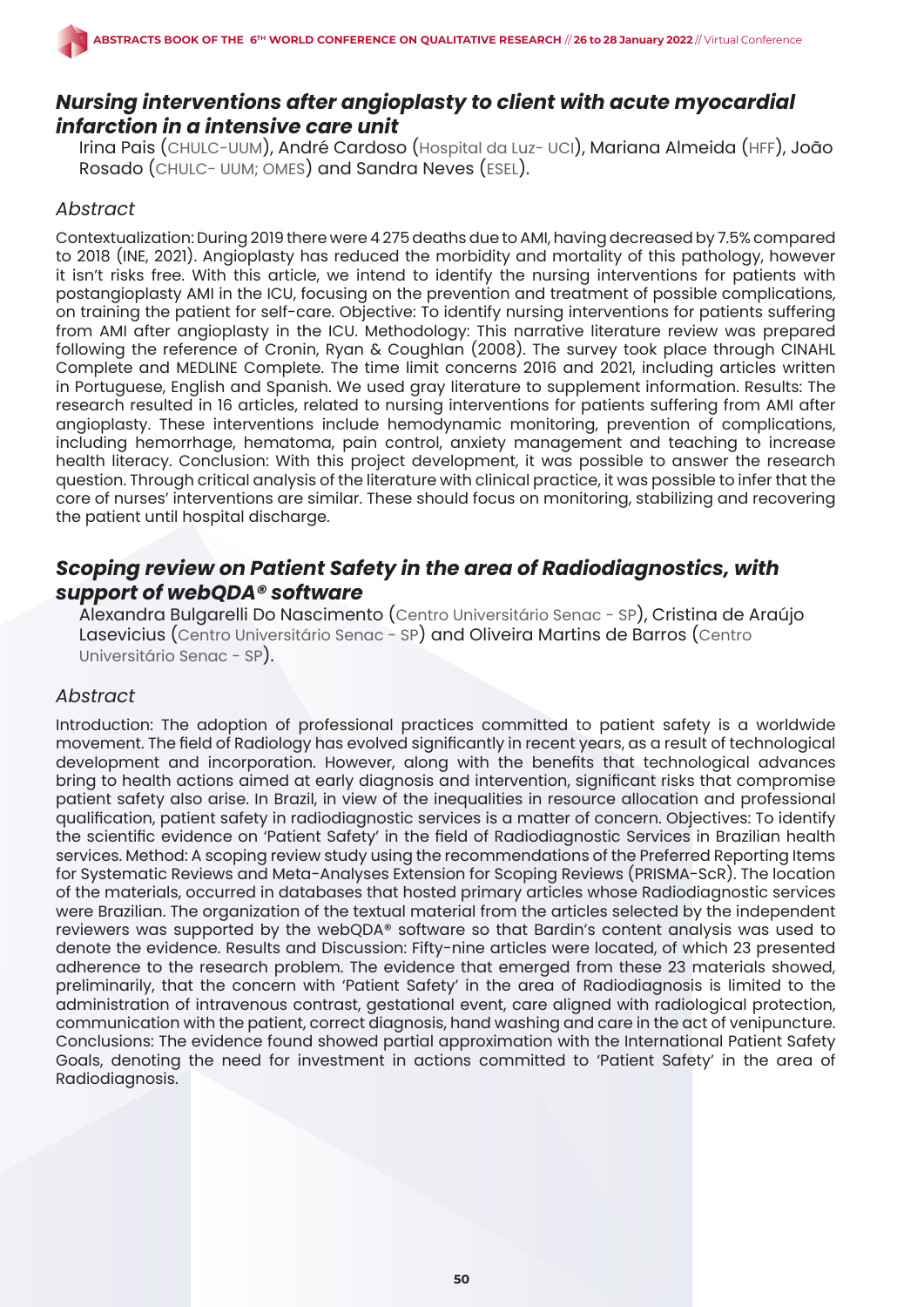

# *Collaborative steering committees as a strategy for implementing participatory evaluations in Global Health Research*

José Carlos Suarez Herrera (KEDGE BUsiness School).

### *Abstract*

Participatory evaluation is currently emerging as an approach of choice in the field of Global Health Research (Johansson et al., 2018). In this type of evaluation, multiple stakeholders are actively involved in all stages of the evaluation project, from the identification and formulation of evaluation questions to the construction of the conceptual model and the adoption of outcome restitution strategies (Springett, 2017). The collaborative dimension of participatory approaches creates a space for inclusive analysis and collective action to transform power relations and promote social action and organizational change (Suárez-Herrera et al., 2009; Worthen et al., 2019).

Many authors have written about the importance of multi-stakeholder involvement in participatory evaluation. However, there is still little reflection and few avenues for action on how to collaboratively "manage" a participatory evaluation project (Suárez-Herrera et al., 2019). Based on the secondary analysis of multiple empirical experiences developed by the author in the field of Global Health Research in countries such as Brazil, Spain, Canada or Senegal, this article seeks to identify the set of strategies necessary to intervene in this field of research.

"Collaborative steering committees" appear as an interesting (and necessary) strategy to implement participatory evaluations in Global Health Research projects and therefore in Applied Social Sciences. Some characteristic aspects of these committees, such as the nature of the participatory processes, the degree of territorial anchoring or the set of functions and competencies of their members, as well as the role of the evaluator as a translator of diverse knowledge and logics of action, are specifically examined. The conclusions of this article can be extrapolated integrally to any qualitative research of participatory nature.

# *Diagramming complex thinking: Challenges and opportunities in qualitatively analysing the complexity of thinking patterns and movements*

Ana Teixeira de Melo (Centre for Social Studies, University of Coimbra) and Letícia Renault de Barros (Centre for Social Studies, University of Coimbra).

#### *Abstract*

Introduction. Diagrams, maps and other visual techniques serve different purposes in qualitative research, playing different roles, at different stages. In evaluating cognitive complexity, structural properties as differentiation and integration are often captured through a network approach. We adopt a framework for conceptualising complex thinking as a mode of coupling with a target system that is organised according to properties of complex systems, where the outcomes might depend on the relational configuration of such properties. Goals. We aimed to develop a qualitative process to analyse the complexity of the thinking underlying case conceptualisations in an exploratory study with practitioners, conducting family assessments/interventions in cases of multiple challenges. This process should be coherent with the embodied, process, "in motion" nature of the thinking, capturing as many properties as possible and attending to the "parts'' ('building blocks' and micro thinking movements) and the whole (macro "dance", characterised by a particular relational configuration). Methods. We built upon our conceptual framework to develop a mapping process for building diagrams, capturing different contents and properties (parts) of the thinking. We then coded a sample of visual maps to develop the broad categories of a new scheme aiming to grasp salient qualities of these maps (wholes). Results. We illustrate a preliminary proposal of a process and notation for diagramming maps of complex thinking as:(i) outcomes of an initial qualitative coding exercise (guided by the theoretical framework); (ii) input tools, generating new types of relational information to be further coded, to qualify overall configurations of relations and movements. Conclusions. We reflect on the potential, challenges and limitations of our proposal and expand reflection from research to practice, focusing on its performative potential to support the enactment of the properties it aims to map, towards more complex outcomes (e.g. emergence of novel clinical hypotheses).